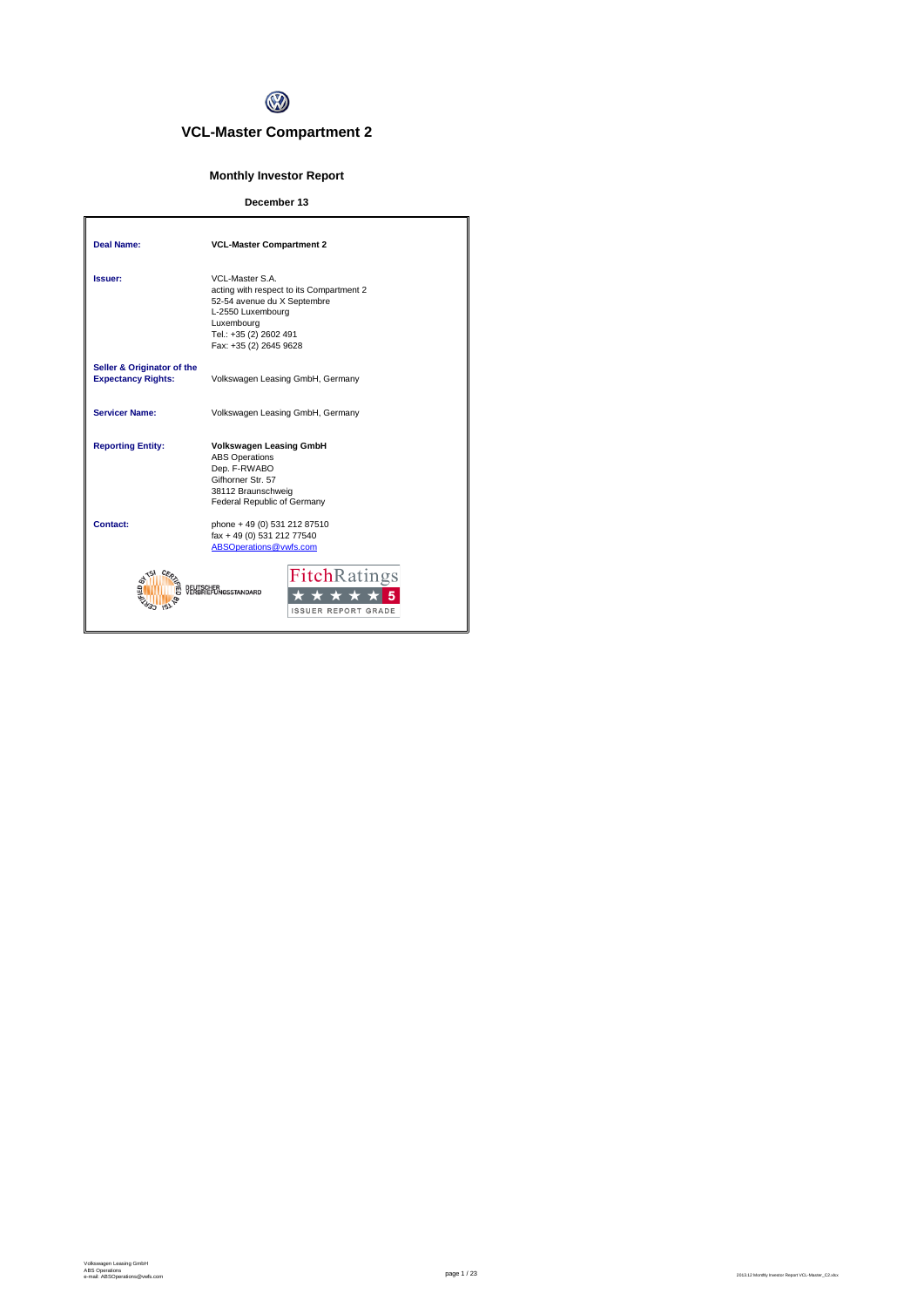| Page           | <b>Table of Contents</b>                                                       |
|----------------|--------------------------------------------------------------------------------|
| 1              | Cover                                                                          |
| $\overline{c}$ | Contents                                                                       |
| 3              | <b>Reporting Details</b>                                                       |
| 4              | <b>Parties Overview</b>                                                        |
| 5/6            | Transaction Events & Trigger                                                   |
| $\overline{7}$ | <b>Transaction Party Ratings</b>                                               |
| 8              | Information regarding the Notes (I)                                            |
| 9              | Information regarding the Notes (II)                                           |
| 10             | <b>Credit Enhancement</b>                                                      |
| 11             | Waterfall                                                                      |
| 12             | (Expected) Amortisation Profile                                                |
| 13             | Run Out Schedule                                                               |
| 14             | Information Regarding the Expectancy Rights Pool - Outstanding Contracts       |
| 15             | Early Settlements/ Collections                                                 |
|                | 16 - 19 Information regarding the Expectancy Rights Pool - Remaining Pool Data |
| 20/21          | Contracts in Arrears I. *)                                                     |
| 22             | Write Offs *                                                                   |
|                |                                                                                |
|                |                                                                                |
|                |                                                                                |
|                |                                                                                |
|                |                                                                                |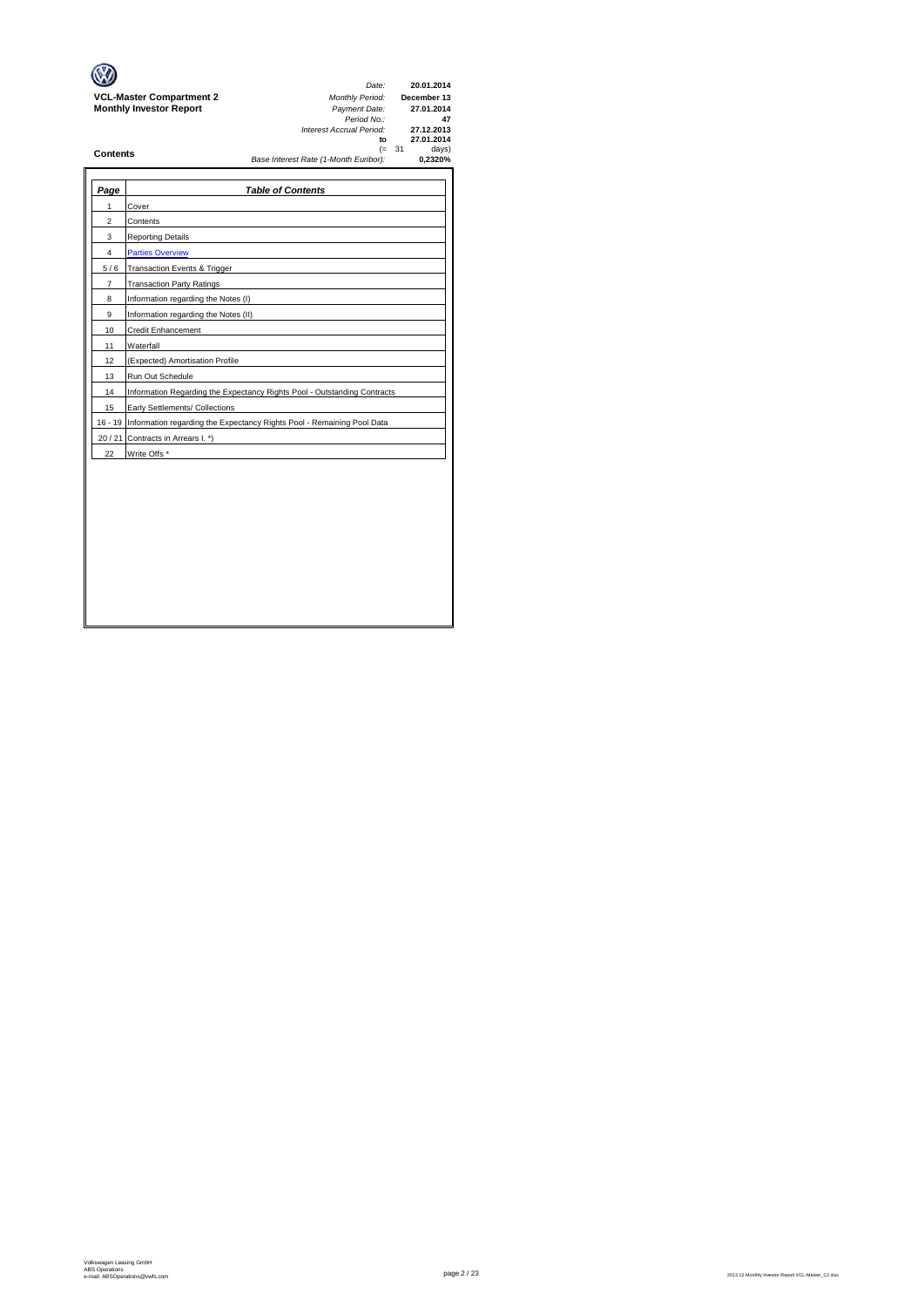| <b>VCL-Master Compartment 2</b><br><b>Monthly Investor Report</b> |             |                                |                          |       | Date:<br>Monthly Period:<br>Payment Date:<br>Period No.:<br>Interest Accrual Period:<br>to |          | 20.01.2014<br>December 13<br>27.01.2014<br>47<br>27.12.2013<br>27.01.2014 |
|-------------------------------------------------------------------|-------------|--------------------------------|--------------------------|-------|--------------------------------------------------------------------------------------------|----------|---------------------------------------------------------------------------|
| <b>Reporting Details</b>                                          |             |                                |                          |       | Base Interest Rate (1-Month Euribor):                                                      | $(= 31)$ | davs)<br>0,2320%                                                          |
| <b>Initial Cut-Off Date:</b><br><b>Issue Date:</b>                |             |                                | 31.01.2010<br>25.02.2010 |       |                                                                                            |          |                                                                           |
| <b>Scheduled Repayment Date as</b><br>of Cut-Off Date:            |             |                                |                          |       | Payment Date in December 2013                                                              |          |                                                                           |
| <b>Legal Maturity Date:</b>                                       |             | Payment Date in September 2020 |                          |       |                                                                                            |          |                                                                           |
|                                                                   |             |                                |                          |       |                                                                                            |          |                                                                           |
| <b>Reporting Date:</b>                                            | 20.01.2014  |                                |                          |       | 5 days prior to Payment Date<br>(for previous month)                                       |          |                                                                           |
| <b>Payment Date:</b>                                              | 27.01.2014  |                                |                          |       | 25 <sup>th</sup> of each month<br>(for previous month)                                     |          |                                                                           |
| <b>Monthly Period:</b>                                            | December 13 |                                |                          |       |                                                                                            |          |                                                                           |
| Period No.:                                                       | 47          |                                |                          |       |                                                                                            |          |                                                                           |
| <b>Collection Period:</b>                                         | from        |                                | 01.12.2013               |       | to 31.12.2013                                                                              |          |                                                                           |
| <b>Interest Accrual Period</b>                                    | from        |                                | 27.12.2013               |       | to 27.01.2014                                                                              |          |                                                                           |
| <b>Days Accrued:</b>                                              |             | $($ =                          | 31                       | days) |                                                                                            |          |                                                                           |
| <b>Note Payment Period:</b>                                       | from        |                                |                          |       | 27.12.2013 to 27.01.2014                                                                   |          |                                                                           |
| <b>Days Accrued:</b>                                              |             | $($ =                          | 31                       | days) |                                                                                            |          |                                                                           |
|                                                                   |             |                                |                          |       |                                                                                            |          |                                                                           |
|                                                                   |             |                                |                          |       |                                                                                            |          |                                                                           |
|                                                                   |             |                                |                          |       |                                                                                            |          |                                                                           |
|                                                                   |             |                                |                          |       |                                                                                            |          |                                                                           |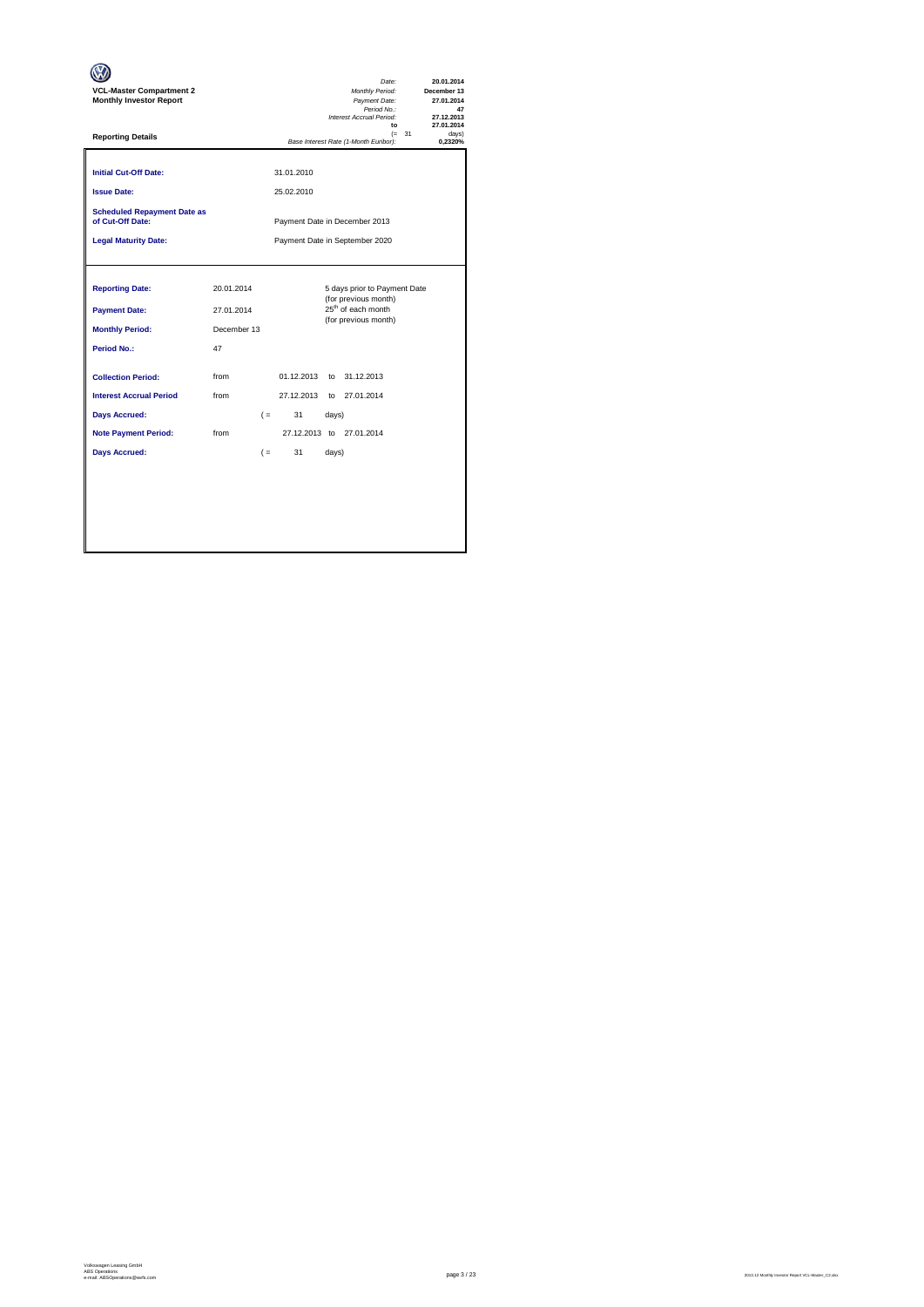

### **Parties Overview**

*Reporting Date:* **20.01.2014** *Period No.:* **47** *Interest Accrual Period:* **27.12.2013**

**27.01.2014 31**

*Base Interest Rate (1-Month Euribor):* **0,2320%**

| <b>Lead Manager:</b><br><b>In-House Structuring:</b>                                      | <b>HSBC Bank plc</b><br>8 Canada Square<br>London E14 5HQ<br>United Kingdom<br>Email: ctla.securitisation@hsbc.com<br>Volkswagen Bank GmbH<br>Gifhorner Str. 57<br>38112 Braunschweig<br>Germany               | <b>Security Trustee/</b><br><b>Process Agent:</b><br><b>Data Protection</b> | <b>Wilmington Trust SP</b><br>Services (Frankfurt) GmbH<br>Steinweg 3-5<br>60313 Frankfurt am Main<br>Germany<br>fax +49 (0) 69 2992 5387<br>email: fradirectors@wilmingtontrust.com<br>Volkswagen Bank GmbH                                 |
|-------------------------------------------------------------------------------------------|----------------------------------------------------------------------------------------------------------------------------------------------------------------------------------------------------------------|-----------------------------------------------------------------------------|----------------------------------------------------------------------------------------------------------------------------------------------------------------------------------------------------------------------------------------------|
| <b>Account Bank:</b>                                                                      | email: abs.structuring@vwfs.com<br><b>BNY Mellon</b><br>One Canada Square<br>London E14 5AL<br>United Kingdom<br>Email: luke.ashby@bnymellon.com                                                               | Trustee:                                                                    | Gifhorner Straße 57<br>38112 Braunschweig<br>Germany<br>email: ABSOperations@vwfs.com<br>fax: +49 (0) 531 212 7 23 67                                                                                                                        |
| <b>Paying Agent/</b><br><b>Calculation Agent/</b><br><b>Interest Determination Agent:</b> | <b>HSBC Bank plc</b><br>8 Canada Square<br>London E14 5HQ<br>United Kingdom<br>Email: ctla.securitisation@hsbc.com                                                                                             | <b>Clearing Systems:</b>                                                    | <b>Clearstream Banking S.A.</b><br>42 Avenue JF Kennedy<br>L-1885 Luxembourg<br>Luxembourg<br>email: web@clearstream.com                                                                                                                     |
| <b>Swap Counterparties:</b>                                                               | <b>HSBC Bank plc</b><br>8 Canada Square<br>London E14 5HQ<br>United Kingdom<br>Email: ctla.securitisation@hsbc.com                                                                                             |                                                                             | Euroclear Banking S.A./ N.V.<br>1 Boulevard du Roi Albert II.<br>B-1210 Brussels<br>Belgium<br>tel.: +32 (0)2 326 1211                                                                                                                       |
|                                                                                           | Landesbank Hessen-Thüringen GZ<br>Ürdinger Straße 88<br>40474 Düsseldorf<br>Germany<br>Email: OTCconfirmations@helaba.de                                                                                       | <b>Rating Agencies:</b>                                                     | <b>Fitch Ratings Limited</b><br>Attn.: Structured Finance Surveillance<br>4th Floor, 101 Finsbury Pavement<br>London EC2A 1RS<br>United Kingdom<br>fax. +44 (20) 7417 6262<br>email: abssurveillance@fitchratings.com                        |
| <b>Corporate Services</b><br>Provider:                                                    | <b>Wilmington Trust SP Services</b><br>(Luxembourg) S.A.<br>52-54 avenue du X Septembre<br>L-2550 Luxembourg<br>Luxembourg<br>email: VCL@WilmingtonTrust.com<br>fax: (+352) 2645 9628<br>tel.: (+352) 2602 491 |                                                                             | <b>Standard &amp; Poor's Ratings Group</b><br>Attn.: Structured Finance<br>Standard & Poor's Ratings Services<br>20 Canada Square<br>Canary Wharf<br>London E14 5LH<br>United Kingdom<br>email: ABSeuropeansurveillance@standardandpoors.com |
| Servicer:                                                                                 | <b>Volkswagen Leasing GmbH</b><br>Gifhorner Str. 57<br>38112 Braunschweig<br>Germany<br>email: ABSOperations@vwfs.com<br>fax + 49 (0) 531 212 77540<br>tel.: +49 (0) 531 212 84952                             |                                                                             |                                                                                                                                                                                                                                              |
|                                                                                           |                                                                                                                                                                                                                |                                                                             |                                                                                                                                                                                                                                              |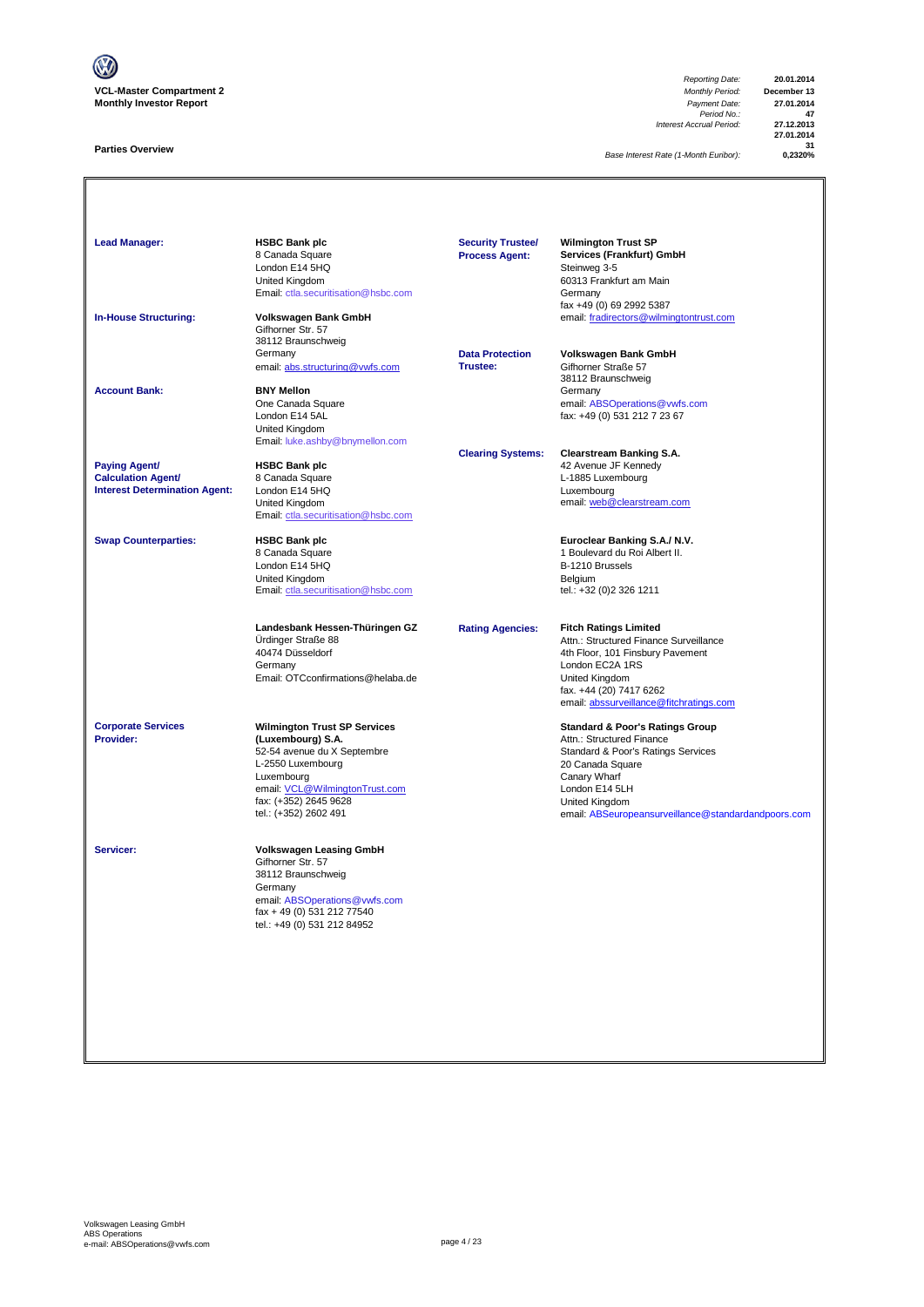|     |                                                                                                                              |                            |                                |                                                                         | Date:                          | 20.01.2014                                           |
|-----|------------------------------------------------------------------------------------------------------------------------------|----------------------------|--------------------------------|-------------------------------------------------------------------------|--------------------------------|------------------------------------------------------|
|     | <b>VCL-Master Compartment 2</b>                                                                                              |                            |                                |                                                                         | <b>Monthly Period:</b>         | December 13                                          |
|     | <b>Monthly Investor Report</b>                                                                                               |                            |                                |                                                                         | Payment Date:<br>Period No.:   | 27.01.2014<br>47                                     |
|     | <b>Transaction Events &amp; Trigger</b>                                                                                      |                            |                                |                                                                         | Interest Accrual Period:<br>to | 27.12.2013<br>27.01.2014                             |
|     | *N.B.: many of the Trigger criteria are determined by the performance of VCL Master S.A. Compartment 1                       |                            |                                |                                                                         |                                |                                                      |
|     | <b>Revolving Period</b>                                                                                                      |                            |                                |                                                                         |                                |                                                      |
|     | Expiration Date Date of Revolving Period (C2)                                                                                | 25.09.2014                 |                                | (i.e. the last Purchase of additional Exp. Rights occurs on 25.09.2014) |                                |                                                      |
|     | Date of occurance of an Early Amortisation Event                                                                             |                            |                                |                                                                         |                                |                                                      |
|     | Compartment 1 Revolving Period                                                                                               | 25.09.2014                 |                                |                                                                         |                                |                                                      |
|     |                                                                                                                              |                            |                                |                                                                         |                                |                                                      |
|     |                                                                                                                              |                            |                                |                                                                         |                                |                                                      |
|     | <b>Accumulation Account Balance</b>                                                                                          |                            |                                |                                                                         |                                |                                                      |
|     | Funds not yet invested for the Purchase of Additional Expectancy Rights                                                      | <b>Reporting Period</b>    |                                | <b>Account Balance</b>                                                  |                                | in %                                                 |
|     | (Accumulation Account Balance)                                                                                               | December 13<br>November 13 |                                |                                                                         | 53.132.431,27<br>53.132.431,27 | 4,20%<br>4,15%                                       |
|     |                                                                                                                              | October 13                 |                                |                                                                         | 23.557.195,76                  | 1,80%                                                |
|     |                                                                                                                              |                            |                                |                                                                         |                                |                                                      |
|     | Trigger of VCL Master S.A. Compartment 1                                                                                     |                            |                                |                                                                         |                                |                                                      |
|     | <b>Dynamic Net Loss Ratio</b>                                                                                                |                            |                                |                                                                         |                                |                                                      |
|     | <b>Reporting Period</b>                                                                                                      | in %                       | > 0,4%                         | $>=1,0%$                                                                | $>=2,0%$                       | $>=2,8%$                                             |
|     | December 13                                                                                                                  | 0,01782%                   | $\overline{\phantom{a}}$       | $\overline{\phantom{a}}$                                                | $\overline{\phantom{a}}$       | $\overline{\phantom{a}}$                             |
|     | November 13<br>October 13                                                                                                    | 0,17515%<br>0,34850%       | ÷.<br>÷,                       | ÷,<br>$\overline{\phantom{a}}$                                          | ÷.<br>×                        | ÷,<br>$\overline{\phantom{a}}$                       |
|     |                                                                                                                              |                            |                                |                                                                         |                                |                                                      |
|     | <b>Cumulative Net Loss Ratio</b><br><b>Reporting Period</b>                                                                  | in %                       | > 0,45%                        | $>=1,2%$                                                                | $>=1,75%$                      | $>=2,25%$                                            |
|     | December 13                                                                                                                  | 0,07715%                   | ÷,                             | $\mathcal{L}_{\mathcal{A}}$                                             | ÷,                             | ÷,                                                   |
|     | November 13                                                                                                                  | 0,07596%                   | $\overline{\phantom{a}}$<br>÷. | $\overline{\phantom{a}}$<br>÷,                                          | $\overline{\phantom{a}}$<br>÷, | $\overline{\phantom{a}}$<br>$\overline{\phantom{a}}$ |
|     | October 13                                                                                                                   | 0,07518%                   |                                |                                                                         |                                |                                                      |
|     | Late Delingency Ratio                                                                                                        | 0,26261%                   |                                |                                                                         |                                |                                                      |
|     | Aggregate Discounted Lease Balance of all Initial and Additional Lease Balances less any Term Take Out                       |                            |                                |                                                                         |                                | 8.296.438.659,24                                     |
|     | Aggregate Discounted Lease Balance as of the beginning of the Monthly Period                                                 |                            |                                |                                                                         |                                | 1.518.601.447,81                                     |
|     | Weighted Average Seasoning (before Top-Up/Tap-Up)                                                                            |                            | 9,33                           |                                                                         |                                |                                                      |
|     |                                                                                                                              |                            |                                |                                                                         |                                |                                                      |
|     |                                                                                                                              |                            |                                |                                                                         |                                |                                                      |
|     | <b>Enforcement Event</b>                                                                                                     |                            |                                |                                                                         |                                |                                                      |
|     | Enforcement Event in place?                                                                                                  |                            |                                | no                                                                      |                                |                                                      |
|     |                                                                                                                              |                            |                                |                                                                         |                                |                                                      |
|     | <b>Credit Enhancement Increase Condition</b>                                                                                 |                            |                                |                                                                         |                                |                                                      |
|     |                                                                                                                              |                            |                                |                                                                         |                                |                                                      |
|     | (a) the Dynamic Net Loss Ratio for three consecutive Payment Dates exeeds and                                                |                            |                                |                                                                         |                                |                                                      |
|     | (i) if Weighted Average Seasoning is less or equal 12 months                                                                 |                            | 0,40%                          | no                                                                      |                                |                                                      |
|     | (ii) if Weighted Average Seasoning is between 13 - 24 months                                                                 |                            | 1,00%                          | no                                                                      |                                |                                                      |
|     | (iii) if Weighted Average Seasoning is between 25 - 36 months<br>(iv) if Weighted Average Seasoning is > 36 months           |                            | 2,00%<br>2,80%                 | no<br>no                                                                |                                |                                                      |
|     |                                                                                                                              |                            |                                |                                                                         |                                |                                                      |
|     | (b) the Cumulative Net Loss Ratio for three consecutive Payment Dates exeeds and                                             |                            |                                |                                                                         |                                |                                                      |
|     | (i) if Weighted Average Seasoning is less or equal 12 months<br>(ii) if Weighted Average Seasoning is between 13 - 24 months |                            | 0,45%<br>1,20%                 | no<br>no                                                                |                                |                                                      |
|     | (iii) if Weighted Average Seasoning is between 25 - 36 months<br>(iv) if Weighted Average Seasoning is > 36 months           |                            | 1,75%<br>2,25%                 | no<br>no                                                                |                                |                                                      |
|     | (c) the Late Delinquency Ratio exeeds 3,00% at any Payment Date                                                              |                            |                                | no                                                                      |                                |                                                      |
|     | (d) the Occurence of a Servicer Replacement Event                                                                            |                            |                                | no                                                                      |                                |                                                      |
|     | (e) the Occurence of an Insolvency Event with Respect to VWL                                                                 |                            |                                | no                                                                      |                                |                                                      |
| (f) | the Cash Collateral Account does not contain the Compartment 1 Specified General Cash Collateral<br>Account Balance          |                            |                                | no                                                                      |                                |                                                      |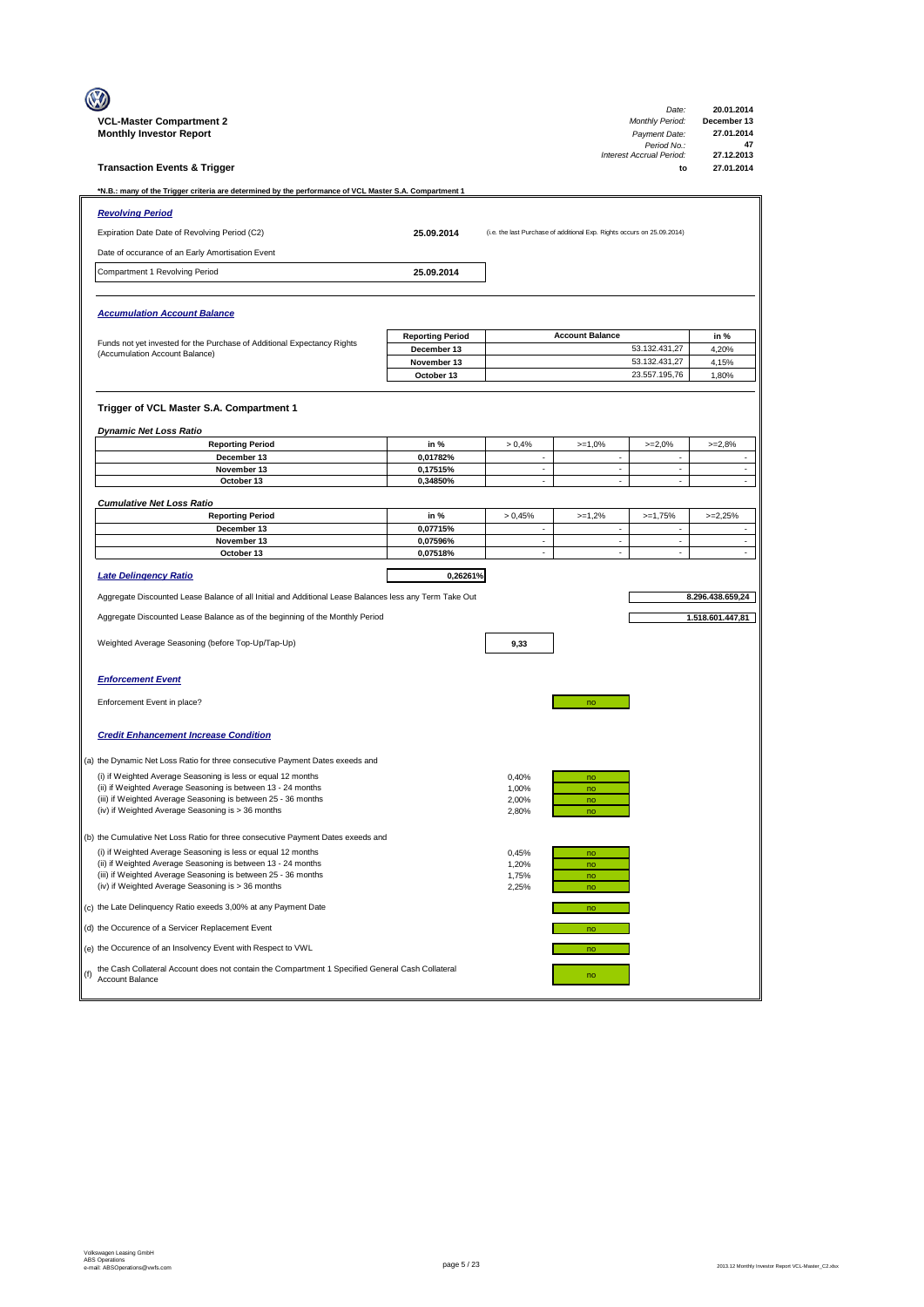| VCL-Master Compartment 2<br><b>Monthly Investor Report</b>                                                                                                                                                                                                                                                                                    |                                             |                                          |                                 | Date:<br><b>Monthly Period:</b><br>Payment Date:<br>Period No.: | 20.01.2014<br>December 13<br>27.01.2014<br>47 |
|-----------------------------------------------------------------------------------------------------------------------------------------------------------------------------------------------------------------------------------------------------------------------------------------------------------------------------------------------|---------------------------------------------|------------------------------------------|---------------------------------|-----------------------------------------------------------------|-----------------------------------------------|
| <b>Transaction Events &amp; Trigger</b>                                                                                                                                                                                                                                                                                                       |                                             |                                          |                                 | Interest Accrual Period:<br>to                                  | 27.12.2013<br>27.01.2014                      |
| *N.B.: many of the Trigger criteria are determined by the performance of VCL Master S.A. Compartment 1                                                                                                                                                                                                                                        |                                             |                                          |                                 |                                                                 |                                               |
| <b>German Trade Tax</b>                                                                                                                                                                                                                                                                                                                       |                                             |                                          |                                 |                                                                 |                                               |
| German Trade Tax Increase Event has occured                                                                                                                                                                                                                                                                                                   |                                             |                                          | no                              |                                                                 |                                               |
| German Trade Tax Decrease Event has occured                                                                                                                                                                                                                                                                                                   |                                             |                                          | no                              |                                                                 |                                               |
| current German Trade Tax Level (Hebesatz)                                                                                                                                                                                                                                                                                                     |                                             |                                          | 450%                            |                                                                 |                                               |
| German Trade Tax Increase-/ Decrease Amount                                                                                                                                                                                                                                                                                                   |                                             |                                          |                                 |                                                                 |                                               |
|                                                                                                                                                                                                                                                                                                                                               |                                             |                                          |                                 |                                                                 |                                               |
| <b>Early Amortisation Event</b>                                                                                                                                                                                                                                                                                                               |                                             |                                          |                                 |                                                                 |                                               |
| Early Amortisation Event in effect?                                                                                                                                                                                                                                                                                                           |                                             |                                          |                                 |                                                                 |                                               |
| (i) Occurence of a Foreclosure Event                                                                                                                                                                                                                                                                                                          |                                             |                                          | no                              |                                                                 |                                               |
| (ii) Compartment 1 Accumulation Account Balance > 10% of Total discounted Lease Receivables on two consecutive months                                                                                                                                                                                                                         |                                             |                                          | no                              |                                                                 |                                               |
| (iii) Compartment 2 Accumulation Account Balance > 10% of Total discounted Expectancy Rights on three consecutive                                                                                                                                                                                                                             |                                             |                                          | no                              |                                                                 |                                               |
| months                                                                                                                                                                                                                                                                                                                                        |                                             |                                          |                                 |                                                                 |                                               |
| (v) In case of Default/Termination Event: Failure to replace Swap Counterparty or failure to post Collatereal by Swap<br>Counterparty                                                                                                                                                                                                         |                                             |                                          | no                              |                                                                 |                                               |
| <b>Consumer Contracts with km-settlements</b>                                                                                                                                                                                                                                                                                                 |                                             |                                          |                                 |                                                                 |                                               |
| Kilometer Settlement Reserve in effect ?                                                                                                                                                                                                                                                                                                      |                                             |                                          | <b>No</b>                       |                                                                 |                                               |
|                                                                                                                                                                                                                                                                                                                                               |                                             |                                          |                                 |                                                                 |                                               |
| Number of Contracts                                                                                                                                                                                                                                                                                                                           | 7.124                                       |                                          |                                 |                                                                 |                                               |
| Nominal Lease Balance<br>Discounted Lease Balance (DLB)<br>% of DLB                                                                                                                                                                                                                                                                           | 90.718.696,96 €<br>79.532.854,18 €<br>6,28% |                                          |                                 |                                                                 |                                               |
| Lease Balance we have seen in the past (excluding the current month). This is because the "Maximum Discounted Lease Balance" must not include the current period as it is<br>an input parameter for the waterfall calculation (which has to take place before any Top-Up can occur for the current period).<br><b>Clean-Up Call Condition</b> |                                             |                                          |                                 |                                                                 |                                               |
| Clean-Up @                                                                                                                                                                                                                                                                                                                                    | 10,00%                                      |                                          |                                 |                                                                 |                                               |
| <b>Current Percentage</b><br>Aggregate Discounted Expectancy Rights Balance                                                                                                                                                                                                                                                                   | 293,80%<br>1.266.453.616,83 €               |                                          |                                 |                                                                 |                                               |
| Initial Discounted Expectancy Rights Balance                                                                                                                                                                                                                                                                                                  | 431.057.042,44 €                            |                                          |                                 |                                                                 |                                               |
| Fulfilled when the Aggregate Discounted Expectancy Rights Balance is<br>less than 10 per cent. of the Initial Discounted Expectancy<br>Rights Balance provided that all payment obligations under the<br>Compartment 2 Notes will be thereby fulfilled                                                                                        |                                             |                                          |                                 |                                                                 |                                               |
| <b>Repurchase of Receivables</b>                                                                                                                                                                                                                                                                                                              |                                             |                                          |                                 |                                                                 |                                               |
|                                                                                                                                                                                                                                                                                                                                               |                                             |                                          |                                 |                                                                 |                                               |
|                                                                                                                                                                                                                                                                                                                                               | Number of contracts                         | Outstanding<br><b>Discounted Balance</b> | <b>Re-Purchase Price</b>        |                                                                 |                                               |
| <b>Current Period</b><br>Previous Periods                                                                                                                                                                                                                                                                                                     | $\overline{\phantom{a}}$<br>$\sim$          | $\overline{\phantom{a}}$<br>$\sim$       | $\sim$<br>$\sim$                |                                                                 |                                               |
| <b>Total</b>                                                                                                                                                                                                                                                                                                                                  | $\overline{\phantom{a}}$                    | $\sim$                                   | $\overline{\phantom{a}}$        |                                                                 |                                               |
| <b>Transaction Party Replacements</b>                                                                                                                                                                                                                                                                                                         |                                             |                                          |                                 |                                                                 |                                               |
| <b>Capacity of Transaction Party</b>                                                                                                                                                                                                                                                                                                          | Date of Replacement                         | Reason for                               | <b>Replaced Party</b>           | <b>Replaced by</b>                                              |                                               |
| Account Bank                                                                                                                                                                                                                                                                                                                                  | 26.11.2012                                  | Replacement<br>Renewal                   | <b>HSBC</b>                     | <b>BNY</b>                                                      |                                               |
| Subloan Lender<br>Swap-Counterparty Series 2010-1                                                                                                                                                                                                                                                                                             | 26.11.2012<br>26.11.2012                    | Renewal<br>Renewal                       | <b>VIPS</b><br><b>BBVA</b>      | <b>VW Bank</b><br>Credit Agricole                               |                                               |
| Swap-Counterparty Series 2010-2<br>Swap-Counterparty Series 2010-4                                                                                                                                                                                                                                                                            | 26.11.2012<br>26.11.2012                    | Renewal<br>Renewal                       | <b>BBVA</b><br>BBVA and DZ Bank | Commerzbank<br>Commerzbank                                      |                                               |
| Swap-Counterparty Series 2010-3<br>Swap-Counterparty Series 2010-1                                                                                                                                                                                                                                                                            | 25.09.2013 Renewal                          | 27.12.2012 Downgrade                     | <b>BBVA</b><br>Credit Agricole  | Helaba<br><b>HSBC</b>                                           |                                               |
| Swap-Counterparty Series 2010-2                                                                                                                                                                                                                                                                                                               | 25.09.2013                                  | Renewal                                  | Commerzbank                     | <b>HSBC</b>                                                     |                                               |
| Swap-Counterparty Series 2010-4<br>Swap-Counterparty Series 2013-1                                                                                                                                                                                                                                                                            | 25.09.2013 Renewal<br>25.09.2013            | Renewal                                  | Commerzbank<br>Scotiabank       | <b>HSBC</b><br><b>HSBC</b>                                      |                                               |
|                                                                                                                                                                                                                                                                                                                                               |                                             |                                          |                                 |                                                                 |                                               |
|                                                                                                                                                                                                                                                                                                                                               |                                             |                                          |                                 |                                                                 |                                               |
|                                                                                                                                                                                                                                                                                                                                               |                                             |                                          |                                 |                                                                 |                                               |
|                                                                                                                                                                                                                                                                                                                                               |                                             |                                          |                                 |                                                                 |                                               |
|                                                                                                                                                                                                                                                                                                                                               |                                             |                                          |                                 |                                                                 |                                               |
|                                                                                                                                                                                                                                                                                                                                               |                                             |                                          |                                 |                                                                 |                                               |
|                                                                                                                                                                                                                                                                                                                                               |                                             |                                          |                                 |                                                                 |                                               |
|                                                                                                                                                                                                                                                                                                                                               |                                             |                                          |                                 |                                                                 |                                               |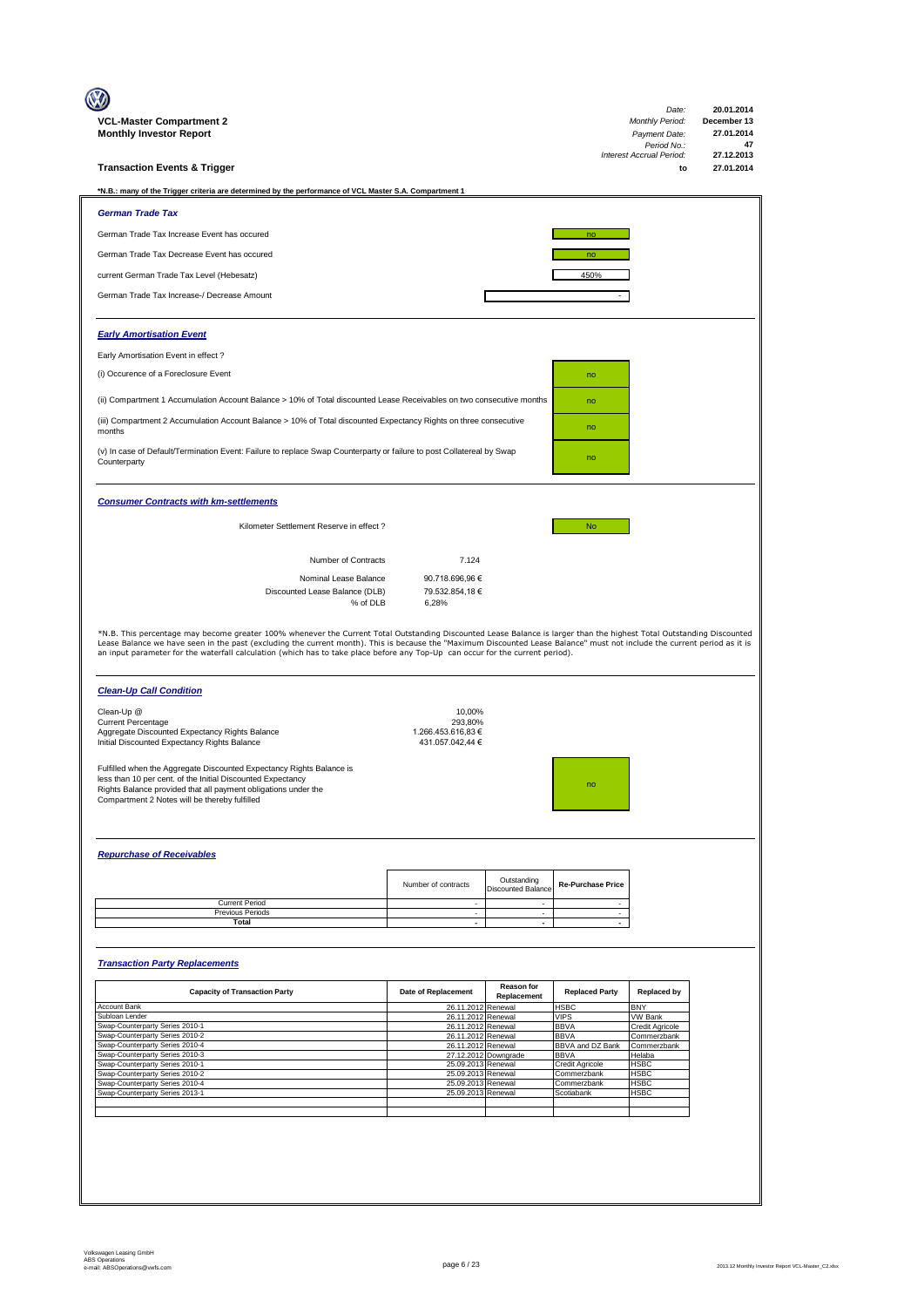

| <b>Rating Information on relevant Transaction Parties</b>                                                           |                                   |                                                      |                                                                                                                                                                                                                                                                                                                                                                                                                                                                                                                                                                                                                                                                                                                                                                                                                             |                |              |          |              |              |          |                                     |                                             |                |
|---------------------------------------------------------------------------------------------------------------------|-----------------------------------|------------------------------------------------------|-----------------------------------------------------------------------------------------------------------------------------------------------------------------------------------------------------------------------------------------------------------------------------------------------------------------------------------------------------------------------------------------------------------------------------------------------------------------------------------------------------------------------------------------------------------------------------------------------------------------------------------------------------------------------------------------------------------------------------------------------------------------------------------------------------------------------------|----------------|--------------|----------|--------------|--------------|----------|-------------------------------------|---------------------------------------------|----------------|
|                                                                                                                     |                                   | Fitch                                                |                                                                                                                                                                                                                                                                                                                                                                                                                                                                                                                                                                                                                                                                                                                                                                                                                             |                | Moody's      |          |              | <b>DBRS</b>  |          |                                     | S&P                                         |                |
|                                                                                                                     | <b>Long Term</b>                  | <b>Short Term</b>                                    | <b>Outlook</b>                                                                                                                                                                                                                                                                                                                                                                                                                                                                                                                                                                                                                                                                                                                                                                                                              | Long Term      | Short Term   | Outlook  | Long Term    | Short Term   | Outlook  | <b>Long Term</b>                    | <b>Short Term</b>                           | <b>Outlook</b> |
| <b>Account Bank:</b><br><b>BNY Mellon</b>                                                                           |                                   |                                                      |                                                                                                                                                                                                                                                                                                                                                                                                                                                                                                                                                                                                                                                                                                                                                                                                                             |                |              |          |              |              |          |                                     |                                             |                |
| <b>Current Rating</b>                                                                                               | AA-                               | $F1+$                                                | Stable                                                                                                                                                                                                                                                                                                                                                                                                                                                                                                                                                                                                                                                                                                                                                                                                                      | A1             | $P-1$        | Stable   |              |              |          | $A+$                                | A-1                                         | Negative       |
| <b>Minimum required Rating</b><br>(if no short term Rating available, the higher long<br>term rating is applicable) | n.a.<br>n.a.                      | F <sub>1</sub><br>n.a.                               |                                                                                                                                                                                                                                                                                                                                                                                                                                                                                                                                                                                                                                                                                                                                                                                                                             | n.a.<br>n.a.   | n.a.<br>n.a. |          | n.a.<br>n.a. | n.a.<br>n.a. |          | n.a.<br>n.a.                        | $A-1$<br>n.a.                               |                |
|                                                                                                                     |                                   |                                                      |                                                                                                                                                                                                                                                                                                                                                                                                                                                                                                                                                                                                                                                                                                                                                                                                                             |                |              |          |              |              |          |                                     |                                             |                |
|                                                                                                                     |                                   |                                                      | f the Account Bank ceases to have the Account Bank Required Rating it shall, at its own cost,<br>(i) transfer the accounts to an Eligible Collateral Bank, or<br>(ii) provide a guarantee from an Eligible Guarantor, or<br>(iii) take any other action in order to maintain the rating of the Notes.<br>f none of the measures is taken within a given timespan, the Issuer may enter into new banking arrangements at its own initiative with another Account Bank.<br>(Please refer to the Prospectus for a complete description of the mechanism)                                                                                                                                                                                                                                                                       |                |              |          |              |              |          |                                     | Required<br>Rating:<br>fulfilled            |                |
| <b>Swap Counterparty:</b><br><b>Landesbank Hessen Thueringen</b><br>Girozentrale                                    | Fitch - Rating<br>Watch Negative? |                                                      | <b>NO</b>                                                                                                                                                                                                                                                                                                                                                                                                                                                                                                                                                                                                                                                                                                                                                                                                                   |                |              |          |              |              |          |                                     |                                             |                |
| <b>Current Rating</b>                                                                                               | A+                                | $F1+$                                                | Stable                                                                                                                                                                                                                                                                                                                                                                                                                                                                                                                                                                                                                                                                                                                                                                                                                      | A <sub>2</sub> | $P-1$        | Stable   | $\theta$     | $\Omega$     | $\cal O$ | Α                                   | A-1                                         | Stable         |
| <b>Minimum required Rating</b>                                                                                      | Α                                 | F <sub>1</sub>                                       |                                                                                                                                                                                                                                                                                                                                                                                                                                                                                                                                                                                                                                                                                                                                                                                                                             | A <sub>2</sub> | $P-1$        |          |              |              |          | Α                                   | $A-1$                                       |                |
| (if no short term Rating available, the higher long<br>ق<br>term rating is applicable)                              |                                   |                                                      |                                                                                                                                                                                                                                                                                                                                                                                                                                                                                                                                                                                                                                                                                                                                                                                                                             | A1             |              |          |              |              |          |                                     |                                             |                |
| <b>Minimum required Rating</b>                                                                                      | BBB+                              | F2                                                   |                                                                                                                                                                                                                                                                                                                                                                                                                                                                                                                                                                                                                                                                                                                                                                                                                             |                |              |          |              |              |          |                                     |                                             |                |
| Š<br>(if no short term Rating available, the higher long<br>term rating is applicable)                              |                                   |                                                      |                                                                                                                                                                                                                                                                                                                                                                                                                                                                                                                                                                                                                                                                                                                                                                                                                             |                |              |          |              |              |          | BBB+                                |                                             |                |
|                                                                                                                     |                                   |                                                      |                                                                                                                                                                                                                                                                                                                                                                                                                                                                                                                                                                                                                                                                                                                                                                                                                             |                |              |          |              |              |          |                                     |                                             |                |
|                                                                                                                     | Obligations                       | (ii) provide a guarantee from an Eligible Guarantor. | If the Swap Bank falls below the above mentioned Minimum Rating (Level I) it shall provide Eligible Credit Support by means of Cash or certain types of Prime Debt<br>If the Swap Bank ceases to have the even lower Rating as an Eligible Swap Counterparty (Level II) it shall, at its own cost,<br>(i) transfer all rights and obligations under the Swap Agreement to another Eligible Swap Partner or<br>f none of the measures is taken within a given timespan, the Issuer may enter into new arrangements at its own initiative with another Swap Bank.<br>Please refer to the Prospectus for a complete description of the mechanism)<br>Collateral has been transfered to the counterparty downgrade collateral account according to the<br>ISDA Credit Support Annex for VCL Master C2 dated February 23rd 2010. |                |              |          |              |              |          |                                     | Required<br>Rating:<br>fulfilled            |                |
| <b>Swap Counterparty:</b>                                                                                           | Fitch - Rating                    |                                                      |                                                                                                                                                                                                                                                                                                                                                                                                                                                                                                                                                                                                                                                                                                                                                                                                                             |                |              |          |              |              |          |                                     |                                             |                |
| <b>HSBC Bank plc</b><br><b>Current Rating</b>                                                                       | Watch Negative?<br>AA-            | $F1+$                                                | <b>NO</b><br>Stable                                                                                                                                                                                                                                                                                                                                                                                                                                                                                                                                                                                                                                                                                                                                                                                                         | Aa3            | $P-1$        | Negative | $\theta$     | $\mathbb O$  | $\cal O$ | AA-                                 | $A-1+$                                      | Negative       |
| <b>Minimum required Rating</b>                                                                                      | A                                 | F <sub>1</sub>                                       |                                                                                                                                                                                                                                                                                                                                                                                                                                                                                                                                                                                                                                                                                                                                                                                                                             |                |              |          |              |              |          | А                                   |                                             |                |
| (if no short term Rating available, the higher long<br>term rating is applicable)                                   |                                   |                                                      |                                                                                                                                                                                                                                                                                                                                                                                                                                                                                                                                                                                                                                                                                                                                                                                                                             |                |              |          |              |              |          |                                     |                                             |                |
|                                                                                                                     |                                   | (ii) provide a guarantee from an Eligible Guarantor. | If the Swap Bank falls below the above mentioned Minimum Rating it shall provide Eligible Credit Support by means of Cash<br>If the Swap Bank ceases to have the even lower Rating as an Eligible Swap Counterparty (Level II) it shall, at its own cost,<br>(i) transfer all rights and obligations under the Swap Agreement to another Eligible Swap Partner or<br>none of the measures is taken within a given timespan, the Issuer may enter into new arrangements at its own initiative with another Swap Bank.<br>(Please refer to the Prospectus for a complete description of the mechanism)                                                                                                                                                                                                                        |                |              |          |              |              |          |                                     | Required<br>Rating:<br><b>fulfilled</b>     |                |
| Servicer:<br><b>Volkswagen Leasing GmbH</b>                                                                         |                                   |                                                      |                                                                                                                                                                                                                                                                                                                                                                                                                                                                                                                                                                                                                                                                                                                                                                                                                             |                |              |          |              |              |          |                                     |                                             |                |
| Current Rating                                                                                                      |                                   |                                                      |                                                                                                                                                                                                                                                                                                                                                                                                                                                                                                                                                                                                                                                                                                                                                                                                                             | A3             | $P-2$        | Positive | n.a.         | n.a.         | n.a.     | А-                                  | A-2                                         | Positive       |
| <b>Minimum required Rating</b>                                                                                      | n.a.                              | n.a.                                                 | n.a.                                                                                                                                                                                                                                                                                                                                                                                                                                                                                                                                                                                                                                                                                                                                                                                                                        | n.a.           | n.a.         | n.a.     | n.a.         | n.a.         | n.a.     | n.a.                                | n.a.                                        | n.a.           |
| <b>Other Parties</b><br><b>Volkswagen Financial Services AG</b><br><b>Current Rating</b>                            |                                   |                                                      |                                                                                                                                                                                                                                                                                                                                                                                                                                                                                                                                                                                                                                                                                                                                                                                                                             | A3             | $P-2$        | Positive | n.a.         | n.a.         | n.a.     | А-                                  | A-2                                         | Positive       |
| <b>Minimum required Rating</b>                                                                                      | BBB+                              | F <sub>2</sub>                                       | n.a.                                                                                                                                                                                                                                                                                                                                                                                                                                                                                                                                                                                                                                                                                                                                                                                                                        | n.a.           | n.a.         | n.a.     | n.a.         | n.a.         | n.a.     | <b>BBB</b>                          | $A-2$                                       | n.a.           |
|                                                                                                                     |                                   |                                                      |                                                                                                                                                                                                                                                                                                                                                                                                                                                                                                                                                                                                                                                                                                                                                                                                                             |                |              |          |              |              |          |                                     |                                             |                |
|                                                                                                                     |                                   |                                                      |                                                                                                                                                                                                                                                                                                                                                                                                                                                                                                                                                                                                                                                                                                                                                                                                                             |                |              |          |              |              |          | *Ratings last updated on 06/01/2014 | Required<br>Rating:<br><b>fulfilled</b>     |                |
|                                                                                                                     |                                   |                                                      |                                                                                                                                                                                                                                                                                                                                                                                                                                                                                                                                                                                                                                                                                                                                                                                                                             |                |              |          |              |              |          |                                     | +Rating of Volkswagen Financial Services AG |                |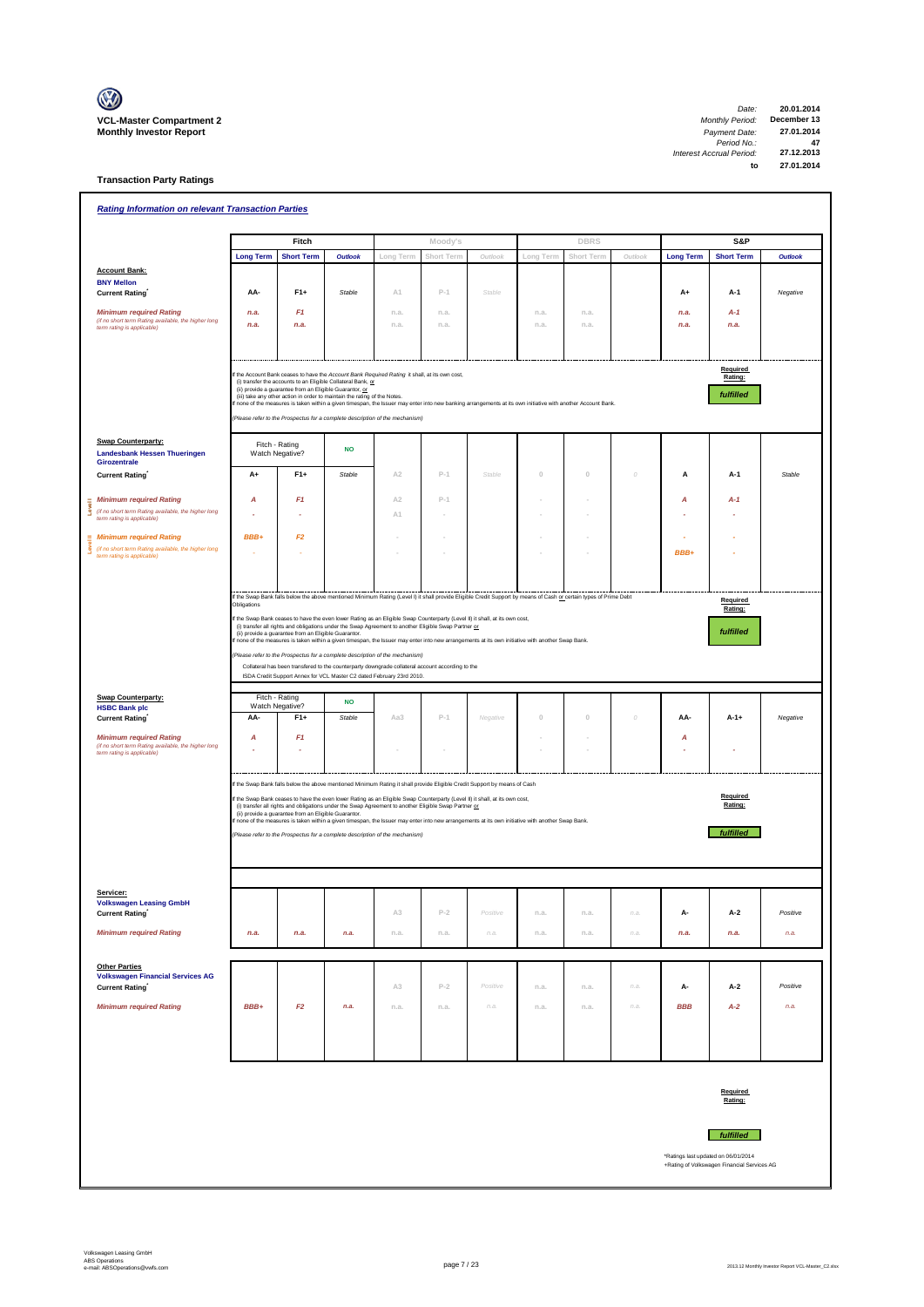| <b>VCL-Master Compartment 2</b><br><b>Monthly Investor Report</b><br><b>Information regarding</b><br>the Notes (I) |                                                                                                                                                                                                                                                                                                                                                                                                                                                                                                                                                           |                      |                       | Monthly Period:<br>Payment Date:<br>Period No.:<br>Interest Accrual Period:<br>$(=$<br>Base Interest Rate (1-Month Euribor): | Date:<br>20.01.2014<br>December 13<br>27.01.2014<br>47<br>27.12.2013<br>27.01.2014<br>to<br>31<br>days)<br>-1<br>0,2320% |
|--------------------------------------------------------------------------------------------------------------------|-----------------------------------------------------------------------------------------------------------------------------------------------------------------------------------------------------------------------------------------------------------------------------------------------------------------------------------------------------------------------------------------------------------------------------------------------------------------------------------------------------------------------------------------------------------|----------------------|-----------------------|------------------------------------------------------------------------------------------------------------------------------|--------------------------------------------------------------------------------------------------------------------------|
| <b>Rating Details (Fitch/S&amp;P)</b>                                                                              | Class A-1                                                                                                                                                                                                                                                                                                                                                                                                                                                                                                                                                 | Class A-2            | Class A-3             | Class A-4                                                                                                                    | Class A-5                                                                                                                |
| Rating at Issue Date<br>Fitch<br>Standard & Poors                                                                  | AAA (sf)<br>AAA (sf)                                                                                                                                                                                                                                                                                                                                                                                                                                                                                                                                      | AAA (sf)<br>AAA (sf) | AAA (sf)<br>AAA (sf)  | AAA (sf)<br>AAA (sf)                                                                                                         | AAA (sf)<br>AAA (sf)                                                                                                     |
| <b>Current Rating</b><br>Fitch<br>Standard & Poors                                                                 | AAA (sf)<br>AAA (sf)                                                                                                                                                                                                                                                                                                                                                                                                                                                                                                                                      | AAA (sf)<br>AAA (sf) | AAA (sf)<br>AAA (sf)  | AAA (sf)<br>AAA (sf)                                                                                                         | AAA (sf)<br>AAA (sf)                                                                                                     |
| <b>Information on Notes</b>                                                                                        | Class A-1                                                                                                                                                                                                                                                                                                                                                                                                                                                                                                                                                 | Class A-1            | Class A-3             | Class A-4                                                                                                                    | Class A-5                                                                                                                |
| <b>ISIN</b>                                                                                                        | XS0487713512                                                                                                                                                                                                                                                                                                                                                                                                                                                                                                                                              | XS0487714247         | XS0487714320          | XS0487714593                                                                                                                 | XS0908771354                                                                                                             |
| Common Code                                                                                                        | 048771351                                                                                                                                                                                                                                                                                                                                                                                                                                                                                                                                                 | 48771424             | 048771432             | 48771459                                                                                                                     | 90877135                                                                                                                 |
| Nominal Amount                                                                                                     | € 100,000                                                                                                                                                                                                                                                                                                                                                                                                                                                                                                                                                 | € 100,000            | € 100.000             | € 100.000                                                                                                                    | € 100.000                                                                                                                |
| <b>Information on Interest</b>                                                                                     | <b>Class A-Series</b>                                                                                                                                                                                                                                                                                                                                                                                                                                                                                                                                     |                      |                       |                                                                                                                              |                                                                                                                          |
| Scheduled Repayment<br>Date as of Cut-Off<br>Date:                                                                 | Payment Date in December 2013                                                                                                                                                                                                                                                                                                                                                                                                                                                                                                                             |                      |                       |                                                                                                                              |                                                                                                                          |
| Legal Maturity Date:                                                                                               | Payment Date in September 2020                                                                                                                                                                                                                                                                                                                                                                                                                                                                                                                            |                      |                       |                                                                                                                              |                                                                                                                          |
| Spread/ Margin                                                                                                     | 55 bps                                                                                                                                                                                                                                                                                                                                                                                                                                                                                                                                                    | 55 bps               | $115$ bps             | 55 bps                                                                                                                       | 55 bps                                                                                                                   |
| <b>Index Rate</b>                                                                                                  | 1-Month-Euribor                                                                                                                                                                                                                                                                                                                                                                                                                                                                                                                                           | 1-Month-Euribor      | 1-Month-Euribor       | 1-Month-Euribor                                                                                                              | 1-Month-Euribor                                                                                                          |
| Fixed/Floating                                                                                                     | floating                                                                                                                                                                                                                                                                                                                                                                                                                                                                                                                                                  | floating             | floating              | floating                                                                                                                     | floating                                                                                                                 |
| Current Coupon                                                                                                     | 1-M-Euribor + 55 bps                                                                                                                                                                                                                                                                                                                                                                                                                                                                                                                                      | 1-M-Euribor + 55 bps | 1-M-Euribor + 115 bps | 1-M-Euribor + 55 bps                                                                                                         | 1-M-Euribor + 55 bps                                                                                                     |
| Day Count Convention                                                                                               | actual/360                                                                                                                                                                                                                                                                                                                                                                                                                                                                                                                                                | actual/360           | actual/360            | actual/360                                                                                                                   | actual/360                                                                                                               |
| <b>Clean-Up Call</b>                                                                                               | Volkswagen Leasing GmbH will have the right at its option to exercise a "Clean-Up Call" and to repurchase the Expectancy Rights from VCL-Master S.A.,<br>acting with respect to its Compartment 2, at any time when the sum of the Discounted Expectancy Rights Balances for all lease contracts is less than<br>10% of the sum of the Initial Discounted Expectancy Rights Balances for all lease contracts at any point in time during the life of the transaction, provided<br>that all payment obligations under the Notes will be thereby fulfilled. |                      |                       |                                                                                                                              |                                                                                                                          |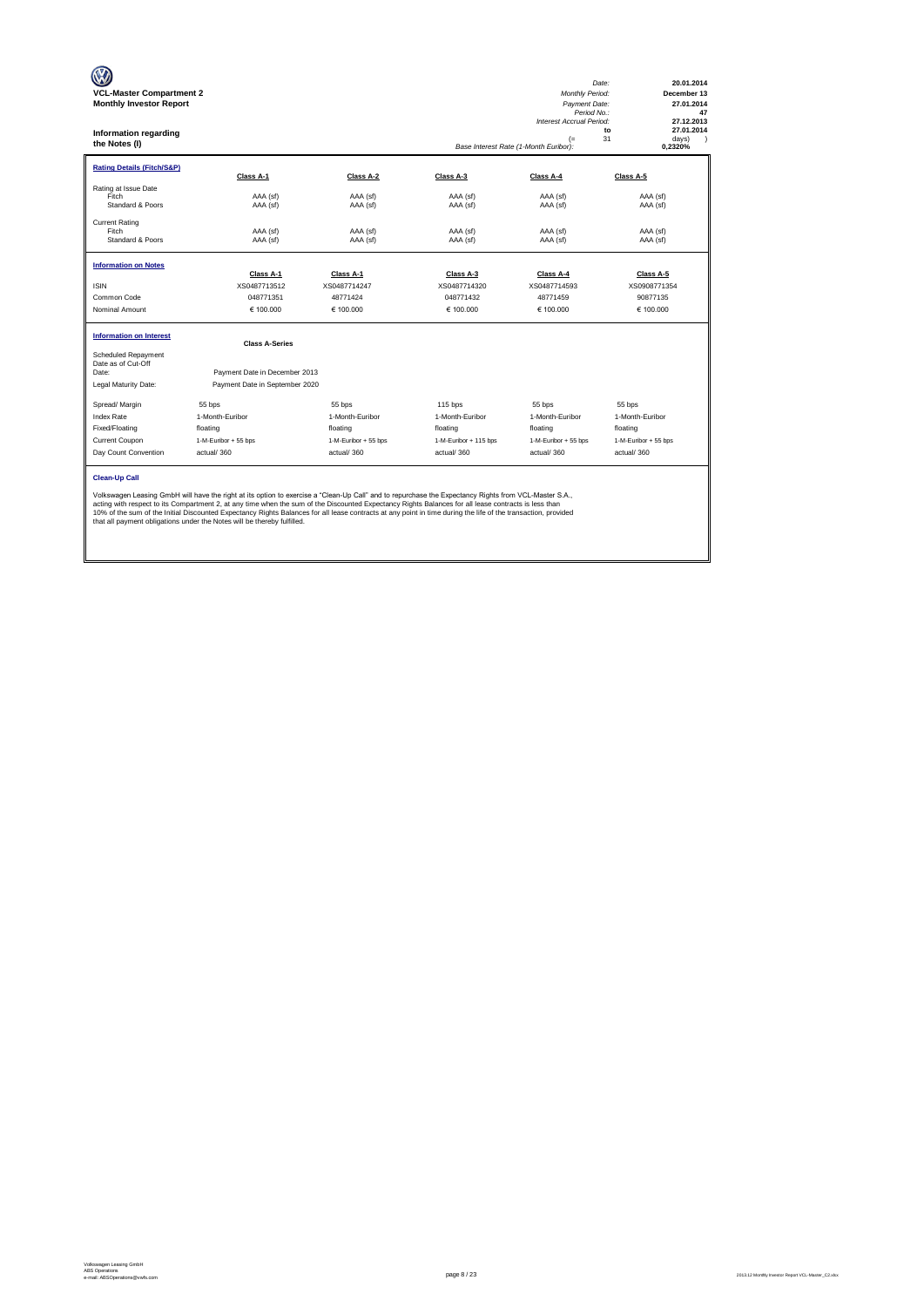|                                                                      |        |                                   |            |                   |        |                                            |        | Date:                                           |        | 20.01.2014        |
|----------------------------------------------------------------------|--------|-----------------------------------|------------|-------------------|--------|--------------------------------------------|--------|-------------------------------------------------|--------|-------------------|
| <b>VCL-Master Compartment 2</b>                                      |        |                                   |            |                   |        |                                            |        | Monthly Period:                                 |        | December 13       |
| <b>Monthly Investor Report</b>                                       |        |                                   |            |                   |        |                                            |        | Payment Date:<br>Period No.:                    |        | 27.01.2014<br>47  |
|                                                                      |        |                                   |            |                   |        |                                            |        | Interest Accrual Period:                        |        | 27.12.2013        |
|                                                                      |        |                                   |            |                   |        |                                            |        | to                                              |        | 27.01.2014        |
| Information regarding the Notes<br>(II)                              |        |                                   |            |                   |        | (<br>Base Interest Rate (1-Month Euribor): |        | 31                                              |        | days )<br>0,2320% |
|                                                                      |        |                                   |            |                   |        |                                            |        |                                                 |        |                   |
| <b>Note Balance</b>                                                  |        |                                   |            |                   |        |                                            |        |                                                 |        |                   |
|                                                                      |        | Class A-1                         |            | Class A-2         |        | Class A-3                                  |        | Class A-4                                       |        | Class A-5         |
| Initial Note Balance (at Poolcut)                                    | €      | 75.000.000,00                     | $\epsilon$ | 50.000.000,00     | €      | 50.000.000,00                              | €      | 75.000.000,00                                   |        | € 159.100.000,00  |
| <b>During Revolving Period</b>                                       |        |                                   |            |                   |        |                                            |        |                                                 |        |                   |
| <b>Note Balance Beginn of Period</b>                                 | €      | 75,000,000,00                     |            | € 50.000.000.00 € |        |                                            |        | 22.003.500.00 € 328.900.000.00 € 200.000.000.00 |        |                   |
| Overcollateralisation Amount before Top-Up                           |        |                                   |            |                   |        |                                            |        |                                                 |        |                   |
| (all Class A Notes)                                                  |        | € 605.339.254,78                  |            |                   |        |                                            |        |                                                 |        |                   |
| Targeted Overcollateralisation Amount<br>Available Top-Up Amount     | €      | € 649.397.480,39<br>53.132.431.27 |            |                   |        |                                            |        |                                                 |        |                   |
| (all Funds in the Accumulation Account)                              |        |                                   |            |                   |        |                                            |        |                                                 |        |                   |
| Targeted Additional Purchase Amount<br>(incl. 7% additional OC)      | €      |                                   |            |                   |        |                                            |        |                                                 |        |                   |
| Additional Purchase Amount                                           | €      |                                   |            |                   |        |                                            |        |                                                 |        |                   |
| Overcollateralisation Amount after Top-Up                            | €      | 605.339.254.78                    |            |                   |        |                                            |        |                                                 |        |                   |
| Note Decrease per Series from Redemption                             | €      |                                   | €          |                   | €      | 2.362.270.00                               | €      |                                                 | €      |                   |
| Note Decrease per Note from Redemption<br>Note Increase from Tap-Up  | €<br>€ |                                   | €<br>€     |                   | €<br>€ | (4.724.54)                                 | €<br>€ |                                                 | €<br>€ |                   |
| <b>Note Balance End of Period</b>                                    | €      | 75.000.000.00                     | €          | 50,000,000.00     | €      | 19.641.230.00                              |        | € 328,900,000.00                                |        | € 200.000.000.00  |
| <b>After Revolving Period</b>                                        |        | Class A-1                         |            | Class A-2         |        | Class A-3                                  |        | Class A-4                                       |        | Class A-5         |
|                                                                      |        |                                   |            |                   |        |                                            |        |                                                 |        |                   |
| Note Balance as of the Beginning of the<br>Period                    | €      | 75.000.000,00                     |            | 6.50.000.000,00   |        | $\epsilon$ 22.003.500,00                   |        | € 328.900.000,00                                |        | € 200.000.000,00  |
| Unallocated Redemption Amount<br>of the previous Period              | €      | ł.                                |            |                   |        |                                            |        |                                                 |        |                   |
| Available Redemption Amount                                          | €      |                                   |            |                   |        |                                            |        |                                                 |        |                   |
| for the Reporting Period                                             |        |                                   |            |                   |        |                                            |        |                                                 |        |                   |
| <b>Total Available Redemption Amount</b>                             | €      |                                   |            |                   |        |                                            |        |                                                 |        |                   |
| Redemotion Amount per Note                                           | €      |                                   | €          |                   | €      | (4.724.54)                                 | €      |                                                 | €      |                   |
| Redemption Amount per Class                                          | €      |                                   | €          |                   | €      | 2.362.270.00                               | €      |                                                 | €      |                   |
| Unallocated Redemption Amount from current<br>Period                 | €      |                                   | €          |                   | €      | 1.96                                       | €      |                                                 | €<br>€ |                   |
| Note Balance as of the End of the Period                             | €      | 75,000,000,00                     | $\epsilon$ | 50,000,000,00 €   |        |                                            |        | 19.641.230,00 € 328.900.000,00                  |        | € 200.000.000.00  |
|                                                                      |        |                                   |            |                   |        |                                            |        |                                                 |        |                   |
| Payments to Investors - per EUR 100.000<br>denomination              |        | Class A-1                         |            | Class A-2         |        | Class A-3                                  |        | Class A-4                                       |        | Class A-5         |
| Interest (1-M-Euribor + Spread A Note)                               | €      | 50.504,17                         | €          | 33.669,44         | €      | 26.185,39                                  | €      | 221.477,61                                      | €      | 134.677,78        |
| Redemption                                                           | €      |                                   | €          |                   | €      | 2.362.270,00                               | €      |                                                 | €      |                   |
| Remaining Principal Amount                                           | €      | 100.000,00                        | €          | 100.000,00        | €      | 39.282,46                                  | €      | 100.000,00                                      | €      | 100.000,00        |
| Note Factor                                                          |        | 1,000000                          |            | 1,000000          |        | 0,392825                                   |        | 1,000000                                        |        | 1,000000          |
| <b>Unpaid Interest</b>                                               |        | Class A-1                         |            | Class A-2         |        | Class A-3                                  |        | Class A-4                                       |        | Class A-5         |
| Unpaid Interest of Reporting Period<br>Cumulative Unpaid Interest    | €<br>€ |                                   | €<br>€     |                   | €<br>€ |                                            | €<br>€ |                                                 | €<br>€ |                   |
|                                                                      |        |                                   |            |                   |        |                                            |        |                                                 |        |                   |
| Overcollateralisation<br><b>Total Class A</b>                        |        | Class A-1                         |            | Class A-2         |        | Class A-3                                  |        | Class A-4                                       |        | Class A-x         |
| Initial OC Percentage at Poolcut<br>Current OC Percentage<br>51.393% |        | 51.393%                           |            | 51.393%           |        | 51.393%                                    |        | 51.393%                                         |        | 51.393%           |
| Target OC Percentage<br>49%/52%                                      |        |                                   |            |                   |        |                                            |        |                                                 |        |                   |
| (during/ after Revolving Period)                                     |        |                                   |            |                   |        |                                            |        |                                                 |        |                   |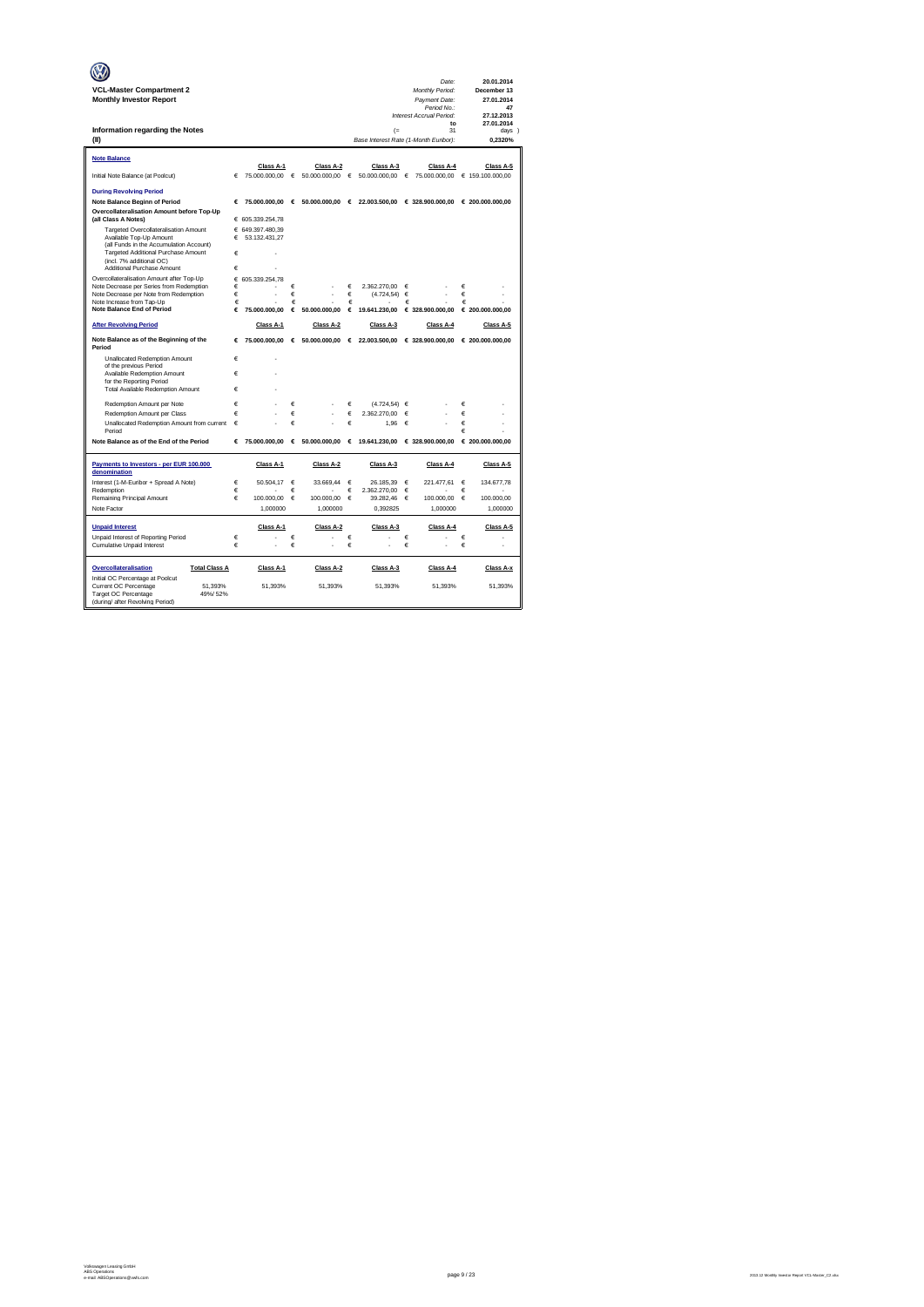| <b>VCL-Master Compartment 2</b><br><b>Monthly Investor Report</b><br><b>Credit Enhancement</b>                                                                                                                                                                                                                                                                                                                                                                                                                                                                                 | Date:<br>Monthly Period:<br>Payment Date:<br>Period No.:<br>Interest Accrual Period:<br>Base Interest Rate (1-Month Euribor): | 20.01.2014<br>December 13<br>27.01.2014<br>47<br>27.12.2013<br>27.01.2014<br>$f_{\Omega}$<br>$(=$<br>31 days )<br>0.2320%                                                             |
|--------------------------------------------------------------------------------------------------------------------------------------------------------------------------------------------------------------------------------------------------------------------------------------------------------------------------------------------------------------------------------------------------------------------------------------------------------------------------------------------------------------------------------------------------------------------------------|-------------------------------------------------------------------------------------------------------------------------------|---------------------------------------------------------------------------------------------------------------------------------------------------------------------------------------|
| <b>Cash Collateral Account (CCA)</b><br>Initial Balance at Poolcut<br>Thereof General Cash Reserve<br>Thereof German Trade Tax Risk Reserve<br><b>Targeted Balance (Floor)</b><br>Thereof General Cash Reserve<br>Thereof German Trade Tax Risk Reserve<br>Balance as of the Beginning of the Period<br>Payment from CCA/ Payment to CCA<br>Balance as of the End of the Period<br>Thereof General Cash Reserve<br>Thereof German Trade Tax Risk Reserve<br><b>General Cash Collateral Account</b><br>percentage of Current Note Balance<br>percentage of Initial Note Balance | $-141.725.80 ∈$ /                                                                                                             | 12.950.000,00 €<br>12.950.000.00 €<br>0.00€<br>8.786.745.50 €<br>8.786.745.50 €<br>0.00€<br>29.340.757.00 €<br>0.00€<br>29.199.031.20 €<br>29.199.031.20 €<br>0.00€<br>4.34%<br>5.18% |
| <b>Set-Off Risk</b><br>No set-off risk is applicable in this transaction.                                                                                                                                                                                                                                                                                                                                                                                                                                                                                                      |                                                                                                                               |                                                                                                                                                                                       |

**. . . .** Trigger Level 1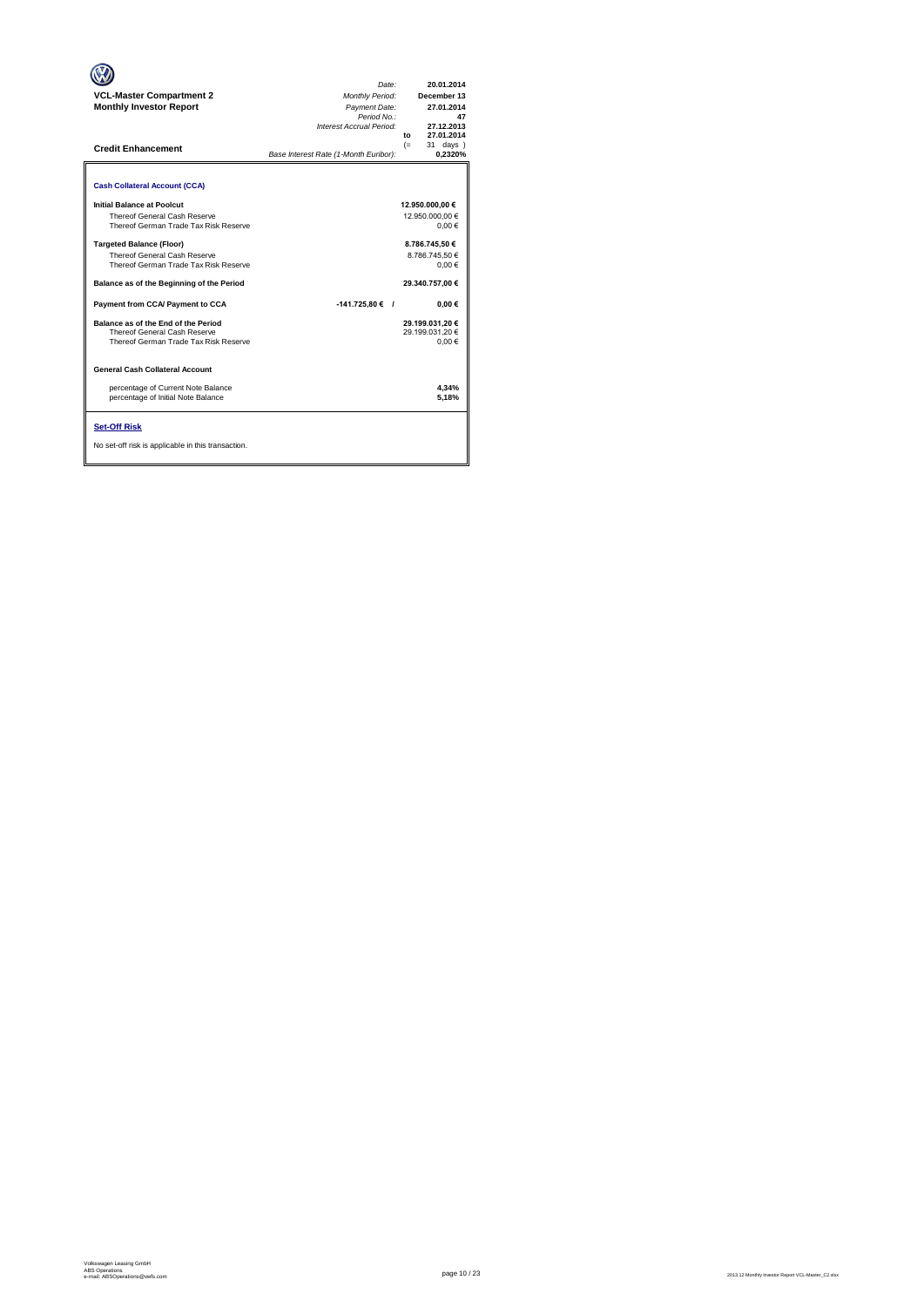| <b>VCL-Master Compartment 2</b><br><b>Monthly Investor Report</b> |                                                               |             | Date:<br><b>Monthly Period:</b><br>Payment Date:<br>Period No.:<br>Interest Accrual Period: | 20.01.2014<br>December 13<br>27.01.2014<br>47<br>27.12.2013<br>27.01.2014<br>to |
|-------------------------------------------------------------------|---------------------------------------------------------------|-------------|---------------------------------------------------------------------------------------------|---------------------------------------------------------------------------------|
| Waterfall                                                         |                                                               |             | Base Interest Rate (1-Month Euribor):                                                       | $(=$<br>31<br>$days$ )<br>0.2320%                                               |
| Waterfall                                                         |                                                               |             |                                                                                             |                                                                                 |
| Available Collection Amount of the Period incl. Net Swap Receipts |                                                               |             | 22.137.050,10 €                                                                             |                                                                                 |
| Remaining Amount from Previous Period                             |                                                               |             | 0,23€                                                                                       | 22.137.050,33 €                                                                 |
| Earnings from Distribution/ Accumulation Account deposits         |                                                               |             | $0,00 \in$                                                                                  | 22.137.050,33 €                                                                 |
| <b>Available Distribution Amount</b>                              |                                                               |             |                                                                                             | 22.137.050,33 €                                                                 |
| Taxes/Fees                                                        |                                                               | less        | -1.073.794,47 €                                                                             | 21.063.255,86 €                                                                 |
| <b>Net Swap Payments Class A</b>                                  |                                                               | less / plus | -96.945,36 €                                                                                | 20.966.310,50 €                                                                 |
|                                                                   | Class A-1<br>Class A-2<br>Class A-3<br>Class A-4<br>Class A-5 |             | -9.495,83 €<br>-6.330,56 €<br>-14.154.36 €<br>-41.642,39 €<br>-25.322,22 €                  |                                                                                 |
| <b>Interest Class A</b>                                           |                                                               | less        | -466.514,39€                                                                                | 20.499.796,11 €                                                                 |
|                                                                   | Class A-1<br>Class A-2<br>Class A-3<br>Class A-4<br>Class A-5 |             | -50.504,17€<br>-33.669,44 €<br>-26.185,39 €<br>-221.477.61 €<br>-134.677,78€                |                                                                                 |
| Payment to Cash Collateral Account                                |                                                               | less        | $0.00 \in$                                                                                  | 20.499.796,11 €                                                                 |
| German Trade Tax                                                  |                                                               | less        | $0,00 \in$                                                                                  | 20.499.796,11 €                                                                 |
| Payments to the Accumulation Account                              |                                                               | less        | $0,00 \in$                                                                                  | 20.499.796,11 €                                                                 |
| <b>Redemption Class A</b>                                         |                                                               | less        | -2.362.270.00 €                                                                             | 18.137.526,11 €                                                                 |
|                                                                   | Class A-1<br>Class A-2<br>Class A-3<br>Class A-4<br>Class A-5 |             | 0,00€<br>0.00€<br>-2.362.270,00 €<br>0,00€<br>0,00€                                         |                                                                                 |
| Remaining Amout Due to Rounding                                   |                                                               | less        | -1,96 €                                                                                     | 18.137.524,15 €                                                                 |
| Other Payments to Swap Counterparties                             |                                                               | less        | $0,00 \in$                                                                                  | 18.137.524,15€                                                                  |
| <b>Payment to VWL</b>                                             |                                                               | less        | -18.137.524,15 €                                                                            | 0.00€                                                                           |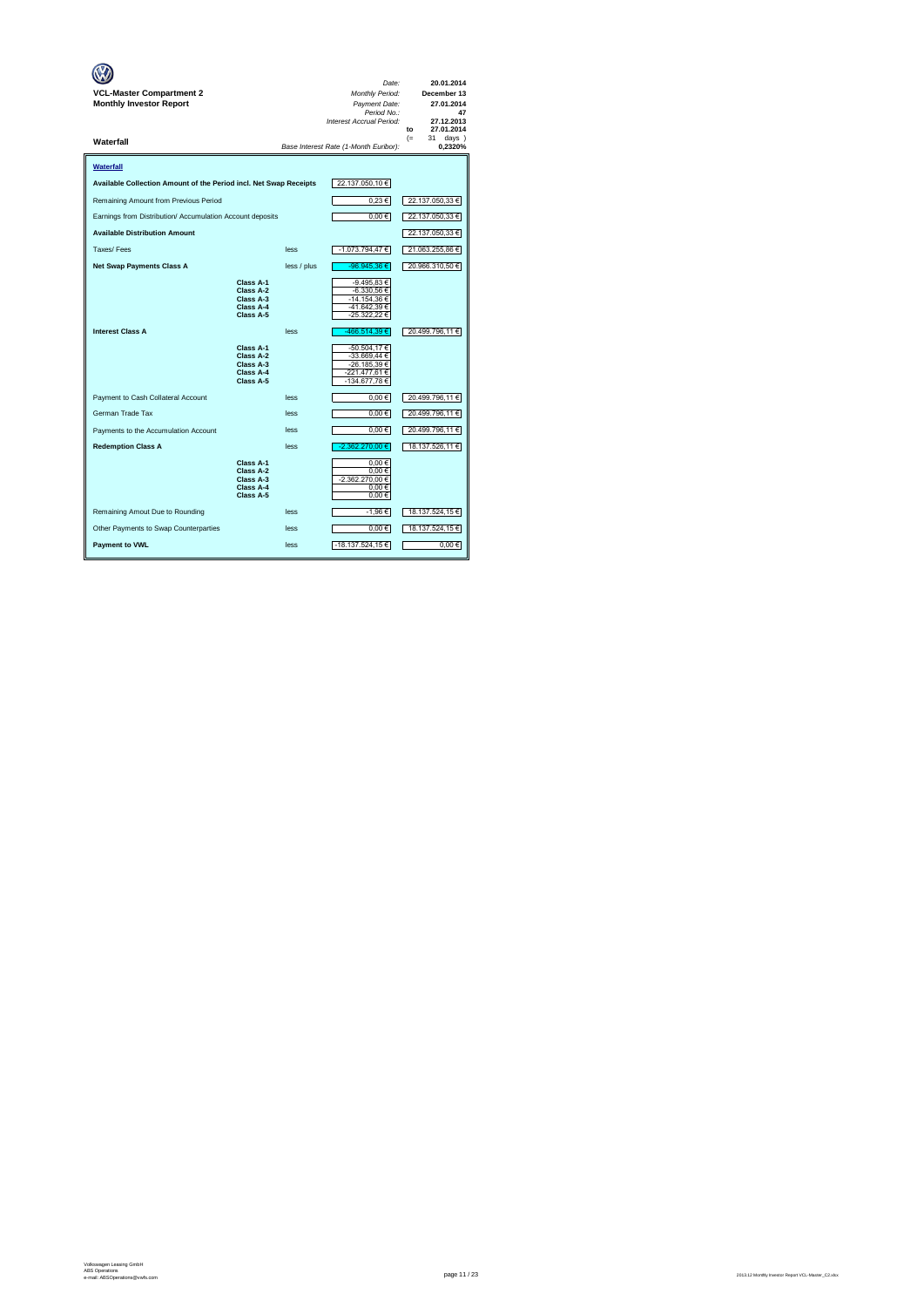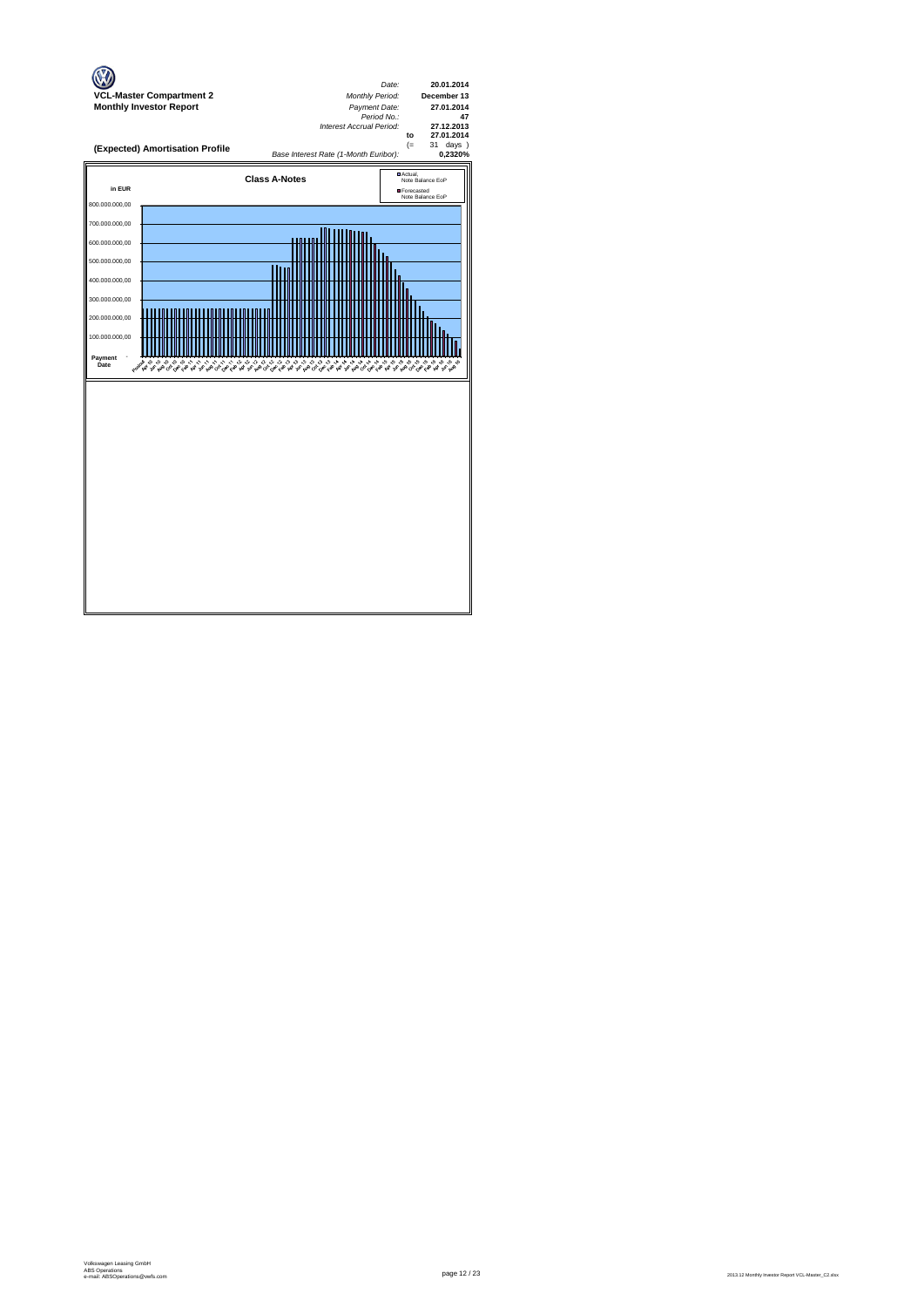

**Run Out Schedule**

*Date: Period No.: Interest Accrual Period:*

**20.01.2014 Dezember 13 to 27.01.2014 27.12.2013 0,2320% 47 27.01.2014** (= 31 days)

*Base Interest Rate (1-Month Euribor):*

|                          |                                      | at the End of the current Monthly Period                                        |                                  |                                    |                                                      | at the End of the current Monthly Period                               |                                            |
|--------------------------|--------------------------------------|---------------------------------------------------------------------------------|----------------------------------|------------------------------------|------------------------------------------------------|------------------------------------------------------------------------|--------------------------------------------|
| <b>Monthly</b><br>Period | <b>Monthly Maturity</b>              | Outst. Disc. Exp.<br><b>Rights Funding</b><br><b>Amount at Maturity</b><br>Date | Interest                         | Remaing<br>Term in<br><b>Month</b> | <b>Monthly</b><br><b>Maturity</b>                    | <b>Current Outst.</b><br>Disc. Exp.<br><b>Rights Funding</b><br>Amount | Interest                                   |
| 12.2013                  | 1.424.568.311,03                     | 1.266.453.616,83                                                                | 158.114.694.20                   |                                    |                                                      |                                                                        |                                            |
| 01.2014                  | 1.420.789.080.77                     | 1.262.706.432,46                                                                | 158.082.648,31                   | $\mathbf{1}$                       | 3.779.230,26                                         | 3.747.184,37                                                           | 32.045,89                                  |
| 02.2014                  | 1.413.913.131,52                     | 1.255.928.373,79                                                                | 157.984.757,73                   | $\overline{2}$                     | 6.875.949,25                                         | 6.778.058,67                                                           | 97.890,58                                  |
| 03.2014                  | 1.399.974.215,76                     | 1.242.268.691,48                                                                | 157.705.524,28                   | 3                                  | 13.938.915,76                                        | 13.659.682,31                                                          | 279.233,45                                 |
| 04.2014                  | 1.387.039.856,08<br>1.367.231.858,70 | 1.229.656.171,17                                                                | 157.383.684,91                   | $\overline{4}$<br>5                | 12.934.359,68                                        | 12.612.520,31<br>19.201.317,81                                         | 321.839,37                                 |
| 05.2014<br>06.2014       | 1.351.562.694.49                     | 1.210.454.853,36<br>1.195.355.800,22                                            | 156.777.005,34<br>156.206.894,27 | 6                                  | 19.807.997,38<br>15.669.164,21                       | 15.099.053,14                                                          | 606.679,57<br>570.111,07                   |
| 07.2014                  | 1.334.572.156,51                     | 1.179.078.714,34                                                                | 155.493.442,17                   | $\overline{7}$                     | 16.990.537,98                                        | 16.277.085,88                                                          | 713.452,10                                 |
| 08.2014                  | 1.312.708.152,02                     | 1.158.244.304,53                                                                | 154.463.847,49                   | 8                                  | 21.864.004,49                                        | 20.834.409,81                                                          | 1.029.594,68                               |
| 09.2014                  | 1.288.091.234,65                     | 1.134.924.161.73                                                                | 153.167.072,92                   | 9                                  | 24.616.917,37                                        | 23.320.142,80                                                          | 1.296.774,57                               |
| 10.2014                  | 1.259.121.505,35                     | 1.107.631.047,95                                                                | 151.490.457,40                   | 10                                 | 28.969.729,30                                        | 27.293.113,78                                                          | 1.676.615,52                               |
| 11.2014                  | 1.224.597.603,02                     | 1.075.293.243,16                                                                | 149.304.359,86                   | 11                                 | 34.523.902,33                                        | 32.337.804,79                                                          | 2.186.097,54                               |
| 12.2014                  | 1.195.239.920,94                     | 1.047.935.465,10                                                                | 147.304.455,84                   | 12                                 | 29.357.682,08                                        | 27.357.778,06                                                          | 1.999.904,02                               |
| 01.2015                  | 1.159.582.150,18                     | 1.014.919.951,58                                                                | 144.662.198,60                   | 13                                 | 35.657.770,76                                        | 33.015.513,52                                                          | 2.642.257,24                               |
| 02.2015<br>03.2015       | 1.092.053.093,06<br>1.012.261.042,01 | 952.743.344,94<br>879.687.416,53                                                | 139.309.748,12<br>132.573.625,48 | 14<br>15                           | 67.529.057,12<br>79.792.051,05                       | 62.176.606,64<br>73.055.928,41                                         | 5.352.450,48<br>6.736.122,64               |
| 04.2015                  | 941.753.533,61                       | 815.472.947,59                                                                  | 126.280.586,02                   | 16                                 | 70.507.508,40                                        | 64.214.468,94                                                          | 6.293.039,46                               |
| 05.2015                  | 854.879.239,89                       | 736.817.118,97                                                                  | 118.062.120,92                   | 17                                 | 86.874.293,72                                        | 78.655.828,62                                                          | 8.218.465,10                               |
| 06.2015                  | 780.569.636,80                       | 669.927.887,96                                                                  | 110.641.748,84                   | 18                                 | 74.309.603,09                                        | 66.889.231,01                                                          | 7.420.372,08                               |
| 07.2015                  | 697.715.393,63                       | 595.761.483,10                                                                  | 101.953.910,53                   | 19                                 | 82.854.243,17                                        | 74.166.404,86                                                          | 8.687.838,31                               |
| 08.2015                  | 638.375.284,77                       | 542.938.560,52                                                                  | 95.436.724,25                    | 20                                 | 59.340.108,86                                        | 52.822.922,58                                                          | 6.517.186,28                               |
| 09.2015                  | 572.676.064,69                       | 484.797.312,48                                                                  | 87.878.752,21                    | 21                                 | 65.699.220,08                                        | 58.141.248,04                                                          | 7.557.972,04                               |
| 10.2015                  | 519.521.692,79                       | 438.030.448,41                                                                  | 81.491.244,38                    | 22                                 | 53.154.371,90                                        | 46.766.864,07                                                          | 6.387.507,83                               |
| 11.2015<br>12.2015       | 461.641.219,28<br>416.648.027,39     | 387.383.036,47<br>348.206.950,73                                                | 74.258.182,81<br>68.441.076,66   | 23<br>24                           | 57.880.473,51                                        | 50.647.411,94                                                          | 7.233.061,57                               |
| 01.2016                  | 390.356.266,46                       | 325.466.488,91                                                                  | 64.889.777,55                    | 25                                 | 44.993.191,89<br>26.291.760,93                       | 39.176.085,74<br>22.740.461,82                                         | 5.817.106,15<br>3.551.299,11               |
| 02.2016                  | 354.077.841.93                       | 294.264.519,73                                                                  | 59.813.322.20                    | 26                                 | 36.278.424,53                                        | 31.201.969,18                                                          | 5.076.455,35                               |
| 03.2016                  | 316.300.076,25                       | 261.958.861,32                                                                  | 54.341.214,93                    | 27                                 | 37.777.765,68                                        | 32.305.658,41                                                          | 5.472.107,27                               |
| 04.2016                  | 279.058.146,16                       | 230.274.686,04                                                                  | 48.783.460,12                    | 28                                 | 37.241.930,09                                        | 31.684.175,28                                                          | 5.557.754,81                               |
| 05.2016                  | 233.290.758,35                       | 191.571.549,47                                                                  | 41.719.208,88                    | 29                                 | 45.767.387,81                                        | 38.703.136,57                                                          | 7.064.251,24                               |
| 06.2016                  | 194.099.112,25                       | 158.619.272,20                                                                  | 35.479.840,05                    | 30                                 | 39.191.646,10                                        | 32.952.277,27                                                          | 6.239.368,83                               |
| 07.2016<br>08.2016       | 153.657.564,12<br>131.224.058,48     | 124.804.806,67<br>106.153.325,83                                                | 28.852.757,45<br>25.070.732,65   | 31<br>32                           | 40.441.548,13<br>22.433.505,64                       | 33.814.465,53<br>18.651.480,84                                         | 6.627.082,60<br>3.782.024,80               |
| 09.2016                  | 104.894.573,96                       | 84.389.186,89                                                                   | 20.505.387,07                    | 33                                 | 26.329.484,52                                        | 21.764.138,94                                                          | 4.565.345,58                               |
| 10.2016                  | 83.226.947,82                        | 66.582.294,32                                                                   | 16.644.653,50                    | 34                                 | 21.667.626,14                                        | 17.806.892,57                                                          | 3.860.733,57                               |
| 11.2016                  | 63.136.224,05                        | 50.161.052,33                                                                   | 12.975.171,72                    | 35                                 | 20.090.723,77                                        | 16.421.241,99                                                          | 3.669.481,78                               |
| 12.2016                  | 49.621.215,85                        | 39.170.698,18                                                                   | 10.450.517,67                    | 36                                 | 13.515.008,20                                        | 10.990.354,15                                                          | 2.524.654,05                               |
| 01.2017                  | 44.194.725,00                        | 34.787.082,48                                                                   | 9.407.642,52                     | 37                                 | 5.426.490,85                                         | 4.383.615,70                                                           | 1.042.875,15                               |
| 02.2017                  | 38.096.347,09                        | 29.888.448,07                                                                   | 8.207.899,02                     | 38                                 | 6.098.377,91                                         | 4.898.634,41                                                           | 1.199.743,50                               |
| 03.2017                  | 32.141.500,52                        | 25.131.457,50                                                                   | 7.010.043,02                     | 39                                 | 5.954.846,57                                         | 4.756.990,57                                                           | 1.197.856,00                               |
| 04.2017<br>05.2017       | 26.195.233,14<br>19.598.528,37       | 20.407.111,46<br>15.195.755,37                                                  | 5.788.121,68<br>4.402.773,00     | 40<br>41                           | 5.946.267,38<br>6.596.704,77                         | 4.724.346,04<br>5.211.356,09                                           | 1.221.921,34<br>1.385.348,68               |
| 06.2017                  | 13.101.418,64                        | 10.092.619,38                                                                   | 3.008.799,26                     | 42                                 | 6.497.109,73                                         | 5.103.135,99                                                           | 1.393.973,74                               |
| 07.2017                  | 8.081.983,65                         | 6.171.918,07                                                                    | 1.910.065,58                     | 43                                 | 5.019.434,99                                         | 3.920.701,31                                                           | 1.098.733,68                               |
| 08.2017                  | 6.787.931,45                         | 5.166.846,32                                                                    | 1.621.085,13                     | 44                                 | 1.294.052,20                                         | 1.005.071,75                                                           | 288.980,45                                 |
| 09.2017                  | 5.033.143,76                         | 3.811.677,85                                                                    | 1.221.465,91                     | 45                                 | 1.754.787,69                                         | 1.355.168,47                                                           | 399.619,22                                 |
| 10.2017                  | 3.723.418,70                         | 2.806.472,57                                                                    | 916.946,13                       | 46                                 | 1.309.725,06                                         | 1.005.205,28                                                           | 304.519,78                                 |
| 11.2017                  | 2.444.232,09                         | 1.830.041,11                                                                    | 614.190,98                       | 47                                 | 1.279.186,61                                         | 976.431,46                                                             | 302.755,15                                 |
| 12.2017<br>01.2018       | 1.594.214,53<br>1.318.738,59         | 1.184.147,88<br>976.276,69                                                      | 410.066,65<br>342.461,90         | 48                                 | 850.017,56                                           | 645.893,23                                                             | 204.124,33<br>67.604,75                    |
| 02.2018                  | 1.072.870,80                         | 791.841,53                                                                      | 281.029,27                       | 49<br>50                           | 275.475,94<br>245.867,79                             | 207.871,19<br>184.435,16                                               | 61.432,63                                  |
| 03.2018                  | 929.809,57                           | 685.106,31                                                                      | 244.703,26                       | 51                                 | 143.061,23                                           | 106.735,22                                                             | 36.326,01                                  |
| 04.2018                  | 684.368,20                           | 502.852,06                                                                      | 181.516,14                       | 52                                 | 245.441,37                                           | 182.254,25                                                             | 63.187,12                                  |
| 05.2018                  | 357.128,19                           | 261.506,82                                                                      | 95.621,37                        | 53                                 | 327.240,01                                           | 241.345,24                                                             | 85.894,77                                  |
| 06.2018                  | 92.191,34                            | 67.245,01                                                                       | 24.946,33                        | 54                                 | 264.936,85                                           | 194.261,81                                                             | 70.675,04                                  |
| 07.2018                  |                                      |                                                                                 |                                  | 55                                 | 92.191,34                                            | 67.245,01                                                              | 24.946,33                                  |
| 08.2018                  | $\blacksquare$<br>$\blacksquare$     | $\blacksquare$<br>$\blacksquare$                                                | $\mathbf{r}$<br>$\blacksquare$   | 56                                 |                                                      |                                                                        |                                            |
| 09.2018<br>10.2018       | $\blacksquare$                       | $\blacksquare$                                                                  | $\sim$                           | 57<br>58                           | $\overline{\phantom{a}}$<br>$\overline{\phantom{a}}$ | $\overline{\phantom{a}}$<br>$\blacksquare$                             | $\overline{\phantom{a}}$<br>$\blacksquare$ |
| 11.2018                  | $\blacksquare$                       | $\blacksquare$                                                                  | $\blacksquare$                   | 59                                 | $\sim$                                               | $\blacksquare$                                                         | $\overline{\phantom{a}}$                   |
| 12.2018                  | $\overline{a}$                       | ÷                                                                               | $\blacksquare$                   | 60                                 | $\overline{\phantom{a}}$                             | $\overline{\phantom{a}}$                                               | $\overline{\phantom{a}}$                   |
|                          |                                      |                                                                                 |                                  |                                    |                                                      |                                                                        |                                            |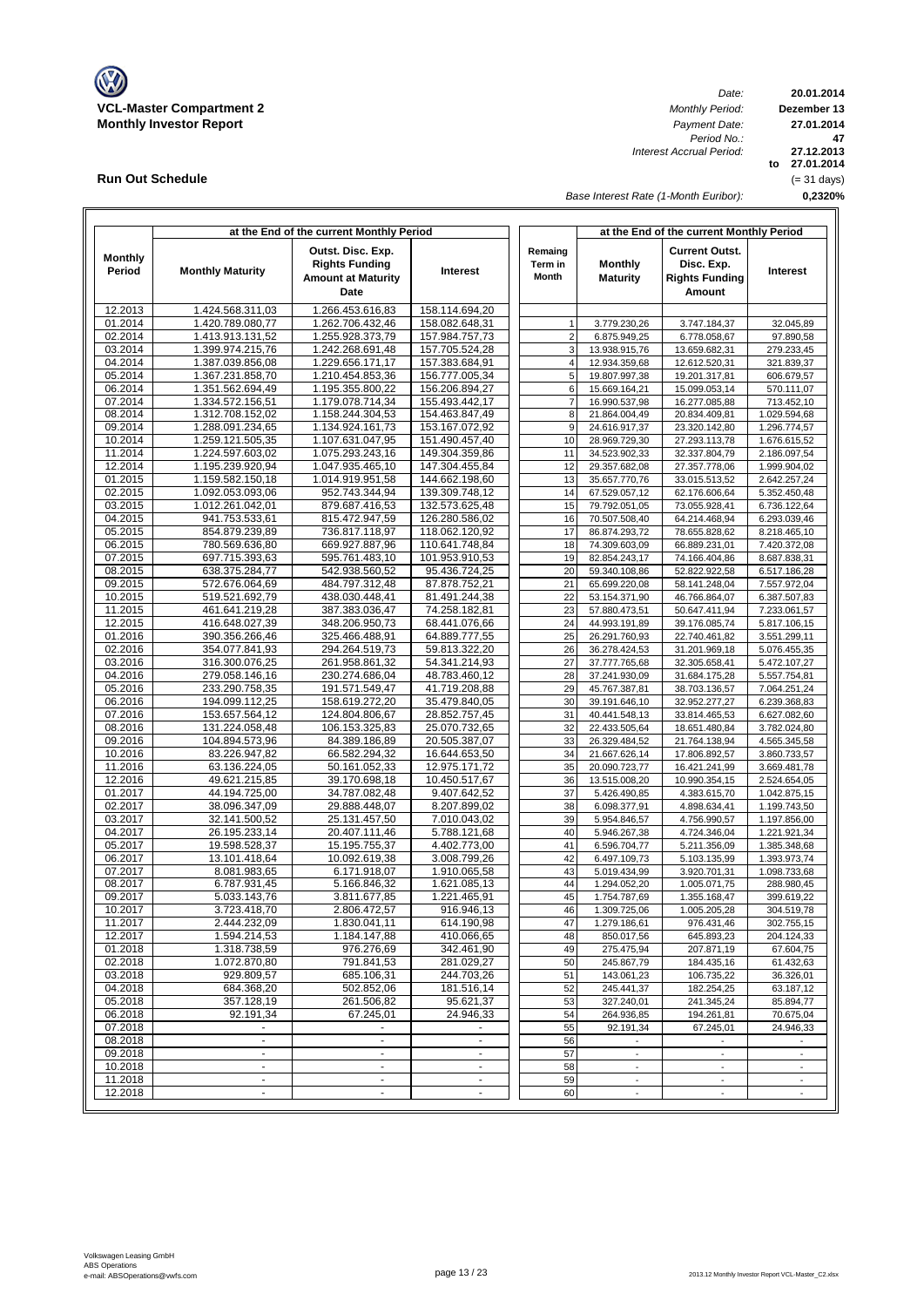| <b>OZ</b>                       |
|---------------------------------|
| <b>VCL-Master Compartment 2</b> |
| <b>Monthly Investor Report</b>  |

| $\mathbf{w}$                    | Date:                                 |    |    | 20.01.2014  |
|---------------------------------|---------------------------------------|----|----|-------------|
| VCL-Master Compartment 2        | <b>Monthly Period:</b>                |    |    | December 13 |
| <b>Monthly Investor Report</b>  | Payment Date:                         |    |    | 27.01.2014  |
|                                 | Period No.:                           |    |    | 47          |
|                                 | Interest Accrual Period:              |    |    | 27.12.2013  |
| Information Regarding the       |                                       |    | to | 27.01.2014  |
| <b>Expectancy Rights Pool -</b> |                                       | (≕ | 31 | days )      |
| <b>Outstanding Contracts</b>    | Base Interest Rate (1-Month Euribor): |    |    | 0.2320%     |

|                                           |                                 |                            |                          | <b>Type of Vehicles</b> |                          |                      |                          |                               |                          |
|-------------------------------------------|---------------------------------|----------------------------|--------------------------|-------------------------|--------------------------|----------------------|--------------------------|-------------------------------|--------------------------|
| <b>Outstanding Expectancy Rights Pool</b> | <b>Reporting Period - Total</b> |                            |                          | <b>New Vehicles</b>     |                          | <b>Used Vehicles</b> |                          | <b>Demonstration Vehicles</b> |                          |
|                                           |                                 |                            | Outstanding              |                         | Outstanding              |                      | Outstanding              |                               | Outstanding              |
|                                           |                                 | <b>Outstanding Nominal</b> | Discounted               |                         | <b>Discounted</b>        |                      | Discounted               |                               | <b>Discounted</b>        |
|                                           | No. of                          | <b>Expectancy Rights</b>   | <b>Expectancy Rights</b> | No. of                  | <b>Expectancy Rights</b> | No. of               | <b>Expectancy Rights</b> | No. of                        | <b>Expectancy Rights</b> |
|                                           | Contracts                       | <b>Funding Amount</b>      | <b>Funding Amount</b>    | Contracts               | <b>Funding Amount</b>    | Contracts            | <b>Funding Amount</b>    | Contracts                     | <b>Funding Amount</b>    |
| Initial Balance at Poolcut                | 40.937                          | 524.154.129.71             | 431.057.042.44           | 37.861                  | 395.059.489.11           | 2.057                | 22.320.167.68            | 1.019                         | 13.677.385,65            |
| Balance at the Beginning of the Period    | 109.116                         | 1.447.130.600.69           | € 1.281.242.754.78       | 104.162                 | 1.218.421.040.67         | 1.982                | 24.931.281.55            | 2.972                         | 37.890.432,56            |
| Balance at the End of the Period - before |                                 |                            |                          |                         |                          |                      |                          |                               |                          |
| origination of add. Expectancy Rights     | 106.991                         | € 1.424.568.311.03         | € 1.266.453.616.83       | 102.178                 | 1.204.826.918.50<br>€    | 1.914                | 24.445.616.53            | 2.899                         | 37.181.081.80            |
| Top-Up of the Monthly Period              |                                 |                            |                          |                         |                          |                      |                          |                               |                          |
| at the End of the Period                  | 106.991                         | 1.424.568.311.03           | 1.266.453.616.83<br>—€ 1 | 102.178                 | 1.204.826.918.50         | 1.914                | 24.445.616.53            | 2.899                         | 37.181.081.80            |

| <b>Type of Vehicles</b>                                        |           |   |                            |   |                          |  |                     |  |                          |                      |   |                          |                               |                          |
|----------------------------------------------------------------|-----------|---|----------------------------|---|--------------------------|--|---------------------|--|--------------------------|----------------------|---|--------------------------|-------------------------------|--------------------------|
| Status of the Contracts at the End of the Period, after Top-Up |           |   |                            |   |                          |  | <b>New Vehicles</b> |  |                          | <b>Used Vehicles</b> |   |                          | <b>Demonstration Vehicles</b> |                          |
|                                                                |           |   |                            |   | Outstanding              |  |                     |  | Outstanding              |                      |   | Outstanding              |                               | Outstanding              |
|                                                                |           |   | <b>Outstanding Nominal</b> |   | <b>Discounted</b>        |  |                     |  | <b>Discounted</b>        |                      |   | <b>Discounted</b>        |                               | <b>Discounted</b>        |
|                                                                | No. of    |   | <b>Expectancy Rights</b>   |   | <b>Expectancy Rights</b> |  | No. of              |  | <b>Expectancy Rights</b> | No. of               |   | <b>Expectancy Rights</b> | No. of                        | <b>Expectancy Rights</b> |
|                                                                | Contracts |   | <b>Funding Amount</b>      |   | <b>Funding Amount</b>    |  | Contracts           |  | <b>Funding Amount</b>    | Contracts            |   | <b>Funding Amount</b>    | Contracts                     | <b>Funding Amount</b>    |
| Current                                                        | 104.866   |   | 1.398.041.628,72           |   | .242.768.335,92          |  | 100.216             |  | 1.183.239.734,28         | 1.833                |   | 23.511.550,21            | 2.817                         | 36.017.051,43            |
| Delinguent*                                                    | 1.669     |   | 20.994.319,04              |   | 18.728.362,94            |  | 1.534               |  | 16.995.533,48            | 64                   |   | 722.567,04               | 71                            | 1.010.262,42             |
| Terminated                                                     | 456       |   | 5.532.363,27               | € | 4.956.917,97             |  | 428                 |  | 4.591.650,74             | 17                   | € | 211.499,28               | 11                            | 153.767,95               |
| End of Term - Paid in Full                                     | 35.200    |   |                            |   |                          |  | 32.858              |  | $\overline{\phantom{0}}$ | 1.584                |   | $\overline{\phantom{a}}$ | 758                           |                          |
| Early Settlement - Paid in Full                                | 8.57'     |   |                            |   |                          |  | 7.515               |  | $\overline{\phantom{a}}$ | 627                  |   | $\overline{\phantom{a}}$ | 429                           |                          |
|                                                                | 150.762   |   | € $1.424.568.311.03$       |   | € 1.266.453.616,83       |  | 142.551             |  | 1.204.826.918,50         | 4.125                |   | 24.445.616,53            | 4.086                         | 37.181.081,80            |
| *delinquent in terms of Instalments sold to Compartment 1      |           |   |                            |   |                          |  |                     |  |                          |                      |   |                          |                               |                          |
|                                                                |           |   |                            |   |                          |  |                     |  |                          |                      |   |                          |                               |                          |
|                                                                |           |   |                            |   |                          |  |                     |  |                          |                      |   |                          |                               |                          |
|                                                                |           |   | <b>Poolcut</b>             |   | <b>Reporting Period</b>  |  |                     |  |                          |                      |   |                          |                               |                          |
| <b>Minimum</b> Remaining Term in months                        |           |   |                            |   |                          |  |                     |  |                          |                      |   |                          |                               |                          |
| <b>Maximum</b> Remaining Term in months                        |           |   | 60                         |   | 55                       |  |                     |  |                          |                      |   |                          |                               |                          |
| Weighted Average Remaining Term in months                      |           |   | 33,65                      |   | 20,00                    |  |                     |  |                          |                      |   |                          |                               |                          |
| Seasoning in months                                            |           |   | 3,36                       |   | 19,50                    |  |                     |  |                          |                      |   |                          |                               |                          |
| <b>Average Discounted Balance per Contract</b>                 |           | € | 10.529,77                  | € | 11.837,01                |  |                     |  |                          |                      |   |                          |                               |                          |
|                                                                |           |   |                            |   |                          |  |                     |  |                          |                      |   |                          |                               |                          |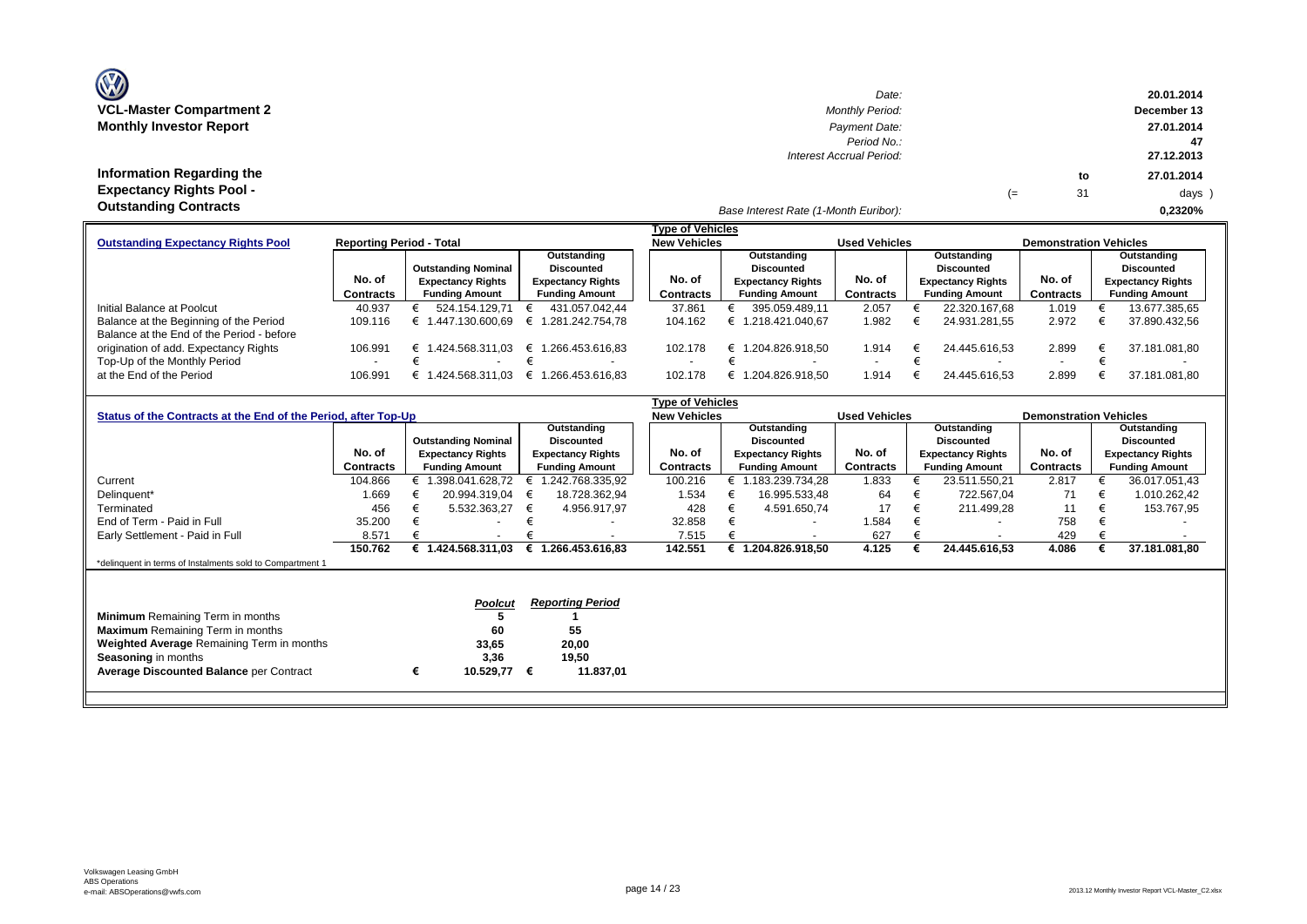| Date:<br><b>VCL-Master Compartment 2</b><br><b>Monthly Period:</b><br><b>Monthly Investor Report</b><br>Payment Date:<br>Period No.:<br>Interest Accrual Period:<br>to<br>$(=$<br><b>Early Settlements/ Collections</b><br>Base Interest Rate (1-Month Euribor):<br><b>Early Settlements</b><br><b>No. of Contracts</b><br><b>Early Settlements of the Monthly Period</b><br>Thereof > Terminations due to insured Events<br>42 | 20.01.2014<br>December 13<br>27.01.2014<br>47<br>27.12.2013<br>27.01.2014<br>31 days )<br>0,2320%<br>Amount<br>415.366,00 €<br>589.393,94 € |
|---------------------------------------------------------------------------------------------------------------------------------------------------------------------------------------------------------------------------------------------------------------------------------------------------------------------------------------------------------------------------------------------------------------------------------|---------------------------------------------------------------------------------------------------------------------------------------------|
|                                                                                                                                                                                                                                                                                                                                                                                                                                 |                                                                                                                                             |
|                                                                                                                                                                                                                                                                                                                                                                                                                                 |                                                                                                                                             |
|                                                                                                                                                                                                                                                                                                                                                                                                                                 |                                                                                                                                             |
|                                                                                                                                                                                                                                                                                                                                                                                                                                 |                                                                                                                                             |
|                                                                                                                                                                                                                                                                                                                                                                                                                                 |                                                                                                                                             |
|                                                                                                                                                                                                                                                                                                                                                                                                                                 |                                                                                                                                             |
|                                                                                                                                                                                                                                                                                                                                                                                                                                 |                                                                                                                                             |
|                                                                                                                                                                                                                                                                                                                                                                                                                                 |                                                                                                                                             |
|                                                                                                                                                                                                                                                                                                                                                                                                                                 |                                                                                                                                             |
|                                                                                                                                                                                                                                                                                                                                                                                                                                 |                                                                                                                                             |
|                                                                                                                                                                                                                                                                                                                                                                                                                                 |                                                                                                                                             |
| > Terminations due to Insolvency<br>50                                                                                                                                                                                                                                                                                                                                                                                          |                                                                                                                                             |
| > Terminations not due to Insolvency<br>225                                                                                                                                                                                                                                                                                                                                                                                     | 2.684.412,66 €                                                                                                                              |
| > Partial Settlements due to Contract Changes                                                                                                                                                                                                                                                                                                                                                                                   | - €                                                                                                                                         |
| 317                                                                                                                                                                                                                                                                                                                                                                                                                             | 3.689.172,60 €                                                                                                                              |
| > Cancellation of Early Settlements from Previous Periods                                                                                                                                                                                                                                                                                                                                                                       | 40.428,97 €                                                                                                                                 |
| > Repayment of Interests Due to Contract Settlement                                                                                                                                                                                                                                                                                                                                                                             | - €                                                                                                                                         |
| <b>Total Settlements</b><br>317                                                                                                                                                                                                                                                                                                                                                                                                 | 3.729.601,57 €                                                                                                                              |
| (Nominal Expectancy Rights Funding Amount)                                                                                                                                                                                                                                                                                                                                                                                      | $(0.000, 00 \in)$                                                                                                                           |
|                                                                                                                                                                                                                                                                                                                                                                                                                                 |                                                                                                                                             |
|                                                                                                                                                                                                                                                                                                                                                                                                                                 |                                                                                                                                             |
| <b>Monthly Collections (Principal + Interest)</b>                                                                                                                                                                                                                                                                                                                                                                               |                                                                                                                                             |
| <b>No. of Contracts</b>                                                                                                                                                                                                                                                                                                                                                                                                         | Amount                                                                                                                                      |
| <b>Expectancy Rights Receivables of the Monthly Period</b><br>150.762                                                                                                                                                                                                                                                                                                                                                           | 18.407.448,53 €                                                                                                                             |
| Thereof > Payments by Lessee/Dealer (nominal)                                                                                                                                                                                                                                                                                                                                                                                   | 18.407.448,53 €                                                                                                                             |
| > Payments by VWL (nominal)                                                                                                                                                                                                                                                                                                                                                                                                     | €                                                                                                                                           |
|                                                                                                                                                                                                                                                                                                                                                                                                                                 |                                                                                                                                             |
| <b>Early Settlements of Discounted Expectancy Rights Funding</b><br>317<br>Amount of the Monthly Period                                                                                                                                                                                                                                                                                                                         | 3.729.601,57 €                                                                                                                              |
| Thereof > Payments by Lessee/ Prepayments of the Monthly Period                                                                                                                                                                                                                                                                                                                                                                 | 3.729.601,57 €                                                                                                                              |
| > Early Settlements not paid                                                                                                                                                                                                                                                                                                                                                                                                    | - €                                                                                                                                         |
|                                                                                                                                                                                                                                                                                                                                                                                                                                 |                                                                                                                                             |
| <b>Current Prepayment Rate</b>                                                                                                                                                                                                                                                                                                                                                                                                  | 0,00%                                                                                                                                       |
| <b>Total Collections of the Period</b>                                                                                                                                                                                                                                                                                                                                                                                          | 22.137.050,10 €                                                                                                                             |
|                                                                                                                                                                                                                                                                                                                                                                                                                                 |                                                                                                                                             |
| <b>Calculation of Additional Expectancy Rights</b>                                                                                                                                                                                                                                                                                                                                                                              |                                                                                                                                             |
|                                                                                                                                                                                                                                                                                                                                                                                                                                 |                                                                                                                                             |
| <b>Total Collections of the Period</b>                                                                                                                                                                                                                                                                                                                                                                                          | 22.137.050,10 €                                                                                                                             |
| Plus: Remaining Amount from Previous Period                                                                                                                                                                                                                                                                                                                                                                                     | $0.23 \in$                                                                                                                                  |
| Plus: Earnings from Distribution/Accumulation Account deposits<br><b>Available Distribution Amount</b>                                                                                                                                                                                                                                                                                                                          | €<br>22.137.050,33 €                                                                                                                        |
| Less: (Pos 1 - 10) of the Waterfall                                                                                                                                                                                                                                                                                                                                                                                             | 3.999.524,22 €                                                                                                                              |
|                                                                                                                                                                                                                                                                                                                                                                                                                                 |                                                                                                                                             |
| Payments to the accumulation account (Pos.10) of the Waterfall                                                                                                                                                                                                                                                                                                                                                                  | €                                                                                                                                           |
| <b>Targeted Additional Purchase Amount from Waterfall</b>                                                                                                                                                                                                                                                                                                                                                                       | €                                                                                                                                           |
|                                                                                                                                                                                                                                                                                                                                                                                                                                 | €                                                                                                                                           |
| Targeted Aggregate Discounted Lease Balance for Issuance of new Notes                                                                                                                                                                                                                                                                                                                                                           |                                                                                                                                             |
| <b>Aggregate Discounted Lease Balance Increase Amount</b>                                                                                                                                                                                                                                                                                                                                                                       | €                                                                                                                                           |
| Additional Expectancy Rights purchased (Top Up)                                                                                                                                                                                                                                                                                                                                                                                 | €                                                                                                                                           |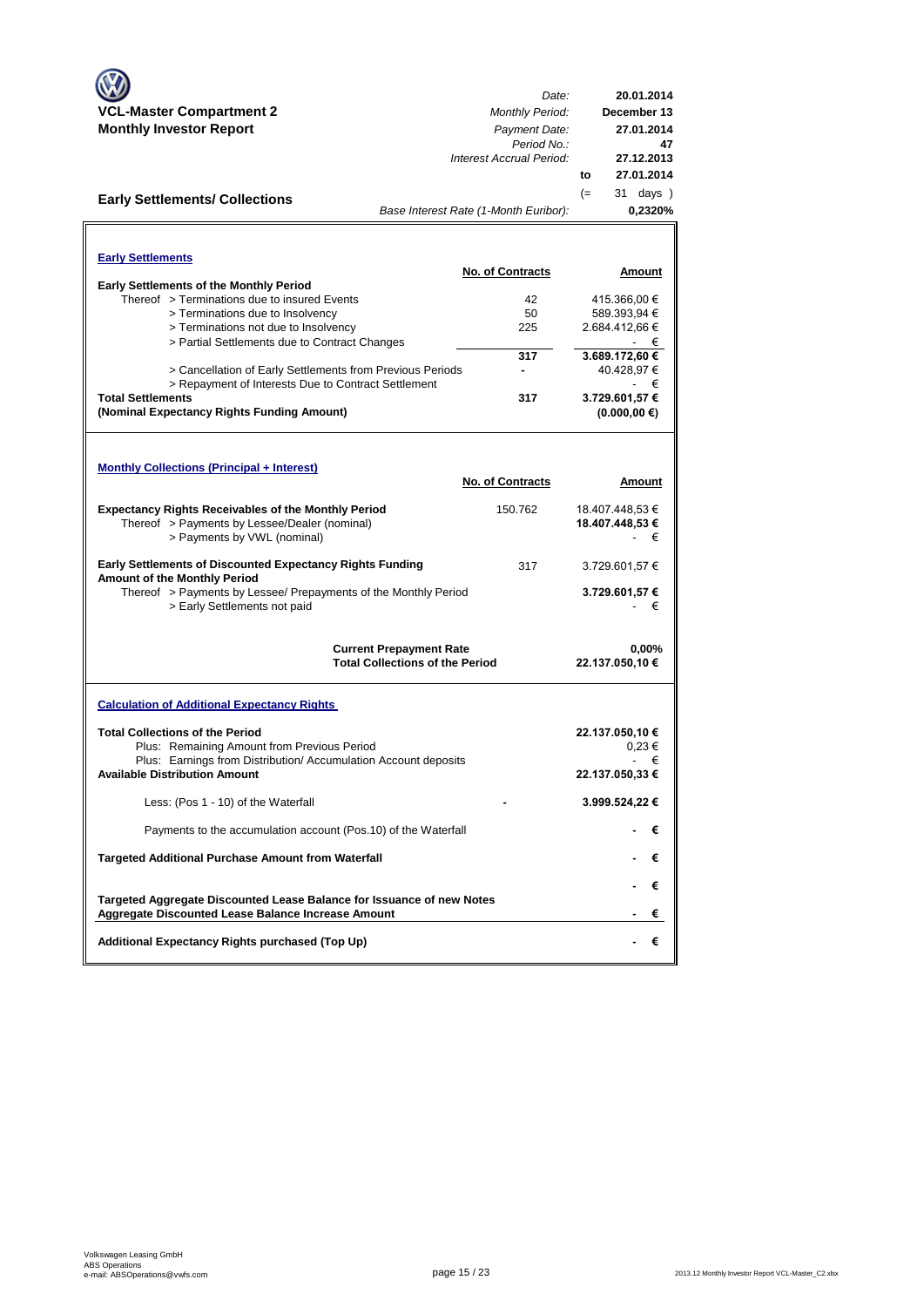| Ø                               | Date:                                 |      | 20.01.2014  |
|---------------------------------|---------------------------------------|------|-------------|
| <b>VCL-Master Compartment 2</b> | <b>Monthly Period:</b>                |      | December 13 |
| <b>Monthly Investor Report</b>  | Payment Date:                         |      | 27.01.2014  |
|                                 | Period No.:                           |      | 47          |
| Information regarding the       | Interest Accrual Period:              |      | 27.12.2013  |
| <b>Expectancy Rights Pool -</b> |                                       | to   | 27.01.2014  |
|                                 |                                       | $(=$ | 31 days     |
| <b>Remaining Pool Data</b>      | Base Interest Rate (1-Month Euribor): |      | 0.2320%     |

|                     |                                                 |            | <b>Distribution of Expectancy Rights by Lessee/ Contract</b>     |                     |                                          |               |           |                                                |                                          |                      |                                          |                               |                                                 |
|---------------------|-------------------------------------------------|------------|------------------------------------------------------------------|---------------------|------------------------------------------|---------------|-----------|------------------------------------------------|------------------------------------------|----------------------|------------------------------------------|-------------------------------|-------------------------------------------------|
| Poolcut             |                                                 |            |                                                                  |                     | <b>End of Reporting Period - Total</b>   |               |           | <b>Type of Vehicles</b><br><b>New Vehicles</b> |                                          | <b>Used Vehicles</b> |                                          | <b>Demonstration Vehicles</b> |                                                 |
| No. of<br>Contracts | <b>Discounted Amounts</b><br>Not Yet Due in EUR | % of Total | <b>Distribution of Lease</b><br>Contracts by Lessee/<br>Contract | No. of<br>Contracts | Discounted Balance<br>Not Yet Due in EUR | % of<br>Total | change in | No. of<br>Contracts                            | Discounted Balance<br>Not Yet Due in EUR | No. of<br>Contracts  | Discounted Balance<br>Not Yet Due in EUR | No. of<br>Contracts           | <b>Discounted Balance</b><br>Not Yet Due in EUR |
| 21.510              | 238.249.962.68                                  | 55.27%     |                                                                  | 52.933              | 664.913.463.93                           | 52.50%        | $-2.77%$  | 48.996                                         | 612.862.310.78                           | 1.542                | 20.799.235.22                            | 2.395                         | 31.251.917.93                                   |
| 14.170              | 139.053.925.98                                  | 32.26%     | $2 - 10$                                                         | 39,816              | 448.049.296.49                           | 35.38%        | 3.12%     | 39,009                                         | 439.267.254.69                           | 334                  | 3.268.157.05                             | 473                           | 5.513.884.75                                    |
| 2.551               | 25.018.463.44                                   | 5.80%      | $11 - 20$                                                        | 8.458               | 91.783.849.41                            | 7.25%         | 1.44%     | 8414                                           | 91.233.098.30                            | 18                   | 195, 369, 23                             | 26                            | 355, 381, 88                                    |
| 2.207               | 22.354.989.95                                   | 5.19%      | $21 - 50$                                                        | 5.363               | 57.398.150.02                            | 4.53%         | $-0.65%$  | 5338                                           | 57.155.397.75                            | 20                   | 182.855.03                               |                               | 59,897.24                                       |
| 499                 | 6.379.700.39                                    | 1.48%      | > 50                                                             | 421                 | 4.308.856.98                             | 0.34%         | $-1.14%$  | 421                                            | 4.308.856.98                             |                      |                                          |                               |                                                 |
| 40.937              | 431.057.042.44 €                                | 100.00%    | Total                                                            | 106.991             | 1.266.453.616.83                         | 100.00%       | 0.00%     | 102.178                                        | .204.826.918.50                          | 1.914                | 24.445.616.53                            | 2.899                         | 37.181.081.80                                   |

|         |           |                           |            | <b>Distribution of Expectancy Rights by Discounted Amounts</b> |           |                                        |         |           |                         |            |                           |                      |   |                           |                               |   |                           |
|---------|-----------|---------------------------|------------|----------------------------------------------------------------|-----------|----------------------------------------|---------|-----------|-------------------------|------------|---------------------------|----------------------|---|---------------------------|-------------------------------|---|---------------------------|
|         |           |                           |            |                                                                |           |                                        |         |           | <b>Type of Vehicles</b> |            |                           |                      |   |                           |                               |   |                           |
| Poolcut |           |                           |            |                                                                |           | <b>End of Reporting Period - Total</b> |         |           | <b>New Vehicles</b>     |            |                           | <b>Used Vehicles</b> |   |                           | <b>Demonstration Vehicles</b> |   |                           |
|         | No. of    | <b>Discounted Amounts</b> |            |                                                                | No. of    | <b>Discounted Amounts</b>              | $%$ of  | change in | No. of                  |            | <b>Discounted Balance</b> | No. of               |   | <b>Discounted Balance</b> | No. of                        |   | <b>Discounted Balance</b> |
|         | Contracts | Not Yet Due in EUR        | % of Total | <b>Discounted Amount</b>                                       | Contracts | Not Yet Due in EUR                     | Total   | %         | Contracts               |            | Not Yet Due in EUR        | Contracts            |   | Not Yet Due in EUR        | Contracts                     |   | Not Yet Due in EUR        |
|         | 4.059     | 16.290.965.42             | 3.78%      | Up to Euro 5,000                                               | 6.721     | 28.212.550.94                          | 2.23%   | $-1,55%$  | 6.179                   |            | 26.107.978.73             | 204                  |   | 755.144.29                | 338                           |   | 1.349.427.92              |
|         | 18,685    | 139.854.158.59            | 32.44%     | Up to Euro 10,000                                              | 43.576    | 335.281.328.21                         | 26.47%  | $-5.97%$  | 41.895                  |            | 322.775.769.93            | 667                  | € | 4.973.157.24              | 1.014                         | € | 7.532.401.04              |
|         | 11.339    | 137.734.335.14            | 31,95%     | Up to Euro 15,000                                              | 32.234    | 392.007.621,44                         | 30,95%  | $-1,00%$  | 31.217                  | €          | 379.606.775.69            | 399                  | € | 4.842.447.93              | 618                           | € | 7.558.397.82              |
|         | 4.439     | 75.803.145.89             | 17.59%     | Up to Euro 20,000                                              | 13,350    | 228.722.480.95                         | 18.06%  | 0.47%     | 12.691                  | €          | 217.268.281.08            | 261                  | € | 4.574.499.24              | 398                           | € | 6.879.700.63              |
|         | 1.579     | 34.744.057.11             | 8.06%      | Up to Euro 25,000                                              | 6.379     | 142.000.843.96                         | 11.21%  | 3,15%     | 5.829                   | €          | 129.704.379.70            | 266                  | € | 5.942.162.98              | 284                           | € | 6.354.301.28              |
|         | 464       | 12.518.368.05             | 2,90%      | Up to Euro 30,000                                              | 3.135     | 85.104.117.64                          | 6.72%   | 3,82%     | 2.891                   | $\epsilon$ | 78.500.312.61             | 92                   | € | 2.465.723,11              | 152                           | € | 4.138.081,92              |
|         | 184       | 5.931.016.33              | 1.38%      | Up to Euro 35,000                                              | 1.102     | 35.196.270.91                          | 2.78%   | 1,40%     | 1.024                   | €          | 32.685.081.35             | 18                   | € | 582.138.54                | 60                            | € | 1.929.051.02              |
|         | 69        | 2.570.067.20              | 0.60%      | Up to Euro 40,000                                              | 324       | 11.987.812.52                          | 0.95%   | 0,35%     | 299                     |            | 11.060.856.40             | 4                    | € | 146.597.28                | 21                            | € | 780.358.84                |
|         | 53        | 2.236.865.99              | 0,52%      | Up to Euro 45,000                                              | 101       | 4.253.095,52                           | 0.34%   | $-0.18%$  | 94                      | €          | 3.956.327,47              |                      | € |                           |                               | € | 296.768,05                |
|         | 38        | 1.795.920.82              | 0.42%      | Up to Euro 50,000                                              | 32        | 1.487.425.28                           | 0.12%   | $-0.30%$  | 28                      | €          | 1.299.749.79              |                      | € | 48.950.04                 | 3                             | € | 138,725.45                |
|         | 14        | 733.459.79                | 0.17%      | Up to Euro 55,000                                              | 15        | 789.466,21                             | 0.06%   | $-0.11%$  | 12                      |            | 630.752.10                |                      | € | 54.561.76                 |                               | € | 104.152.35                |
|         |           | 342.197,52                | 0.08%      | Up to Euro 60,000                                              |           | 286.553,96                             | 0.02%   | $-0.06%$  |                         |            | 230.464.19                |                      |   |                           |                               |   | 56.089,77                 |
|         |           | 433.802.02                | 0.10%      | Up to Euro 65,000                                              |           | 566.006,32                             | 0.04%   | $-0.06%$  |                         |            | 442.146.49                |                      | € | 60.234.12                 |                               | € | 63.625,71                 |
|         |           | 68.682.57                 | 0.02%      | Up to Euro 70,000                                              |           | 340.909.36                             | 0.03%   | 0.01%     | 5                       |            | 340.909.36                |                      |   |                           |                               |   |                           |
|         |           |                           | 0.00%      | Up to Euro 75,000                                              |           | 141.717.34                             | 0.01%   | 0.01%     | 2                       |            | 141.717.34                |                      |   |                           |                               |   |                           |
|         |           |                           | 0.00%      | More th. Euro 75,000                                           |           | 75.416.27                              | 0.01%   | 0,01%     |                         |            | 75.416.27                 |                      |   |                           |                               |   |                           |
|         | 40.937    | 431.057.042.44            | 100.00%    | <b>Total</b>                                                   | 106.991   | 1.266.453.616.83 €                     | 100.00% | 0.00%     | 102.178                 | €          | 1.204.826.918.50          | 1.914                | € | 24.445.616.53             | 2.899                         | € | 37.181.081.80             |

| <b>Contract Term</b> |                            |         |                               |                          |                                 |         |           |                          |            |                           |                          |   |                           |                               |   |                           |
|----------------------|----------------------------|---------|-------------------------------|--------------------------|---------------------------------|---------|-----------|--------------------------|------------|---------------------------|--------------------------|---|---------------------------|-------------------------------|---|---------------------------|
|                      |                            |         |                               |                          |                                 |         |           | <b>Type of Vehicles</b>  |            |                           |                          |   |                           |                               |   |                           |
| Poolcut              |                            |         |                               |                          | End of Reporting Period - Total |         |           | <b>New Vehicles</b>      |            |                           | <b>Used Vehicles</b>     |   |                           | <b>Demonstration Vehicles</b> |   |                           |
| No. of               | <b>Discounted Amounts</b>  | in % of |                               | No of                    | <b>Discounted Amounts</b>       | in % of | change in | No. of                   |            | <b>Discounted Balance</b> | No. of                   |   | <b>Discounted Balance</b> | No. of                        |   | <b>Discounted Balance</b> |
| Contracts            | Not Yet Due                | Total   | <b>Contract Term in Month</b> | Contracts                | Not Yet Due                     | Total   | %         | Contracts                |            | Not Yet Due in EUR        | Contracts                |   | Not Yet Due in EUR        | Contracts                     |   | Not Yet Due in EUR        |
|                      | €                          | 0.00%   | $\boldsymbol{g}$              | $\overline{\phantom{a}}$ | €                               | 0.00%   | 0.00%     | ٠                        | €          |                           | $\overline{\phantom{a}}$ | € |                           | ٠                             | € |                           |
| 1.705                | 26.318.834.50              | 6.11%   | 12                            | 5.                       | €<br>36,732.59                  | 0.00%   | $-6.10%$  | $\overline{2}$           | €          | 10.031.96                 |                          | € | 9.364.45                  | $\overline{2}$                | € | 17.336,18                 |
| 144                  | 1.605.380.44<br>€          | 0.37%   | 18                            | 23                       | €<br>317,606.46                 | 0.03%   | $-0.35%$  | 21                       | €          | 289,603.24                |                          | € | 14.729.48                 |                               |   | 13,273,74                 |
|                      |                            | 0.00%   | 22                            |                          | €                               | 0.00%   | 0.00%     |                          | €          |                           | $\overline{\phantom{a}}$ | € |                           | ۰                             |   |                           |
| 3.008                | 33.211.759.80              | 7.70%   | 24                            | 3.016                    | 37.798.729.72<br>$\epsilon$     | 2.98%   | $-4.72%$  | 2.910                    | €          | 36.630.632.83             | 76                       | € | 678,609.29                | 30                            |   | 489.487.60                |
|                      | 14.656.28                  | 0.00%   | 26                            | $\sim$                   | €                               | 0.00%   | 0.00%     | $\overline{\phantom{a}}$ | €          |                           | $\overline{\phantom{a}}$ | € |                           | ۰                             |   |                           |
|                      |                            | 0.00%   | 27                            | ٠                        | €<br>$\overline{\phantom{a}}$   | 0.00%   | 0.00%     | $\overline{\phantom{a}}$ |            | $\sim$                    | $\overline{\phantom{a}}$ | € |                           | ٠                             |   |                           |
|                      | 25.798.66                  | 0.01%   | 28                            | ٠                        | €<br>$\overline{\phantom{a}}$   | 0.00%   | $-0.01%$  | ٠                        | €          |                           | $\overline{\phantom{a}}$ | € |                           | $\overline{\phantom{a}}$      |   |                           |
|                      |                            | 0.00%   | 29                            |                          | €<br>$\overline{\phantom{a}}$   | 0.00%   | 0.00%     | $\overline{\phantom{a}}$ | €          | $\sim$                    | $\overline{\phantom{a}}$ | € |                           | ٠                             |   |                           |
| 84                   | 8.867.877.12               | 2.06%   | 30                            | 1.414                    | $\epsilon$<br>17.050.819.64     | 1.35%   | $-0.71%$  | 1.375                    | €          | 16,565,869.68             | 28                       | € | 298.537.66                | 11                            |   | 186,412.30                |
|                      |                            | 0.00%   | 33                            |                          | 6.949.12<br>$\epsilon$          | 0.00%   | 0.00%     |                          | €          | 6.949.12                  | $\overline{\phantom{a}}$ | € |                           |                               |   |                           |
|                      |                            | 0.00%   | 32                            |                          | €<br>31.722.06                  | 0.00%   | 0.00%     |                          |            | 31.722.06                 | $\tilde{\phantom{a}}$    |   |                           | ٠                             |   |                           |
|                      | 23,760.26                  | 0.01%   | 34                            |                          | €                               | 0.00%   | $-0.01%$  |                          | €          |                           | $\overline{\phantom{a}}$ | € |                           | ٠                             |   |                           |
|                      |                            | 0.00%   | 35                            | 6.                       | €<br>63.705.23                  | 0.01%   | 0.01%     | 6                        | €          | 63.705.23                 | $\overline{\phantom{a}}$ | € |                           | ٠                             |   |                           |
| 23.31                | 268.681.076.87             | 62.33%  | 36                            | 62.195                   | €<br>819.776.512.92             | 64.73%  | 2.40%     | 59,496                   | €          | 778.807.427.70            | 1.275                    | € | 18.897.101.29             | 1.424                         | € | 22.071.983.93             |
|                      |                            | 0.00%   | 38                            | ٠                        | €                               | 0.00%   | 0.00%     | ٠                        | €          |                           | $\overline{a}$           | € | $\overline{\phantom{a}}$  | ٠                             |   |                           |
|                      |                            | 0.00%   | 39                            |                          | €                               | 0.00%   | 0.00%     | ٠                        |            |                           | ۰                        | € |                           | ٠                             |   |                           |
| 736                  | 6.731.434.49               | 1.56%   | 42                            | 1.602                    | 17.975.573.08<br>$\epsilon$     | 1.42%   | $-0.14%$  | 1.488                    | $\epsilon$ | 16,711,515.43             | 68                       | € | 676,566.94                | 46                            |   | 587.490.71                |
|                      |                            | 0.00%   | 45                            |                          | €                               | 0.00%   | 0.00%     | $\overline{\phantom{a}}$ |            | $\sim$                    | ٠                        | € |                           | ٠                             |   |                           |
|                      | $\overline{\phantom{a}}$   | 0.00%   | 46                            | $\overline{\phantom{a}}$ | €<br>$\overline{\phantom{a}}$   | 0.00%   | 0.00%     | $\overline{\phantom{a}}$ | €          |                           | $\overline{\phantom{a}}$ | € |                           | ٠                             |   |                           |
|                      |                            | 0.00%   | 47                            | ٠                        | €                               | 0.00%   | 0,00%     | ٠                        | €          |                           | $\overline{a}$           | € |                           | ٠                             |   |                           |
| 9,500                | 75.513.203.89              | 17.52%  | 48                            | 33,180                   | €<br>332.106.205.25             | 26.22%  | 8.71%     | 31,664                   | €          | 316,711,406.00            | 403                      | € | 3.372.581.41              | 1.113                         | € | 12.022.217.84             |
| 777                  | 4.733.423.19<br>$\epsilon$ | 1.10%   | 54                            | 1.999                    | 14.878.619.48<br>€              | 1.17%   | 0.08%     | 1.829                    | €          | 13.585.531.81             | 43                       | € | 373,789.85                | 127                           |   | 919.297,82                |
| 905                  | 5.329.836.94               | 1.24%   | 60                            | 3.549                    | 26.410.441.28                   | 2.09%   | 0.85%     | 3.385                    |            | 25.412.523.44             | 19                       | € | 124,336.16                | 145                           |   | 873.581.68                |
| 40.937               | 431.057.042.44             | 100.00% | <b>Total</b>                  | 106,991                  | 1.266.453.616.83 €              | 100.00% | 0.00%     | 102,178                  | €          | 1.204.826.918.50          | 1.914                    | € | 24.445.616.53             | 2.899                         |   | 37.181.081,80             |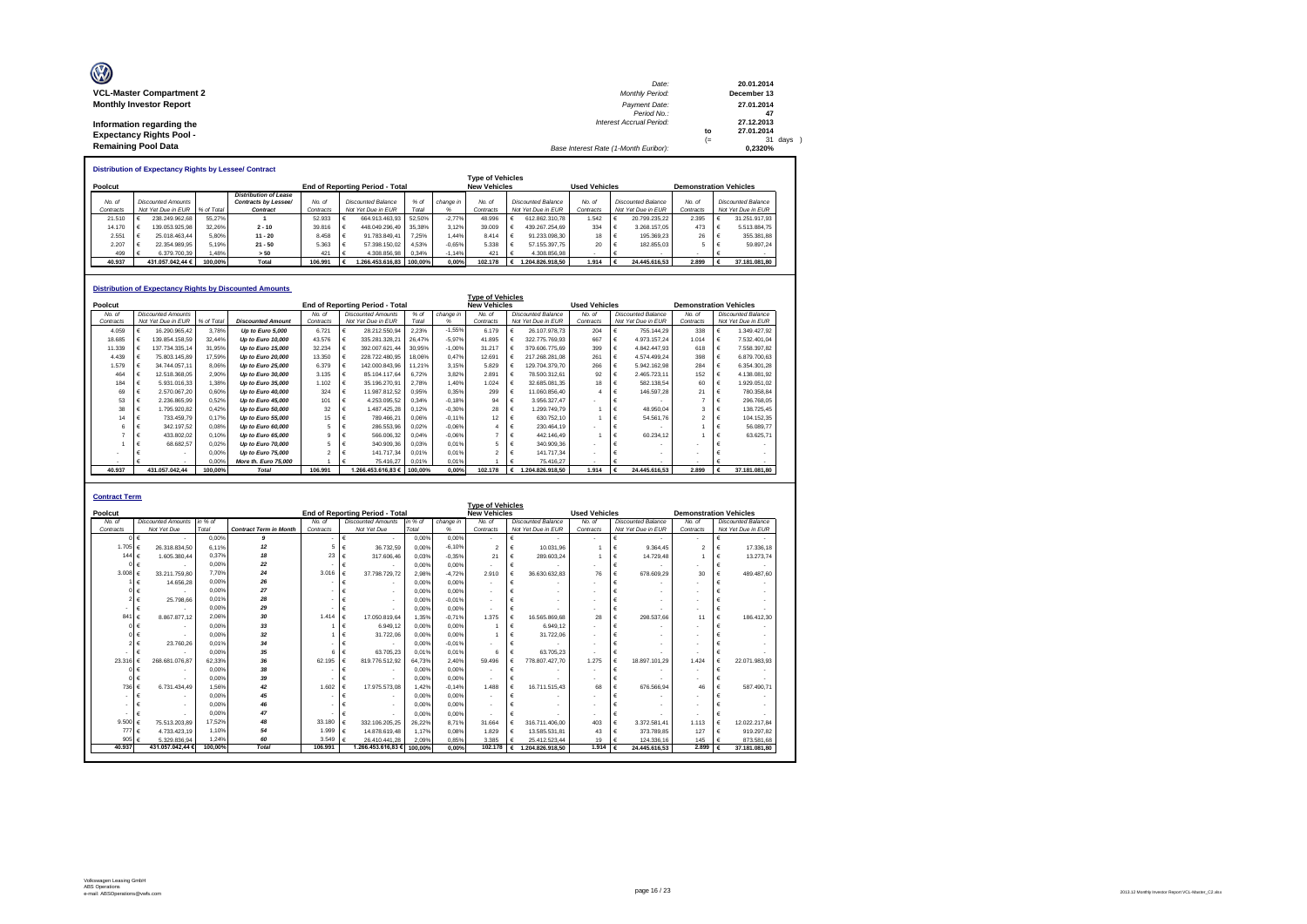| Ø                               | Date:                                 |      | 20.01.2014  |
|---------------------------------|---------------------------------------|------|-------------|
| <b>VCL-Master Compartment 2</b> | Monthly Period:                       |      | December 13 |
| <b>Monthly Investor Report</b>  | Payment Date:                         |      | 27.01.2014  |
|                                 | Period No.:                           |      | 47          |
| Information regarding the       | Interest Accrual Period:              |      | 27.12.2013  |
| <b>Expectancy Rights Pool -</b> |                                       | to   | 27.01.2014  |
| <b>Remaining Pool Data</b>      |                                       | $(=$ | 31 days )   |
|                                 | Base Interest Rate (1-Month Euribor): |      | 0.2320%     |

|                     |        | Distribution of Expectancy Rights by Make and Modell |                  |                                               |                     |        |                                          |                    |                      |                                                |                                                   |                      |                                                 |                               |                 |                                                 |
|---------------------|--------|------------------------------------------------------|------------------|-----------------------------------------------|---------------------|--------|------------------------------------------|--------------------|----------------------|------------------------------------------------|---------------------------------------------------|----------------------|-------------------------------------------------|-------------------------------|-----------------|-------------------------------------------------|
| Poolcut             |        |                                                      |                  |                                               |                     |        | End of Reporting Period - Total          |                    |                      | <b>Type of Vehicles</b><br><b>New Vehicles</b> |                                                   | <b>Used Vehicles</b> |                                                 | <b>Demonstration Vehicles</b> |                 |                                                 |
| No. of<br>Contracts |        | <b>Discounted Amounts</b><br>Not Yet Due             | in % of<br>Total | Make/ Modell                                  | No. of<br>Contracts |        | <b>Discounted Amounts</b><br>Not Yet Due | in $%$ of<br>Total | change in<br>%       | No. of<br>Contracts                            | <b>Discounted Balance</b><br>Not Yet Due in EUR   | No. of<br>Contracts  | <b>Discounted Balance</b><br>Not Yet Due in EUR | No. of<br>Contracts           |                 | <b>Discounted Balance</b><br>Not Yet Due in EUR |
| 721                 | €      | 2.772.607,78                                         | 0.64%            | Fox                                           | 160                 | €      | 663 041 82                               | 0,05%              | $-0.59%$             | 145                                            | 608 306 25<br>€                                   | 3                    | 11.877,27<br>€                                  | 12                            | €               | 42.858.30                                       |
| 2.191               | €      | 12.826.659.38                                        | 2.98%            | Polo<br>Golf                                  | 4.706               | €      | 30.419.468,40                            | 2,40%<br>8.07%     | $-0.57%$             | 4.600                                          | $\epsilon$<br>29.769.101.50                       | 35                   | 193,362.34<br>€                                 | 71                            | €               | 457.004,56                                      |
| 3.036<br>2.130      | €<br>€ | 26.877.521,90<br>17.039.646,06                       | 6.24%<br>3,95%   | <b>Golf Variant</b>                           | 11.610              | €<br>€ | 102.241.148,11                           | 0.00%              | 1,84%<br>$-3,95%$    | 11.284                                         | €<br>99.651.548,03<br>€                           | 192                  | 1.383.678,35<br>€<br>€                          | 134                           | €<br>€          | 1.205.921,73                                    |
| 674                 | €      | 5.885.669,15                                         | 1,37%            | <b>Golf Plus</b>                              |                     | €      |                                          | 0,00%              | $-1,37%$             |                                                | €                                                 |                      |                                                 |                               | €               |                                                 |
|                     | €      |                                                      | 0.00%            | <b>Golf Cabrio</b>                            |                     | €      |                                          | 0,00%              | 0.00%                |                                                | €                                                 |                      |                                                 |                               | €               |                                                 |
| 90                  | €      | 998.274,24                                           | 0,23%            | Eos                                           | 203                 | €      | 2 570 624 81                             | 0,20%              | $-0.03%$             | 190                                            | $\epsilon$<br>2.433.198,50                        | $\overline{7}$       | 63.568.53                                       | 6                             | €               | 73 857 78                                       |
| 11                  | €      | 81.467.52                                            | 0,02%            | .letta                                        | 143                 | €      | 1.232.090,32                             | 0,10%              | 0,08%                | 90                                             | €<br>801.093,70                                   | 48                   | 390.584,52<br>€                                 | 5                             | €               | 40.412,10                                       |
| 5<br>11             | €<br>€ | 29 489 71<br>93.710.56                               | 0.01%<br>0,02%   | <b>New Beetle</b><br><b>New Beetle Cabrio</b> | 420                 | €<br>€ | 4.047.759.76                             | 0.32%<br>0,00%     | 0.31%<br>$-0.02%$    | 388                                            | €<br>3.711.931,06<br>$\epsilon$                   | $\overline{7}$       | 65.476,48<br>€<br>£                             | 25                            | €<br>$\epsilon$ | 270.352.22                                      |
| 643                 | €      | 7.248.012.84                                         | 1,68%            | Passat                                        | 12834               | €      | 143.081.428,75                           | 11,30%             | 9,62%                | 12.481                                         | $\epsilon$<br>139.284.169,62                      | 223                  | 2.342.045,12<br>€                               | 130                           | €               | 1.455.214,01                                    |
| 3.883               | €      | 37.292.650,65                                        | 8,65%            | <b>Passat Variant</b>                         |                     | €      |                                          | 0.00%              | $-8.65%$             |                                                | €                                                 |                      | €                                               |                               | €               |                                                 |
| 176                 | €      | 1.869.639,21                                         | 0,43%            | Scirocco                                      | 169                 | €      | 1.917.747,60                             | 0,15%              | $-0.28%$             | 158                                            | $\epsilon$<br>1.807.531,63                        | 5                    | €<br>50.299,94                                  | 6                             | $\epsilon$      | 59.916,03                                       |
| 1.170               | €      | 10.459.333,63                                        | 2,43%            | Touran                                        | 4.346               | €      | 42.333.592,16                            | 3,34%              | 0,92%                | 4.288                                          | $\epsilon$<br>41.840.444,37                       | 33                   | €<br>247.739,89                                 | 25                            | €               | 245.407,90                                      |
| 975                 | €      | 11.892.982.13                                        | 276%             | Tiguan                                        | 4 1 5 4             | €      | 54.977.953.43                            | 4.34%              | 1.58%                | 4.078                                          | €<br>54.059.851.76                                | 25                   | €<br>264,520.68                                 | 51                            | $\epsilon$      | 653 580 99                                      |
| 183<br>232          | €<br>€ | 1.702.394.60<br>3.663.999,99                         | 0.39%<br>0.85%   | Sharan<br>Touarea                             | 1.963<br>1.441      | €<br>€ | 27.717.887,66<br>32.540.748,79           | 2,19%<br>2.57%     | 1.79%<br>1.72%       | 1934<br>1.342                                  | $\epsilon$<br>27.372.135.40<br>€<br>30.547.168,34 | $\overline{7}$<br>38 | €<br>80.718.80<br>€<br>719.798,56               | 22<br>61                      | €<br>€          | 265.033.46<br>1.273.781.89                      |
|                     | €      |                                                      | 0.00%            | up!                                           | 3.242               | €      | 16.227.022,21                            | 1,28%              | 1,28%                | 3.181                                          | €<br>15.928.570,57                                | 8                    | €<br>37.835.89                                  | 53                            | $\in$           | 260.615,75                                      |
| 573                 | €      | 14.308.603,93                                        | 3,32%            | Phaeton                                       | 575                 | €      | 13.868.655,10                            | 1,10%              | $-2.22%$             | 101                                            | $\epsilon$<br>3.533.910,47                        | 472                  | 10.290.176,88                                   | $\overline{2}$                | €               | 44.567,75                                       |
| 16.704              |        | 155.042.663,28                                       | 35,97%           | <b>VW</b>                                     | 45.966              | €      | 473.839.168,92                           | 37,41%             | 1,45%                | 44.260                                         | 451.348.961,20<br>€                               | 1.103                | 16.141.683,25                                   | 603                           | €               | 6.348.524,47                                    |
| 2.933               |        | 16.474.528.84 €                                      | 3.82%            | Caddy                                         | 6.255               | €      | 39.530.983.14                            | 3,12%              | $-0.70%$             | 6.033                                          | €<br>38.348.155.64                                | 81                   | €<br>442.273.11                                 | 141                           | €               | 740.554.39                                      |
| 2.656               |        | 21.963.719,12 €                                      | 5,10%            | <b>Transporte</b><br>Amarok                   | 7.253               | €      | 76.577.051,75                            | 6,05%<br>0.38%     | 0,95%                | 6.803                                          | €<br>72.077.580,94                                | 219                  | €<br>2.202.647,73<br>€                          | 231                           | €               | 2.296.823,08                                    |
| 1 180               |        | $ \epsilon$<br>10 917 917 33 €                       | 0,00%<br>2.53%   | Crafter                                       | 398<br>3.006        | €<br>€ | 4.754.548,89<br>30.832.645.20            | 2.43%              | 0,38%<br>$-0.10%$    | 343<br>2.878                                   | €<br>4.149.541.78<br>$\epsilon$<br>29 780 784 99  | 10<br>47             | 92.446.02<br>332 916 34<br>€                    | 45<br>81                      | €<br>$\epsilon$ | 512.561.09<br>718.943,87                        |
|                     |        | 5.623.50 €                                           | 0.00%            | LT                                            |                     |        |                                          | 0.00%              | 0.00%                |                                                |                                                   |                      |                                                 |                               |                 |                                                 |
| 6.771               |        | 49.361.788,79                                        | 11,45%           | <b>VWN</b>                                    | 16.912              | €      | 151.695.228,98                           | 11,98%             | 0,53%                | 16.057                                         | 144.356.063,35<br>€                               | 357                  | 3.070.283,20                                    | 498                           | €               | 4.268.882,43                                    |
|                     | €      |                                                      | 0.00%            | Audi A1                                       | 1.883               | €      | 16.255.187,26                            | 1,28%              | 1,28%                | 1.729                                          | €<br>14.921.922,55                                | 26                   | €<br>197.382,04                                 | 128                           | €               | 1.135.882,67                                    |
| 2.370               | €      | 25.318.315,94                                        | 5,87%            | Audi A3                                       | 3.320               | €      | 37.350.113,15                            | 2,95%              | $-2,92%$             | 3.170                                          | €<br>35.863.313,15                                | 33                   | 269.847,70<br>€                                 | 117                           | €               | 1.216.952,30                                    |
| 103                 | €<br>€ | 1.278.966,83                                         | 0.00%<br>0,30%   | Audi Q3<br>Audi A3 Cabrio                     | 1.620               | €<br>€ | 24.230.161,60                            | 1.91%<br>0,00%     | 1,91%<br>$-0.30%$    | 1.563                                          | €<br>23.388.015,47<br>€                           | $\overline{1}$       | €<br>7.968.10                                   | 56                            | €<br>€          | 834.178,03                                      |
| 489                 | €      | 6.376.497.45                                         | 1 48%            | Audi A4                                       | 8 2 4 3             | €      | 123.181.432,86                           | 9,73%              | 8.25%                | 8.009                                          | $\epsilon$<br>120.042.557.31                      | 99                   | 1.136.264,12<br>€                               | 135                           | €               | 2.002.611,43                                    |
| 3.939               | €      | 55.568.275.61                                        | 12 89%           | <b>Audi A4 Avant</b>                          |                     | €      |                                          | 0.00%              | $-12.89%$            |                                                | $\epsilon$                                        |                      | €                                               |                               | €               |                                                 |
| 9                   | €      | 100.078,81                                           | 0.02%            | Audi A4 Cabrio                                |                     | €      |                                          | 0.00%              | $-0,02%$             |                                                | €                                                 |                      | £                                               |                               | €               |                                                 |
| 798                 | €      | 13.553.463,57                                        | 3,14%            | Audi A5                                       | 2.738               | €      | 52.462.570,29                            | 4,14%              | 1,00%                | 2.572                                          | $\epsilon$<br>49.337.908,40                       | 31                   | 452.286,54<br>€                                 | 135                           | €               | 2.672.375,35                                    |
| 277                 | €      | 5.473.541.95                                         | 1,27%            | Audi A5 Cabrio                                |                     | €      |                                          | 0.00%              | $-1,27%$             |                                                | €                                                 |                      |                                                 |                               | €               |                                                 |
| 1.433<br>612        | €<br>€ | 25.422.358.62<br>8.992.279,98                        | 5.90%<br>2,09%   | Audi Q5<br>Audi A6                            | 2.147<br>8.192      | €<br>€ | 42.305.939.29<br>177.118.669,93          | 3,34%<br>13,99%    | $-2.56%$<br>11,90%   | 2.042<br>7.782                                 | €<br>40.265.632.08<br>$\in$<br>168.960.252,48     | 12<br>81             | €<br>190.562.34<br>€<br>1.126.272,32            | 93<br>329                     | €<br>$\epsilon$ | 1.849.744.87<br>7.032.145,13                    |
| 2.071               | €      | 34.595.715.21                                        | 8.03%            | Audi A6 Avant                                 |                     | €      |                                          | 0,00%              | $-8.03%$             |                                                | €                                                 |                      | €                                               |                               | €               |                                                 |
|                     | €      |                                                      | 0.00%            | Audi A7                                       | 803                 | €      | 21.761.377,67                            | 1,72%              | 1,72%                | 726                                            | $\epsilon$<br>19.793.457,95                       | 8                    | 155 577 55<br>€                                 | 69                            | €               | 1.812.342,17                                    |
| 415                 | €      | 10.629.771,82                                        | 2.47%            | Audi Q7                                       | 748                 | €      | 19.847.897,46                            | 1,57%              | $-0.90%$             | 703                                            | €<br>18.752.538.75                                | $\mathbf{Q}$         | 182.123.46<br>€                                 | 36                            | $\epsilon$      | 913.235.25                                      |
| 176                 | €      | 5.090.336,45                                         | 1,18%            | Audi A8                                       | 319                 | €      | 10.875.709,70                            | 0.86%              | $-0.32%$             | 233                                            | €<br>8.266.135,00                                 | 10                   | €<br>215.909,05                                 | 76                            | €               | 2.393.665,65                                    |
|                     | €      |                                                      | 0,00%            | Audi R8                                       | 36                  | $\in$  | 1.961.829,61                             | 0.15%              | 0,15%                | 24                                             | $\in$<br>1.445.949,74                             | 5                    | €<br>201.673,59                                 | $\overline{7}$                | €               | 314.206,28                                      |
| 114                 | €      | 1.576.314,14                                         | 0.379            | Audi TT<br>TT Coupé                           | 381                 | €<br>€ | 5.973.653,72                             | 0.47%<br>0.00%     | 0,47%<br>$-0,37%$    | 344                                            | $\epsilon$<br>5.409.109,57<br>€                   | 6                    | €<br>81.686,04<br>€                             | 31                            | €<br>€          | 482.858,11                                      |
| 43                  |        | 656.154,50                                           | 0.15%            | <b>TT Roadster</b>                            |                     |        |                                          | 0,00%              | $-0.15%$             |                                                |                                                   |                      |                                                 |                               |                 |                                                 |
| 12.849              | €      | 194.632.070,88                                       | 45,15%           | Audi                                          | 30.430              | €      | 533.324.542,54                           | 42,11%             | $-3,04%$             | 28.897                                         | €<br>506.446.792,45                               | 321                  | 4.217.552,85                                    | 1.212                         | €               | 22.660.197,24                                   |
| 488                 | €      | 2.486.805,33                                         | 0.58%            | Ibiza                                         | 913                 | €      | 4.894.278,12                             | 0.39%              | $-0.19%$             | 790                                            | $\epsilon$<br>4.286.695,07                        | 13                   | €<br>61.884,38                                  | 110                           | €               | 545.698,67                                      |
|                     | €      |                                                      | 0,00%            | Arosa                                         |                     | €      |                                          | 0.00%              | 0.00%                |                                                | €<br>$\epsilon$                                   |                      | €                                               |                               | €               |                                                 |
| 176<br>186          | €<br>€ | 1.305.871.34<br>1.276.354,13                         | 0.30%<br>0,30%   | Altea<br>Leon                                 | 303<br>392          | €<br>€ | 2.105.572.79<br>2.764.359,04             | 0.17%<br>0,22%     | $-0.14%$<br>$-0,08%$ | 265<br>336                                     | 1.871.001.67<br>€<br>2.420.524,23                 | 5<br>3               | €<br>31.641.05<br>€<br>16.056,02                | 33<br>53                      | €<br>€          | 202.930.07<br>327.778,79                        |
| 79                  | €      | 635.448,54                                           | 0.15%            | Alhambra                                      | 691                 | €      | 8.262.208,38                             | 0,65%              | 0,50%                | 669                                            | $\in$<br>8.044.726,66                             | $\overline{a}$       | €<br>36.211,10                                  | 18                            | €               | 181.270,62                                      |
|                     | €      |                                                      | 0,00%            | Mii                                           | 234                 | €      | 983.320,42                               | 0,08%              | 0,08%                | 225                                            | $\in$<br>949.970,79                               |                      | €                                               | $\overline{9}$                | €               | 33.349,63                                       |
| 354                 |        | 3.284.113.74                                         | 0.76%            | Exen                                          | 540                 | €      | 4.621.933.84                             | 0.36%              | $-0.40%$             | 488                                            | 4.180.278.56<br>€                                 | $\overline{3}$       | 16,984.85                                       | 49                            | €               | 424.670.43                                      |
| 1.283               | €      | 8.988.593.08                                         | 2.09%            | Seat                                          | 3.073               | €      | 23.631.672.59                            | 1,87%              | $-0,22%$             | 2.773                                          | €<br>21.753.196.98                                | 28                   | 162.777.40 €                                    | 272                           | €               | 1.715.698.21                                    |
| 568                 | €      | 2.530.558.31                                         | 0,59%            | Fabia                                         | 1.463               | €      | 7.383.464.28                             | 0,58%<br>0.10%     | 0.00%                | 1.353                                          | €<br>6.879.563.09                                 | 15                   | 63.772.55                                       | 95                            | €               | 440.128.64                                      |
| 320                 | €<br>€ | 1.649.766,05                                         | 0.00%<br>0,38%   | Citygo<br>Fabia Combi                         | 300                 | €<br>€ | 1.268.914,01                             | 0.00%              | 0,10%<br>$-0.38%$    | 287                                            | €<br>1.212.983.64<br>€                            |                      | €                                               | 13                            | €<br>€          | 55.930,37                                       |
| 85                  | €      | 593.971.83                                           | 0,14%            | Octavia                                       | 4.885               | €      | 39.573.416,38                            | 3.12%              | 2.99%                | 4.799                                          | $\epsilon$<br>38.925.612,15                       | 11                   | 78.690,59<br>€                                  | 75                            | €               | 569.113,64                                      |
| 1.377               | €      | 10.979.819,27                                        | 2.55%            | Octavia Combi                                 |                     | €      |                                          | 0,00%              | $-2.55%$             |                                                | €                                                 |                      | €                                               |                               | €               |                                                 |
|                     | €      |                                                      | 0,00%            | Rapid                                         | 10                  | €      | 63.850,79                                | 0,01%              | 0,01%                | $\mathbf{Q}$                                   | €<br>56.919,40                                    |                      | €                                               | 1                             | $\epsilon$      | 6.931,39                                        |
| 349                 | €      | 1.689.795,70                                         | 0,39%            | Roomster                                      | 755                 | €      | 3.818.594.68                             | 0.30%              | $-0.09%$             | 727                                            | $\epsilon$<br>3.695.080.30                        | $\overline{7}$       | 26.341,80<br>€                                  | 21                            | €               | 97.172.58                                       |
| 218                 | €      | 2 196 943 44                                         | 0.51%            | <b>Superb</b>                                 | 2217                | €      | 23.113.798,55                            | 1,83%              | 1,32%                | 2.150                                          | €<br>22.433.969,66<br>€                           | 8                    | €<br>62.638,54<br>€                             | 59                            | $\epsilon$<br>€ | 617.190,35                                      |
| 5<br>139            | €<br>€ | 59.327.37<br>1.227.707.86                            | 0.01%<br>0.28%   | <b>Superb Combi</b><br>Skoda Yeti             |                     | €      |                                          | 0,00%<br>0,00%     | $-0.01%$<br>$-0.289$ |                                                |                                                   |                      |                                                 |                               |                 |                                                 |
| 3.061               | €      | 20.927.889,83                                        | 4.86%            | Skoda                                         | 9.630               | €      | 75.222.038,69                            | 5,94%              | 1,08%                | 9.325                                          | 73.204.128,24<br>€                                | 41                   | 231.443,48                                      | 264                           |                 | 1.786.466,97                                    |
| 269                 | €      | 2.104.036.58                                         | 0.49%            | other                                         | 980                 | €      | 8.740.965,11                             | 0,69%              | 0.20%                | 866                                            | €<br>7.717.776.28                                 | 64                   | 621.876.35<br>€                                 | 50                            | €               | 401.312.48                                      |
| 40.937              |        | 431.057.042,44                                       | 100,00%          | <b>Total</b>                                  | 106.991             | €      | 1.266.453.616,83                         | 100,00%            |                      | 102.178                                        | € 1.204.826.918,50                                | 1.914                | 24.445.616,53<br>€                              | 2.899                         | €               | 37.181.081.80                                   |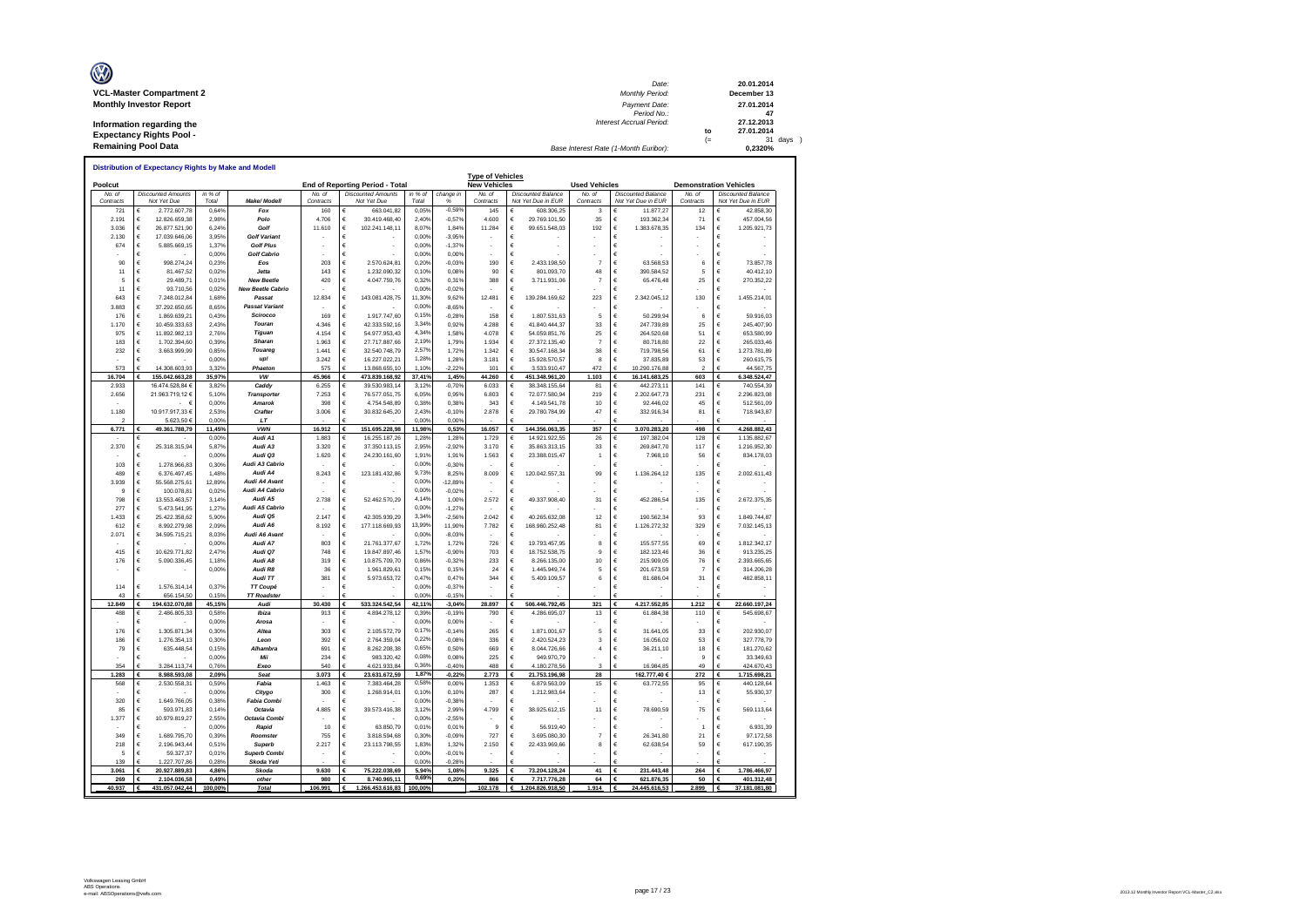| Ø                               | Date:                                 |      | 20.01.2014  |
|---------------------------------|---------------------------------------|------|-------------|
| <b>VCL-Master Compartment 2</b> | Monthly Period:                       |      | December 13 |
| <b>Monthly Investor Report</b>  | Payment Date:                         |      | 27.01.2014  |
|                                 | Period No.:                           |      | 47          |
| Information regarding the       | Interest Accrual Period:              |      | 27.12.2013  |
| <b>Expectancy Rights Pool -</b> |                                       | to   | 27.01.2014  |
| <b>Remaining Pool Data</b>      |                                       | $(=$ | 31 days )   |
|                                 | Base Interest Rate (1-Month Euribor): |      | 0.2320%     |

|           |   | <b>Geographic distribution of Expectancy Rights</b> |            |                             |           |            |                                        |         |           |                         |   |                    |                      |   |                    |                               |                    |
|-----------|---|-----------------------------------------------------|------------|-----------------------------|-----------|------------|----------------------------------------|---------|-----------|-------------------------|---|--------------------|----------------------|---|--------------------|-------------------------------|--------------------|
|           |   |                                                     |            |                             |           |            |                                        |         |           | <b>Type of Vehicles</b> |   |                    |                      |   |                    |                               |                    |
| Poolcut   |   |                                                     |            |                             |           |            | <b>End of Reporting Period - Total</b> |         |           | <b>New Vehicles</b>     |   |                    | <b>Used Vehicles</b> |   |                    | <b>Demonstration Vehicles</b> |                    |
| No. of    |   | <b>Discounted Amounts</b>                           |            |                             | No. of    |            | <b>Discounted Amounts</b>              | % $of$  | change in | No of                   |   | Discounted Balance | No of                |   | Discounted Balance | No. of                        | Discounted Balance |
| Contracts |   | Not Yet Due in EUR                                  | % of Total | <b>Federal State</b>        | Contracts |            | Not Yet Due in EUR                     | Total   |           | Contracts               |   | Not Yet Due in EUR | Contracts            |   | Not Yet Due in EUR | Contracts                     | Not Yet Due in EUR |
| 5.818     | € | 63.382.878.97                                       | 14.70%     | <b>Baden-Wuerttemberg</b>   | 16.453    | €          | 200.261.352.23                         | 15.81%  | 1.11%     | 15.821                  |   | 191.863.898.35     | 234                  | € | 2.844.964.30       | 398                           | 5.552.489.58       |
| 6.692     |   | 75.130.927.98                                       | 17.43%     | Bavaria                     | 17.663    | €          | 221.271.399.93                         | 17.47%  | 0.04%     | 16707                   |   | 209.133.208.37     | 421                  |   | 5.138.184.69       | 535                           | 7.000.006.87       |
| 1.263     |   | 13.397.548.66                                       | 3.11%      | <b>Berlin</b>               | 2.973     | €          | 35.923.444.80                          | 2.84%   | $-0.27%$  | 2797                    |   | 33.406.727.17      | 67                   | € | 922.708.44         | 109                           | 1.594.009.19       |
| 925       |   | 8.627.503.80                                        | 2.00%      | <b>Brandenburg</b>          | 2.206     | €          | 24.144.615.03                          | 1.91%   | $-0.10%$  | 2.078                   |   | 22.614.619.75      | 59                   | € | 643.217.40         | 69                            | 886,777,88         |
| 389       |   | 4.049.037.33                                        | 0.94%      | <b>Bremen</b>               | 1.031     | €          | 11.646.786.95                          | 0.92%   | $-0.02%$  | 999                     |   | 11.212.808.79      | 17                   | € | 228.905.33         | 15                            | 205.072.83         |
| 1.362     |   | 15.233.573.72                                       | 3.53%      | Hamburg                     | 3.408     | €          | 42.422.488.61                          | 3.35%   | $-0.18%$  | 3.302                   |   | 40.889.529.32      | 23                   |   | 288.587.56         | 83                            | 1.244.371.73       |
| 3.543     |   | 39.748.342.34                                       | 9.22%      | Hesse                       | 8.914     | €          | 108.706.185.80                         | 8.58%   | $-0.64%$  | 8.520                   | € | 103.715.585.70     | 153                  | € | 2.021.261.75       | 241                           | 2.969.338.35       |
| 672       |   | 6.397.079.37                                        | 1.48%      | Mecklenburg-<br>Vorpommern  | 1.702     | €          | 18.420.164.17                          | 1.45%   | $-0.03%$  | 1.613                   | € | 17.307.239.98      | 32                   | € | 414.004.44         | 57                            | 698.919.75         |
| 3.788     |   | 37.435.339.20                                       | 8.68%      | <b>Lower Saxonv</b>         | 10.252    | €          | 112.568.738.58                         | 8.89%   | 0.20%     | 9.754                   | € | 106.555.618.00     | 223                  |   | 2.684.167.09       | 275                           | 3.328.953.49       |
| 8.849     |   | 92.396.738.89                                       | 21.43%     | North Rhine-Westphalia      | 23.244    | €          | 279.008.140.44                         | 22.03%  | 0.60%     | 22.321                  |   | 267.052.096.77     | 372                  |   | 5.104.531.39       | 551                           | 6.851.512.28       |
| 1.469     |   | 15.006.654.55                                       | 3.48%      | <b>Rhineland-Palatinate</b> | 3.571     | $\epsilon$ | 41.462.659.00                          | 3.27%   | $-0.21%$  | 3.399                   |   | 39.265.758.95      | 63                   | € | 820.150.98         | 109                           | 1.376.749.07       |
| 264       |   | 2.682.607.30                                        | 0.62%      | Saarland                    | 599       | €          | 7.056.337.94                           | 0.56%   | $-0.07%$  | 556                     |   | 6.527.247.89       | 18                   | € | 235.111.44         | 25                            | 293.978.61         |
| 2.279     |   | 22.549.321.16                                       | 5.23%      | Saxony                      | 5.841     | €          | 63.765.860.03                          | 5.03%   | $-0.20%$  | 5.606                   |   | 60.782.940.36      | 81                   | € | 1.131.655.89       | 154                           | 1.851.263.78       |
| 998       |   | 9.235.095.77                                        | 2.14%      | Saxony-Anhalt               | 2.588     | €          | 27.201.862.34                          | 2.15%   | 0.01%     | 2.469                   |   | 25.650.615.75      | 45                   | € | 509.496.61         | 74                            | 1.041.749.98       |
| 1.353     |   | 13.850.075.98                                       | 3.21%      | <b>Schleswia-Holstein</b>   | 3.555     | €          | 40.421.134.19                          | 3.19%   | $-0.02%$  | 3.378                   |   | 38.202.148.40      | 68                   | € | 965.413.14         | 109                           | 1.253.572.65       |
| 1.273     |   | 11.934.317.42                                       | 2.77%      | <b>Thuringia</b>            | 2.986     | €          | 32.121.279.12                          | 2.54%   | $-0.23%$  | 2.854                   |   | 30.610.888.76      | 37                   | € | 478.074.60         | 95                            | 1.032.315.76       |
|           |   |                                                     | 0.00%      | <b>Foreian Countries</b>    |           |            | 51.167.67                              | 0.00%   | 0.00%     |                         |   | 35.986.19          |                      | € | 15.181.48          |                               |                    |
| 40.937    | € | 431.057.042.44                                      | 100.00%    | <b>Total</b>                | 106.991   | €          | 1.266.453.616.83                       | 100.00% | 0.00%     | 102.178                 | € | 1.204.826.918.50   | 1.914                |   | 24.445.616.53      | 2.899                         | 37.181.081.80      |

### **Type of Vehicle**

| Poolcut              |   |                           |         |                           |           |   | <b>End of Reporting Period - Total</b> |               |             |
|----------------------|---|---------------------------|---------|---------------------------|-----------|---|----------------------------------------|---------------|-------------|
| No. of               |   | <b>Discounted Amounts</b> | in %    |                           | No. of    |   | <b>Discounted Amounts</b>              |               |             |
| Contracts            |   | Not Yet Due               | Total   | <b>Type of Vehicles</b>   | Contracts |   | Not Yet Due                            | in % of Total | change in % |
| 37,861               | € | 395.059.489.11            | 91.65%  | <b>New Vehicles</b>       | 102.178   | € | 1.204.826.918.50                       | 95.13%        | 3.48%       |
| 2.057                | € | 22.320.167.68             | 5.18%   | <b>Used Vehicles</b>      | 1914      |   | 24.445.616.53                          | 1.93%         | $-3.25%$    |
| 1.019 €              |   | 13 677 385 65             | 3.17%   | <b>Demonstr.</b> Vehicles | 2.899     |   | 37.181.081.80                          | 2.94%         | $-0.24%$    |
| 40.937 $\varepsilon$ |   | 431.057.042.44            | 100.00% | Total                     | 106,991   | € | 1.266.453.616.83                       | 100.00%       | 0.00%       |
|                      |   |                           |         |                           |           |   |                                        |               |             |

### **Age of Vehicles**

| Poolcut                 |                |                           |         |                              |                  |            | End of Reporting Period - Total        |         |               |                         |                           |                      |   |                    |                               |                           |
|-------------------------|----------------|---------------------------|---------|------------------------------|------------------|------------|----------------------------------------|---------|---------------|-------------------------|---------------------------|----------------------|---|--------------------|-------------------------------|---------------------------|
| No. of                  |                | <b>Discounted Amounts</b> | in % of |                              | No. of           |            | <b>Discounted Amounts</b>              |         |               |                         |                           |                      |   |                    |                               |                           |
| Contracts               |                | Not Yet Due               | Total   |                              | Contracts        |            | Not Yet Due                            |         | in % of Total | change in %             |                           |                      |   |                    |                               |                           |
| 37,861 €                |                | 395.059.489.11            | 91.65%  | <b>New Vehicles</b>          | 102.178 €        |            | 1.204.826.918.50                       |         | 95.13%        | 3.48%                   |                           |                      |   |                    |                               |                           |
| 37,861                  | $\epsilon$     | 395.059.489.11            | 91.65%  | $= 1$ year                   | 102.178          |            | 1.204.826.918.50                       |         | 95.13%        | 3.48%                   |                           |                      |   |                    |                               |                           |
|                         | €              |                           | 0.00%   | $1-2$ yrs                    |                  |            |                                        |         | 0.00%         | 0.00%                   |                           |                      |   |                    |                               |                           |
|                         | $0 \in$        |                           | 0.00%   | $2-3$ yrs                    |                  |            |                                        |         | 0.00%         | 0.00%                   |                           |                      |   |                    |                               |                           |
|                         | €              |                           | 0.00%   | > 3yrs                       |                  |            |                                        |         | 0.00%         | 0.00%                   |                           |                      |   |                    |                               |                           |
| 2.057 €                 |                | 22.320.167,68             | 5.18%   | <b>Used vehicles</b>         | 1.914 $\epsilon$ |            | 24.445.616.53                          |         | 1.93%         | $-3.25%$                |                           |                      |   |                    |                               |                           |
|                         | 469 $\epsilon$ | 4.462.130.26              | 1.04%   | $= 1$ year                   | 3 <sup>1</sup>   | $\epsilon$ | 20.291,11                              |         | 0.00%         | $-1.03%$                |                           |                      |   |                    |                               |                           |
| 1.009 €                 |                | 11.284.632.92             | 2,62%   | $1-2$ yrs                    | 230              |            | 2.671.515.04                           |         | 0.21%         | $-2.41%$                |                           |                      |   |                    |                               |                           |
|                         | 359 $\epsilon$ | 4.934.611.37              | 1.14%   | $2-3$ yrs                    | 989              |            | 12.412.989.28                          |         | 0.98%         | $-0.16%$                |                           |                      |   |                    |                               |                           |
|                         | 220 €          | 1.638.793.13              | 0.38%   | > 3yrs                       | 692              |            | 9.340.821.10                           |         | 0.74%         | 0.36%                   |                           |                      |   |                    |                               |                           |
|                         |                |                           |         |                              |                  |            |                                        |         |               |                         |                           |                      |   |                    |                               |                           |
| 1.019                   |                | 13,677,385,65€            | 3.17%   | <b>Demonstation Vehicles</b> | 2.899 $\epsilon$ |            | 37.181.081.80                          |         | 2.94%         | $-0.24%$                |                           |                      |   |                    |                               |                           |
| 40.937 $\epsilon$       |                | 431.057.042.44            | 100.00% | <b>Total</b>                 | 106.991          |            | 1.266.453.616,83                       |         | 100.00%       | 0,00%                   |                           |                      |   |                    |                               |                           |
|                         |                |                           |         |                              |                  |            |                                        |         |               |                         |                           |                      |   |                    |                               |                           |
|                         |                |                           |         |                              |                  |            |                                        |         |               |                         |                           |                      |   |                    |                               |                           |
| <b>Type of Contract</b> |                |                           |         |                              |                  |            |                                        |         |               |                         |                           |                      |   |                    |                               |                           |
|                         |                |                           |         |                              |                  |            |                                        |         |               | <b>Type of Vehicles</b> |                           |                      |   |                    |                               |                           |
| Poolcut                 |                |                           |         |                              |                  |            | <b>End of Reporting Period - Total</b> |         |               | <b>New Vehicles</b>     |                           | <b>Used Vehicles</b> |   |                    | <b>Demonstration Vehicles</b> |                           |
| No. of                  |                | <b>Discounted Amounts</b> | in % of |                              | No. of           |            | <b>Discounted Amounts</b>              | $%$ of  | change in     | No. of                  | <b>Discounted Balance</b> | No. of               |   | Discounted Balance | No. of                        | <b>Discounted Balance</b> |
| Contracts               |                | Not Yet Due               | Total   | <b>Type of Contract</b>      | Contracts        |            | Not Yet Due in EUR                     | Total   | %             | Contracts               | Not Yet Due in EUR        | Contracts            |   | Not Yet Due in EUR | Contracts                     | Not Yet Due in EUR        |
| 1.641                   |                |                           | 2.88%   | <b>Open End Lease</b>        | 2.012            |            |                                        | 1.21%   | $-1.67%$      | 1.588                   |                           | 199                  |   |                    | 225                           |                           |
|                         |                | 12.417.715.71             |         | Contract                     |                  |            | 15.332.332.89                          |         |               |                         | 12.215.207.06             |                      | € | 1.628.684.56       |                               | 1.488.441.27              |
| 39.296 €                |                | 418.639.326.73            | 97.12%  | <b>Closed End Contract</b>   | 104.979 € €      |            | 1.251.121.283,94                       | 98,79%  | 1.67%         | 100.590 € €             | 1.192.611.711.44          | 1.715 €              |   | 22.816.931.97      | 2.674 ∈                       | 35.692.640,53             |
| 40.937 €                |                | 431.057.042,44            | 100.00% | <b>Total</b>                 | 106.991 €        |            | 1.266.453.616.83                       | 100.00% | 0.00%         | 102.178 €               | 1.204.826.918.50          | 1.914 €              |   | 24.445.616.53      | 2.899 €                       | 37.181.081,80             |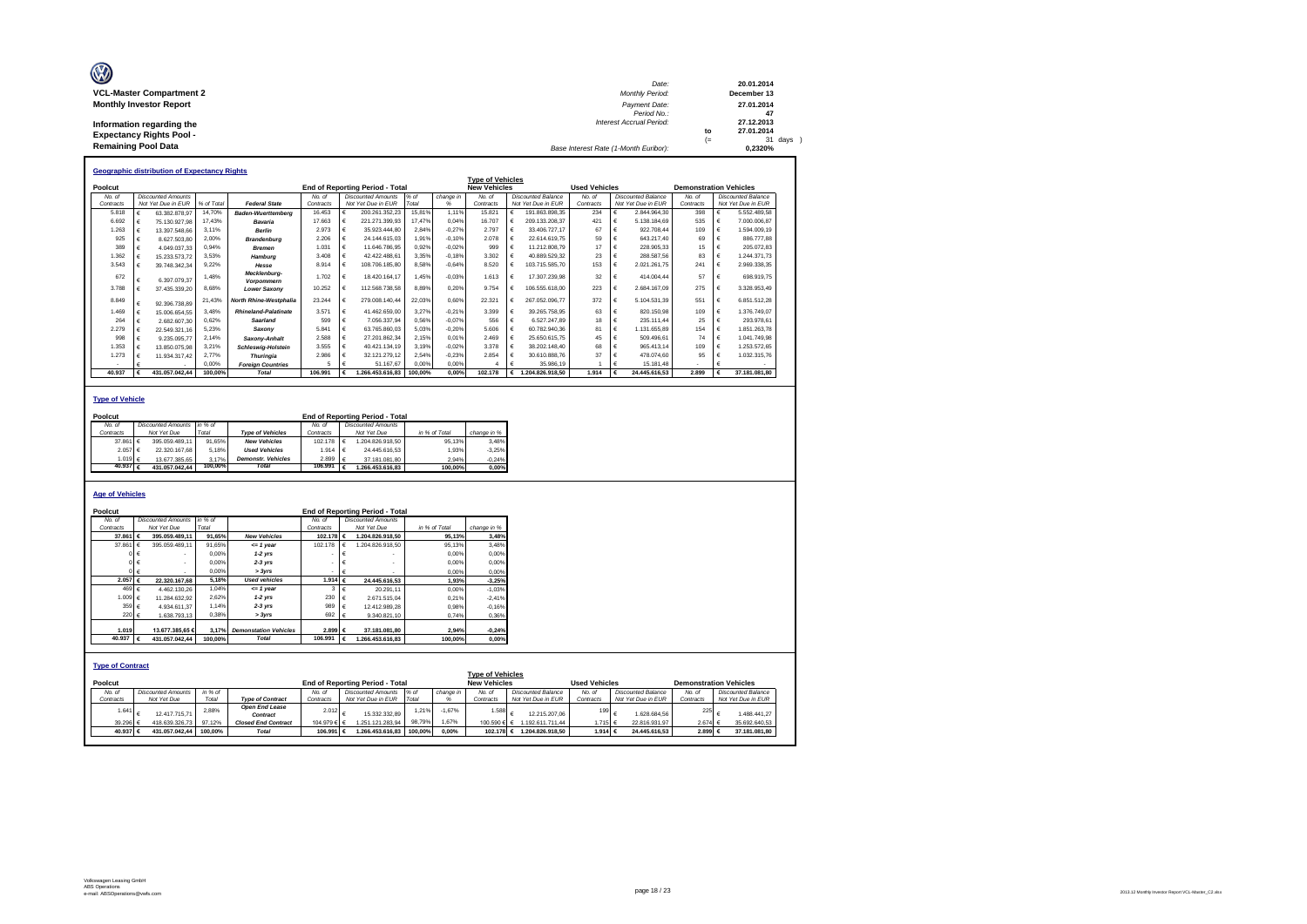| O                               | Date:                                 |      | 20.01.2014  |
|---------------------------------|---------------------------------------|------|-------------|
| <b>VCL-Master Compartment 2</b> | Monthly Period:                       |      | December 13 |
| <b>Monthly Investor Report</b>  | Payment Date:                         |      | 27.01.2014  |
|                                 | Period No.:                           |      | 47          |
| Information regarding the       | Interest Accrual Period:              |      | 27.12.2013  |
| <b>Expectancy Rights Pool -</b> |                                       | to   | 27.01.2014  |
|                                 |                                       | $(=$ | 31 days     |
| <b>Remaining Pool Data</b>      | Base Interest Rate (1-Month Euribor): |      | 0.2320%     |

|                   |            |                           |         |                                                                                        |           |            |                                        |         |           | <b>Type of Vehicles</b> |   |                           |                                  |               |                           |                               |   |                           |
|-------------------|------------|---------------------------|---------|----------------------------------------------------------------------------------------|-----------|------------|----------------------------------------|---------|-----------|-------------------------|---|---------------------------|----------------------------------|---------------|---------------------------|-------------------------------|---|---------------------------|
| Poolcut           |            |                           |         |                                                                                        |           |            | <b>End of Reporting Period - Total</b> |         |           | <b>New Vehicles</b>     |   |                           | <b>Used Vehicles</b>             |               |                           | <b>Demonstration Vehicles</b> |   |                           |
| No. of            |            | <b>Discounted Amounts</b> | in % of |                                                                                        | No. of    |            | <b>Discounted Amounts</b>              | in % of | change in | No of                   |   | <b>Discounted Amounts</b> | No of                            |               | <b>Discounted Amounts</b> | No. of                        |   | <b>Discounted Amounts</b> |
| Contracts         |            | Not Yet Due               | Total   | Industry                                                                               | Contracts |            | Not Yet Due                            | Total   | %         | Contracts               |   | Not Yet Due               | Contracts                        |               | Not Yet Due               | Contracts                     |   | Not Yet Due               |
| 257               | $\epsilon$ | 2.519.571.21              | 0.58%   | <b>Agriculture/ Forestry</b>                                                           | 761       | $\epsilon$ | 8.838.490.68                           | 0.70%   | $-0.11%$  | 724                     | € | 8.429.431.63              | $13 \in$                         |               | 118,316,30                | 24                            | € | 290.742.75                |
| 566               | €          | 6.162.558.95              | 1.43%   | <b>Chemical Industry</b>                                                               | 1.268     | €          | 15.219.343.61                          | 1.20%   | 0.23%     | 1.250                   | € | 14.983.121.28             | 11                               | $\bullet \in$ | 131.647.72                |                               | € | 104.574.61                |
| 1.204             |            | 12.049.572.89             | 2.80%   | <b>Information Technology</b>                                                          | 5.595     |            | 71.283.012.89                          | 5.63%   | $-2.83%$  | 5.418                   |   | 68.940.335.07             | 82                               |               | 1.104.073.93              | 95                            |   | 1.238.603.89              |
| 3.839             |            | 36.316.564.21             | 8.43%   | <b>Construction</b>                                                                    | 11.284    |            | 123.553.237.46                         | 9.76%   | $-1,33%$  | 10.666                  |   | 116.614.195.02            | 218                              | €             | 2.055.181.63              | 400                           |   | 4.883.860.81              |
| 987               | $\epsilon$ | 9.016.331.36              | 2.09%   | <b>Energy/Mining</b>                                                                   | 1.509     | $\epsilon$ | 16.823.012.98                          | 1.33%   | 0.76%     | 1.451                   | € | 16.160.427.23             | 25<br>€<br>311.929.80<br>86<br>€ |               |                           | 33                            | € | 350.655.95                |
| 2.030             | $\epsilon$ | 24.508.697.13             | 5.69%   | <b>Financial Services</b>                                                              | 4.036     | €          | 55.175.621.61                          | 4.36%   | 1.33%     | 3.845                   |   | 52.252.683.64             |                                  |               |                           | 105                           | € | 1.457.778.19              |
| 689               |            | 7.057.651.11              | 1.64%   | <b>Hotel and Restaurant</b><br>Industry                                                | 1.764     |            | 21.040.250.45                          | 1.66%   | $-0.02%$  | 1.600                   |   | 18.881.499.65             | 1.465.159.78<br>55<br>647.020.69 |               |                           | 109                           |   | 1.511.730.11              |
| 7.298             |            | 78.089.686.97             | 18.129  | <b>Manufacturing Industry</b>                                                          | 20.912    |            | 254.083.385.03                         | 20.06%  | $-1.95%$  | 20.235                  |   | 245.779.319.85            | 285                              |               | 3.350.206.78              | 392                           |   | 4.953.858.40              |
| 6.970             |            | 79.809.772.87             | 18.51%  | <b>Other Services</b>                                                                  | 16.424    |            | 212.738.205.37                         | 16.80%  | 1.72%     | 15.624                  | € | 200.761.225.78            | 319                              | €             | 4.961.747.17              | 481                           | € | 7.015.232.42              |
| 9.772             | €          | 94.510.204.43             | 21.93%  | <b>Public Administration.</b><br><b>Education, Health Care,</b><br><b>Public Serv.</b> | 19.181    |            | 205.053.768.20                         | 16.19%  | 5.73%     | 18.244                  |   | 193.461.528.92            | 331                              |               | 4.332.743.76              | 606                           |   | 7.259.495.52              |
| 6.945             | ∎ ∉        | 77.372.066.20             | 17.95%  | Retail/ Wholesale                                                                      | 18.198    | $\epsilon$ | 214.093.607.09                         | 16.90%  | 1.04%     | 17,410                  |   | 204.200.527.71            | 341                              | €             | 4.004.579.90              | 447                           |   | 5.888.499.48              |
|                   |            |                           | 0.00%   | <b>Real Estate</b>                                                                     | 2.453     |            | 29.064.995.33                          | 2.29%   | $-2.29%$  | 2.306                   |   | 27 126 596 58             | 55                               | €             | 799.992.27                | 92                            |   | 1.138.406.48              |
|                   |            |                           | 0.00%   | <b>Transportation</b>                                                                  | 2.821     |            | 31.426.296.27                          | 2.48%   | $-2.48%$  | 2.677                   |   | 29.799.045.71             | 70                               | €             | 829.446.43                | 74                            | € | 797.804.13                |
| 305               | $\epsilon$ | 2.779.524.35              | 0.64%   | Private                                                                                |           |            |                                        | 0.00%   | 0.64%     |                         |   |                           |                                  | €             |                           |                               |   |                           |
| 75 €              |            | 864.840.76                | 0.20%   | Other                                                                                  | 785       |            | 8.060.389.86                           | 0.64%   | $-0.44%$  | 728                     |   | 7.436.980.43              | 23                               |               | 333,570.37                | 34                            |   | 289.839.06                |
| 40.937 $\epsilon$ |            | 431.057.042.44            | 100,00% | <b>Total</b>                                                                           | 106,991   |            | 1.266.453.616,83                       | 100,00% | 0,00%     | 102.178                 |   | 1.204.826.918.50          | 1.914                            |               | 24.445.616.53             | $2.899$ $6$                   |   | 37.181.081,80             |

| Poolcut             |    |                                          |                  |                |                     | <b>End of Reporting Period - Total</b>   |                  |                | <b>Type of Vehicles</b><br><b>New Vehicles</b> |                                          | <b>Used Vehicles</b> |                                          |                     | <b>Demonstration Vehicles</b>            |
|---------------------|----|------------------------------------------|------------------|----------------|---------------------|------------------------------------------|------------------|----------------|------------------------------------------------|------------------------------------------|----------------------|------------------------------------------|---------------------|------------------------------------------|
| No. of<br>Contracts |    | <b>Discounted Amounts</b><br>Not Yet Due | in % of<br>Total | Top 10 Lessees | No. of<br>Contracts | <b>Discounted Amounts</b><br>Not Yet Due | in % of<br>Total | change in<br>% | No. of<br>Contracts                            | <b>Discounted Amounts</b><br>Not Yet Due | No. of<br>Contracts  | <b>Discounted Amounts</b><br>Not Yet Due | No. of<br>Contracts | <b>Discounted Amounts</b><br>Not Yet Due |
| 60                  |    | 1.234.721.87                             | 0.29%            |                | 82                  | 762.665.32                               | 0.06%            | $-0.23%$       | 82                                             | 762.665.32                               |                      |                                          |                     |                                          |
| 63                  |    | 991.393.77                               | 0.23%            |                | 58                  | 620.717.94                               | 0.05%            | $-0.18%$       | 58                                             | 620,717.94                               |                      |                                          |                     |                                          |
| 61                  |    | 957,316.85                               | 0.22%            |                | 42 €                | 541.552.48                               | 0.04%            | $-0.18%$       | 42 €                                           | 541.552.48                               |                      |                                          |                     |                                          |
| 52                  |    | 802.592.91                               | 0.19%            |                | $38 \t\t6$          | 528,829.30                               | 0,04%            | $-0.14%$       | 38 €                                           | 528,829.30                               |                      |                                          |                     |                                          |
| 62                  |    | 771.194.22                               | 0.18%            |                | 43.6                | 520.301.81                               | 0.04%            | $-0.14%$       | $43 \leq$                                      | 520.301.81                               |                      |                                          |                     |                                          |
| 44                  |    | 659.203.87                               | 0.15%            |                | 35 <sup>6</sup>     | 508.849.47                               | 0.04%            | $-0.11%$       | $35 \in$                                       | 508.849.47                               |                      |                                          |                     |                                          |
| 46                  |    | 619.350.01                               | 0.14%            |                | 35                  | 501.760.10                               | 0.04%            | $-0.10%$       | 35                                             | 501.760.10                               |                      |                                          |                     |                                          |
| 57                  |    | 610.754.63                               | 0.14%            |                | 49 €                | 501.028.49                               | 0.04%            | $-0.10%$       | 49 €                                           | 501.028.49                               |                      |                                          |                     |                                          |
| 44                  |    | 598,005.45                               | 0.14%            |                | 49 €                | 496.834.06                               | 0.04%            | $-0.10%$       | 48 €                                           | 475.172.02                               |                      |                                          |                     | 21.662.04                                |
| 49                  |    | 568,170.84                               | 0.13%            | 10             | $37 \in$            | 495.410.64                               | 0,04%            | $-0.09%$       | $35 \in$                                       | 472.037.36                               | $2 \mid \in$         | 23,373.28                                |                     |                                          |
| 538                 | Π€ | 7.812.704.42                             | 1.81%            | <b>Total</b>   | 468                 | 5.477.949.61<br>۱€                       | $-0.95%$         | $-1.38%$       | 465                                            | 5.432.914.29                             | 2 Ⅰ€                 | 23,373,28                                |                     | 21.662,04                                |

Т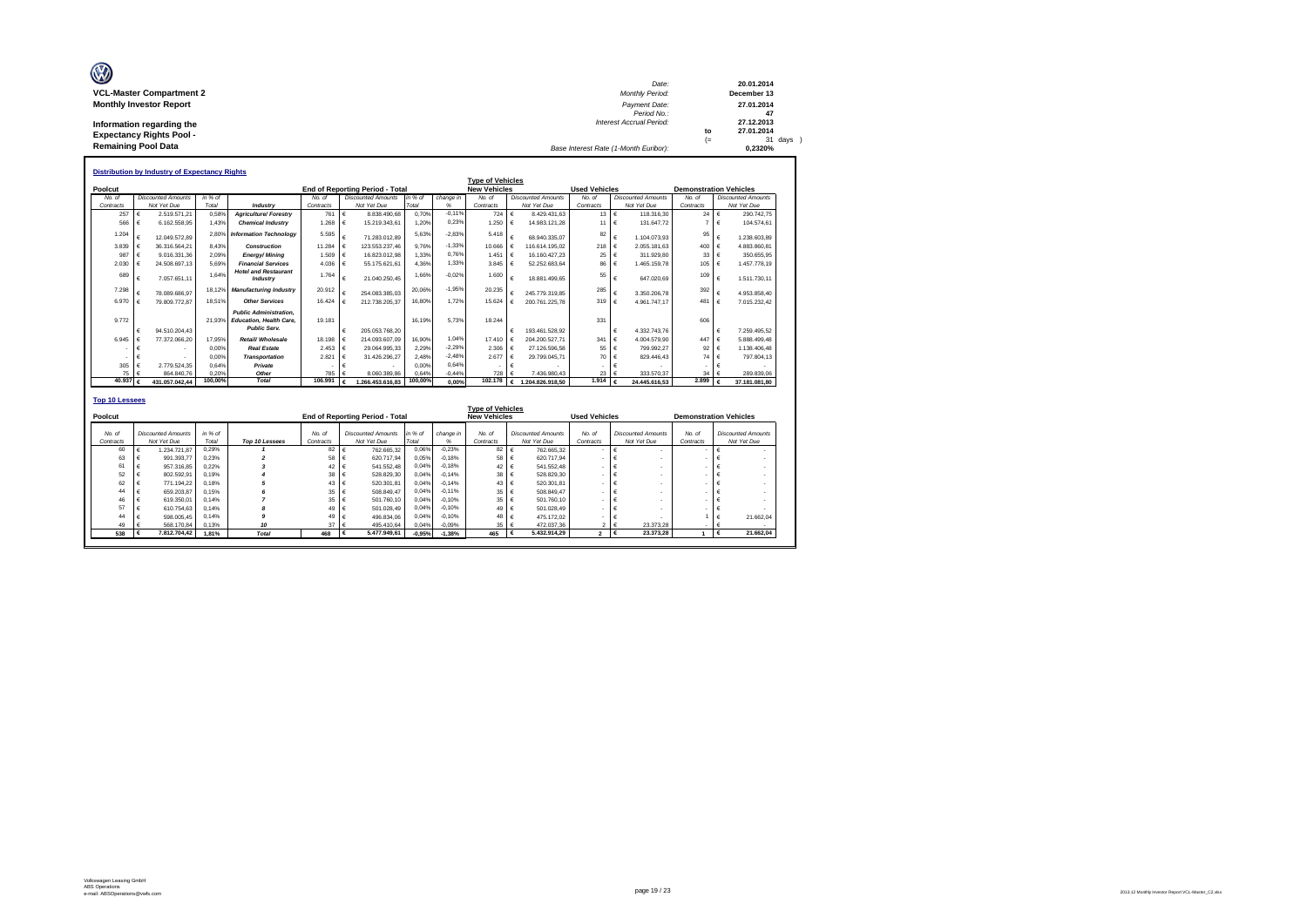

*Reporting Date:* **20.01.2014 VCL-Master Compartment 2** *Monthly Period:* **31.12.2013 Monthly Investor Report** *Payment Date:* **27.01.2014** *Period No.:* **47** *Interest Accrual Period:* **27.12.2013 to 27.01.2014 31** *Base Interest Rate (1-Month Euribor):* **0,232**

**Contracts in Arrears I. \*)**

| <b>Contracts in Arrears *)</b> | <b>Reporting Period - Total</b> |   |                                                          |   |                                                      |   |                                                                 |                                                           | <b>New Vehicles</b>        |   |                                                                 | <b>Used Vehicles</b>       |   |                                                                 | <b>Demonstration Vehicles</b> |   |                                                                 |
|--------------------------------|---------------------------------|---|----------------------------------------------------------|---|------------------------------------------------------|---|-----------------------------------------------------------------|-----------------------------------------------------------|----------------------------|---|-----------------------------------------------------------------|----------------------------|---|-----------------------------------------------------------------|-------------------------------|---|-----------------------------------------------------------------|
| by month                       | No. of<br><b>Contracts</b>      |   | <b>Delinguent</b><br><b>Discounted</b><br><b>Balance</b> |   | <b>Future</b><br><b>Discounted</b><br><b>Balance</b> |   | <b>Total Outstanding</b><br><b>Discounted</b><br><b>Balance</b> | in % of<br><b>Discounted</b><br>Poolbalance<br><b>EoP</b> | No. of<br><b>Contracts</b> |   | <b>Total Outstanding</b><br><b>Discounted</b><br><b>Balance</b> | No. of<br><b>Contracts</b> |   | <b>Total Outstanding</b><br><b>Discounted</b><br><b>Balance</b> | No. of<br><b>Contracts</b>    |   | <b>Total Outstanding</b><br><b>Discounted</b><br><b>Balance</b> |
| not overdue                    | 104                             | € |                                                          | € | 1.178.936,48 €                                       |   | 1.178.936.48                                                    | 0,09%                                                     | 102                        | € | 1.137.408.98                                                    | $\overline{c}$             | € | 41.527.50                                                       | $\overline{\phantom{a}}$      | € |                                                                 |
| 1-month overdue                | 1.208                           | € |                                                          | € | 13.160.767,03 €                                      |   | 13.160.767,03                                                   | 1,04%                                                     | 1.128                      | € | 12.265.589,95                                                   | 37                         | € | 356.708,73                                                      | 43                            | € | 538.468,35                                                      |
| 2-month overdue                | 303                             | € |                                                          | € | $3.713.488,81$ €                                     |   | 3.713.488,81                                                    | 0,29%                                                     | 277                        | € | 3.333.342,88                                                    | 9                          | € | 142.732,15                                                      | 17                            | € | 237.413,78                                                      |
| 3-month overdue                | 165                             | € |                                                          | € | 1.824.445,56 €                                       |   | 1.824.445,56                                                    | 0,14%                                                     | 145                        | € | 1.555.584,43                                                    | 17                         | € | 197.912,58                                                      | 3                             | € | 70.948,55                                                       |
| 4-month overdue                | 93                              | € |                                                          | € | 1.056.049,08 €                                       |   | 1.056.049,08                                                    | 0,08%                                                     | 81                         | € | 861.101,56                                                      | 5                          | € | 59.598,93                                                       | $\overline{7}$                | € | 135.348,59                                                      |
| 5-month overdue                | 99                              | € |                                                          | € | 1.141.544,01 €                                       |   | 1.141.544,01                                                    | 0,09%                                                     | 91                         | € | 1.064.519.99                                                    | 5                          | € | 41.923,57                                                       | 3                             | € | 35.100,45                                                       |
| 6-month overdue                | 24                              | € |                                                          | € | 294.068,93 €                                         |   | 294.068,93                                                      | 0,02%                                                     | 19                         | € | 211.270,34                                                      | $\overline{c}$             | € | 36.314,76                                                       | 3                             | € | 46.483,83                                                       |
| 7-month overdue                | 67                              | € |                                                          | € | 617.903,88                                           | € | 617.903,88                                                      | 0,05%                                                     | 64                         | € | 546.354,50                                                      | $\overline{2}$             | € | 29.689,04                                                       |                               | € | 41.860,34                                                       |
| 8-month overdue                | 14                              | € |                                                          | € | 181.995,31                                           | € | 181.995,31                                                      | 0,01%                                                     | 13                         | € | 159.693,14                                                      |                            | € | 22.302,17                                                       |                               | € |                                                                 |
| 9-month overdue                | 20                              | € |                                                          | € | 222.325,38                                           | € | 222.325,38                                                      | 0,02%                                                     | 17                         | € | 182.424,07                                                      | $\overline{\phantom{0}}$   | € |                                                                 | 3                             | € | 39.901,31                                                       |
| 10-month overdue               | 8                               | € |                                                          | € | 66.721,04                                            | € | 66.721,04                                                       | 0,01%                                                     | 8                          | € | 66.721,04                                                       |                            | € |                                                                 |                               | € |                                                                 |
| > 10-month overdue             | 20                              |   |                                                          | € | 227.035,40                                           | € | 227.035,40                                                      | 0,02%                                                     | 17                         | € | 203.173,34                                                      |                            | € | 5.356,89                                                        | 2                             | € | 18.505,17                                                       |
|                                | 2.125                           | € |                                                          | € | 23.685.280.91                                        | € | 23.685.280,91                                                   | 1,87%                                                     | 1.962                      |   | 21.587.184,22                                                   | 81                         | € | 934.066,32                                                      | 82                            | € | 1.164.030,37                                                    |
| by Status                      |                                 |   |                                                          |   |                                                      |   |                                                                 |                                                           |                            |   |                                                                 |                            |   |                                                                 |                               |   |                                                                 |
| Delinquent                     | 1.669                           | € |                                                          | € | 18.728.362.94 €                                      |   | 18.728.362.94                                                   | 1,48%                                                     |                            |   |                                                                 |                            |   |                                                                 |                               |   |                                                                 |
| <b>Terminated</b>              | 456                             | € | $\sim$                                                   | € | 4.956.917,97 €                                       |   | 4.956.917,97                                                    | 0,39%                                                     |                            |   |                                                                 |                            |   |                                                                 |                               |   |                                                                 |
| (Early) Settlements -          |                                 |   |                                                          |   |                                                      |   |                                                                 |                                                           |                            |   |                                                                 |                            |   |                                                                 |                               |   |                                                                 |
| Not Paid in Full               | $\overline{\phantom{a}}$        | € | $\sim 100$                                               | € |                                                      | € |                                                                 | 0,00%                                                     |                            |   |                                                                 |                            |   |                                                                 |                               |   |                                                                 |
| Total                          | 2.125                           | € | $\sim$                                                   | € | 23.685.280,91                                        | € | 23.685.280,91                                                   | 1,87%                                                     |                            |   |                                                                 |                            |   |                                                                 |                               |   |                                                                 |
|                                |                                 |   |                                                          |   |                                                      |   |                                                                 |                                                           |                            |   |                                                                 |                            |   |                                                                 |                               |   |                                                                 |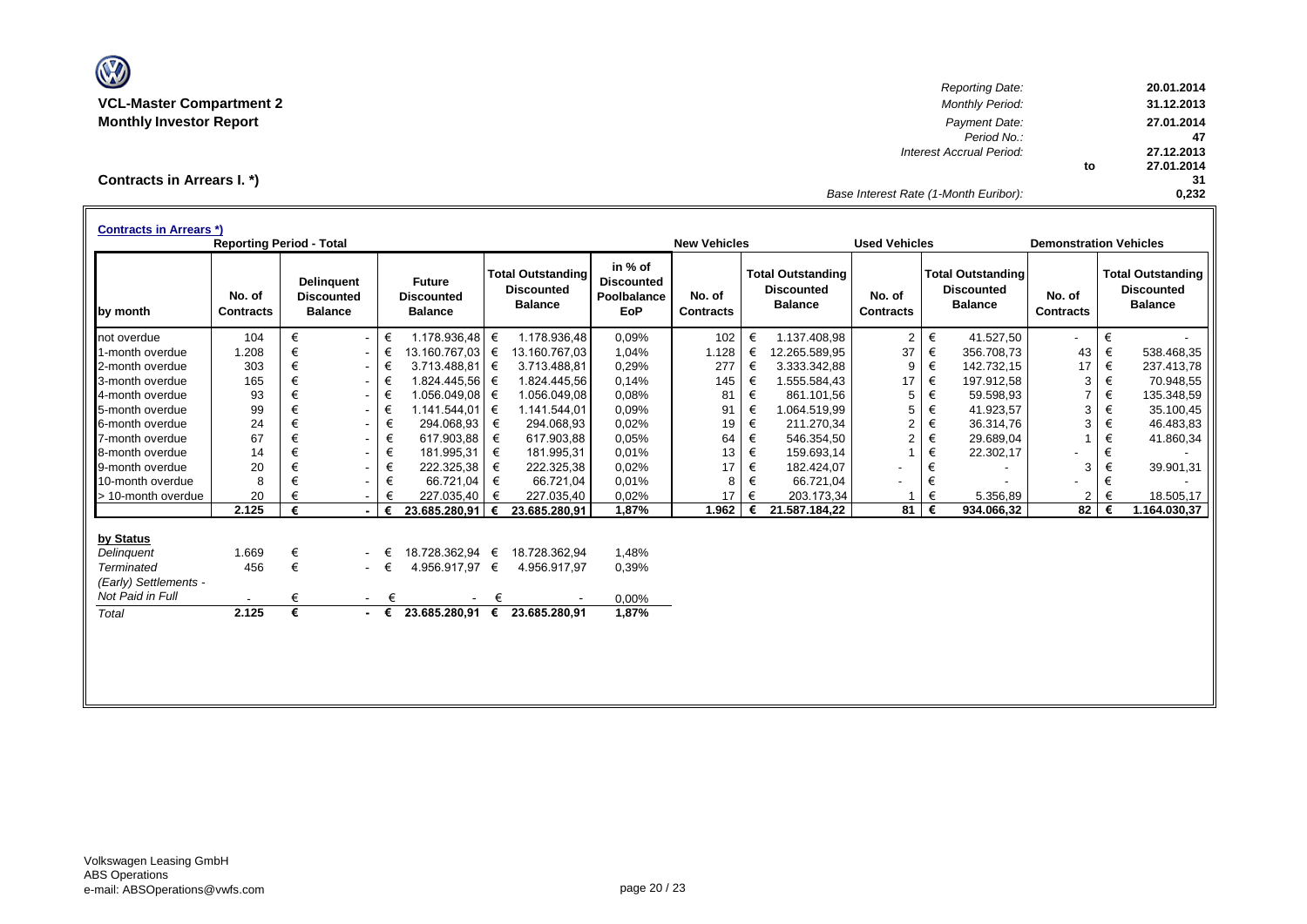| <b>VCL-Master Compartment 2</b><br><b>Monthly Investor Report</b>                                                                                                   |                                                  |                                    |                                                         |                                             |                                                                     |                              |                                                                 |                                          |                               |                                       | Interest Accrual Period: | <b>Reporting Date:</b><br><b>Monthly Period:</b><br>Payment Date:<br>Period No.: |                         | 20.01.2014<br>31.12.2013<br>27.01.2014<br>47<br>27.12.2013 |
|---------------------------------------------------------------------------------------------------------------------------------------------------------------------|--------------------------------------------------|------------------------------------|---------------------------------------------------------|---------------------------------------------|---------------------------------------------------------------------|------------------------------|-----------------------------------------------------------------|------------------------------------------|-------------------------------|---------------------------------------|--------------------------|----------------------------------------------------------------------------------|-------------------------|------------------------------------------------------------|
| Contracts in Arrears I. *)                                                                                                                                          |                                                  |                                    |                                                         |                                             |                                                                     |                              |                                                                 |                                          |                               | Base Interest Rate (1-Month Euribor): |                          |                                                                                  | to                      | 27.01.2014<br>31<br>0,232                                  |
| in EUR                                                                                                                                                              |                                                  |                                    |                                                         |                                             | <b>Contracts in Arrears</b><br>- Total Outstanding Balance          |                              |                                                                 |                                          |                               |                                       |                          |                                                                                  |                         |                                                            |
| 29.000.000                                                                                                                                                          |                                                  |                                    |                                                         |                                             |                                                                     |                              |                                                                 |                                          |                               |                                       |                          |                                                                                  |                         |                                                            |
| 24.000.000                                                                                                                                                          |                                                  |                                    |                                                         |                                             |                                                                     |                              |                                                                 |                                          |                               |                                       |                          |                                                                                  |                         |                                                            |
| 19.000.000                                                                                                                                                          |                                                  |                                    |                                                         |                                             |                                                                     |                              |                                                                 |                                          |                               |                                       |                          |                                                                                  |                         |                                                            |
| 14.000.000                                                                                                                                                          |                                                  |                                    |                                                         |                                             |                                                                     |                              |                                                                 |                                          |                               |                                       |                          |                                                                                  |                         |                                                            |
| 9.000.000                                                                                                                                                           |                                                  |                                    |                                                         |                                             |                                                                     |                              |                                                                 |                                          |                               |                                       |                          |                                                                                  |                         |                                                            |
| 4.000.000                                                                                                                                                           |                                                  |                                    |                                                         |                                             |                                                                     |                              |                                                                 |                                          |                               |                                       |                          |                                                                                  |                         |                                                            |
|                                                                                                                                                                     |                                                  |                                    |                                                         |                                             |                                                                     |                              |                                                                 |                                          |                               |                                       |                          |                                                                                  |                         |                                                            |
|                                                                                                                                                                     |                                                  |                                    |                                                         |                                             |                                                                     |                              |                                                                 |                                          |                               |                                       |                          |                                                                                  |                         |                                                            |
| $-1.000.000$<br>ą<br>Monthly<br>\$,<br>Period                                                                                                                       | $\overline{\mathcal{C}}$<br>Mar TO<br><b>RAY</b> | July 10                            | $\overline{\mathcal{C}}$<br>$\frac{1}{\sqrt{2}}$<br>GRO | 1400<br>$\frac{d\phi}{d\phi}$ $\frac{1}{2}$ | $\frac{\hbar_{\Theta_{i}}}{\hbar_{i}}$<br>$v_{\nu_{\ell_{\gamma}}}$ | $\delta_{\phi}$ $\gamma_{7}$ | <b>Jan 721</b><br>$\frac{1}{\sqrt{2}}\sqrt{\frac{1}{\sqrt{2}}}$ | $\mathcal{L}$<br>Marzol<br>$\mathscr{L}$ | $\overline{\mathcal{E}}$<br>ş | Sep 12<br>$x^{\delta}$                | $\sim$<br><b>Law</b>     | <b>MR-73</b><br>Mar 13                                                           | $46^{2}$                | <b>Sep 13</b><br>1001-31                                   |
|                                                                                                                                                                     | - not delinquent                                 |                                    | $-$ -1 Month                                            | $-2$ Month                                  | $-$ 3 Month                                                         |                              | $-$ 4 Month                                                     |                                          | $-$ 5 Month                   |                                       | $\rightarrow$ 6 Month    |                                                                                  | $\rightarrow$ > 6 Month |                                                            |
|                                                                                                                                                                     |                                                  |                                    |                                                         |                                             |                                                                     |                              |                                                                 |                                          |                               |                                       |                          |                                                                                  |                         |                                                            |
|                                                                                                                                                                     |                                                  | <b>Total</b>                       |                                                         |                                             |                                                                     |                              |                                                                 |                                          |                               |                                       |                          |                                                                                  |                         |                                                            |
|                                                                                                                                                                     |                                                  | Outstanding<br><b>Balance</b> at   |                                                         | <b>Total Outstanding</b>                    |                                                                     |                              |                                                                 |                                          |                               |                                       |                          |                                                                                  |                         |                                                            |
|                                                                                                                                                                     | No. of                                           | Period of                          |                                                         | <b>Balance at</b>                           |                                                                     |                              |                                                                 |                                          |                               |                                       |                          |                                                                                  |                         |                                                            |
|                                                                                                                                                                     | <b>Contracts</b><br>474                          | <b>Default</b><br>€ 4.943.621,00   |                                                         | <b>Current Period</b>                       |                                                                     |                              |                                                                 |                                          |                               |                                       |                          |                                                                                  |                         |                                                            |
| Revocations                                                                                                                                                         | 21<br>€                                          | 208.773,72 €                       |                                                         | 214.150,51                                  |                                                                     |                              |                                                                 |                                          |                               |                                       |                          |                                                                                  |                         |                                                            |
| Settlements                                                                                                                                                         | 60<br>€                                          | 644.254,97 €                       |                                                         |                                             |                                                                     |                              |                                                                 |                                          |                               |                                       |                          |                                                                                  |                         |                                                            |
| <b>Terminations</b><br><b>Terminated</b><br>Contracts as of the<br><b>Beginning of Period</b><br><b>New Terminations</b><br>(still) Terminated<br><b>Terminated</b> | 63<br>€<br>393                                   | 780.421,99 €<br>€ 4.090.592,31 $∈$ |                                                         | 780.421,99<br>4.176.495,98                  |                                                                     |                              |                                                                 |                                          |                               |                                       |                          |                                                                                  |                         |                                                            |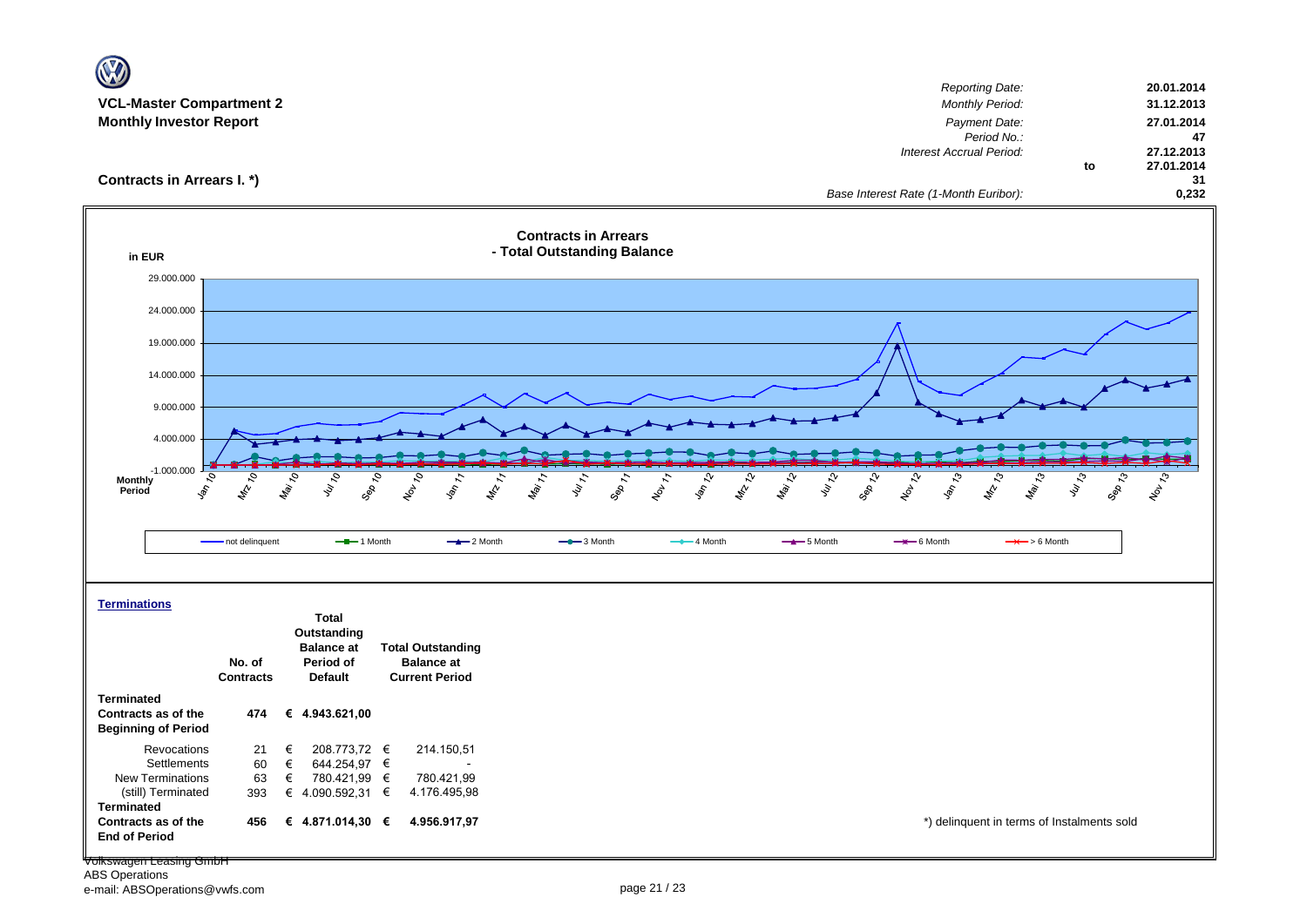|                                                                                     | Date:                    | 20.01.2014        |
|-------------------------------------------------------------------------------------|--------------------------|-------------------|
| <b>VCL-Master Compartment 2</b>                                                     | <b>Monthly Period:</b>   | December 13       |
| <b>Monthly Investor Report</b>                                                      | Payment Date:            | 27.01.2014        |
|                                                                                     | Period No.:              | 47                |
|                                                                                     | Interest Accrual Period: | 27.12.2013        |
| Write Offs *                                                                        | to                       | 27.01.2014        |
|                                                                                     |                          |                   |
| *these figures refer to Write Offs effective for VCL Master S.A. Compartment 1 only | Rate (1-Month            |                   |
| (incl. those contracts whose RV has not been sold to Compartment 2)                 | Euribor):                | 0.2320%           |
|                                                                                     |                          |                   |
| <b>Cumulative Net Losses</b>                                                        |                          |                   |
|                                                                                     | No. of                   | Amount of         |
|                                                                                     | Contracts *)             | <b>Default</b>    |
| Defaulted Contracts registered in current Period                                    | 60                       | €<br>270.680,39   |
| Cumulative Defaulted Contracts incl. current Period                                 | 1.644                    | 6.401.006.79<br>€ |

| <b>Losses by Type of Vehicle</b> |                               | <b>Current Period Losses</b> |   |                 |              |   | <b>Cumulative Losses</b> |
|----------------------------------|-------------------------------|------------------------------|---|-----------------|--------------|---|--------------------------|
|                                  |                               | Number of                    |   | <b>Net Loss</b> | Number of    |   | <b>Net Loss</b>          |
|                                  |                               | Contracts *)                 |   | Amount          | Contracts *) |   | <b>Amount</b>            |
|                                  | <b>New Vehicles</b>           | 49                           | € | 237.510.81      | 1.403        | € | 5.253.948,17             |
|                                  | <b>Used Vehicles</b>          | 6                            | € | 17.384,44       | 146          | € | 628.168,74               |
|                                  | <b>Demonstration Vehicles</b> | 5                            | € | 15.785,14       | 95           | € | 518.889,88               |
|                                  | Total                         | 60                           | € | 270.680,39      | 1.644        | € | 6.401.006,79             |

## **Losses by Monthly Period**

|                   |                | Write-Offs of<br>the Monthly Period |                          | <b>Cumulative Write-Offs</b> |
|-------------------|----------------|-------------------------------------|--------------------------|------------------------------|
| <b>Monthly</b>    | Number of      | <b>Write-Offs</b>                   | Number of                | <b>Write-Offs</b>            |
| Period            | Contracts *)   |                                     | Contracts *)             |                              |
| Dec 09            |                |                                     |                          |                              |
| Jan 10            |                |                                     |                          |                              |
| Feb 10            | $\frac{1}{2}$  |                                     | ٠                        |                              |
| Mar 10            | $\blacksquare$ | ٠                                   | $\overline{\phantom{0}}$ | $\overline{\phantom{a}}$     |
| Apr 10            |                |                                     |                          |                              |
| May 10            | ٠              | $\overline{\phantom{a}}$            | $\overline{\phantom{a}}$ | ٠                            |
| <b>Jun 10</b>     | ä,             | ٠                                   | $\overline{\phantom{0}}$ | $\overline{\phantom{a}}$     |
| <b>Jul 10</b>     |                |                                     |                          |                              |
| Aug 10            | 9              | 50.295,01                           | 9                        | 50.295,01                    |
| Sep 10            | $\overline{2}$ | 8.071,60                            | 11                       | 58.366,61                    |
| Oct 10            | $\overline{7}$ | 30.954,84                           | 18                       | 89.321,45                    |
| Nov 10            | 15             | 70.163,12                           | 33                       | 159.484,57                   |
| Dec 10            | 11             | 71.387,33                           | 44                       | 230.871,90                   |
| Jan 11            | 16             | 73.685,61                           | 60                       | 304.557,51                   |
| Feb <sub>11</sub> | 7              | 34.411,99                           | 67                       | 338.969,50                   |
| Mar <sub>11</sub> | 9              | 62.592,15                           | 76                       | 401.561,65                   |
| Apr 11            | 15             | 86.288,20                           | 91                       | 487.849,85                   |
| May 11            | 20             | 101.111,11                          | 111                      | 588.960,96                   |
| <b>Jun 11</b>     | 42             | 172.816,37                          | 153                      | 761.777,33                   |
| <b>Jul 11</b>     | 31             | 152.827,80                          | 184                      | 914.605,13                   |
| Aug 11            | 18             | 80.559,83                           | 202                      | 995.164,96                   |
| Sep 11            | 34             | 188.002,31                          | 236                      | 1.183.167,27                 |
| Oct 11            | 18             | 73.464,24                           | 254                      | 1.256.631,51                 |
| Nov 11            | 56             | 213.523,67                          | 310                      | 1.470.155,18                 |
| Dec 11            | 45             | 152.121,74                          | 355                      | 1.622.276,92                 |
| Jan 12            | 60             | 193.538,76                          | 415                      | 1.815.815,68                 |
| Feb <sub>12</sub> | 37             | 162.341,73                          | 452                      | 1.978.157,41                 |
| Mar $12$          | 73             | 214.516,98                          | 525                      | 2.192.674,39                 |
| Apr 12            | 53             | 162.973,38                          | 578                      | 2.355.647,77                 |
| May 12            | 14             | 68.864,93                           | 592                      | 2.424.512,70                 |
| <b>Jun 12</b>     | 38             | 153.404,88                          | 630                      | 2.577.917,58                 |
| <b>Jul 12</b>     | 35             | 113.867,54                          | 665                      | 2.691.785,12                 |
| Aug 12            | 47             | 177.292,45                          | 712                      | 2.869.077,57                 |
| Sep 12            | 54             | 177.080,66                          | 766                      | 3.046.158,23                 |
| Oct 12            | 59             | 225.031,79                          | 825                      | 3.271.190,02                 |
| Nov 12            | 45             | 170.377,61                          | 870                      | 3.441.567,63                 |
| Dec $12$          | 65             | 245.057,95                          | 935                      | 3.686.625,58                 |
|                   | <b>Total</b>   | <b>Total</b>                        |                          |                              |
|                   | 935            | 3.686.625,58                        |                          |                              |